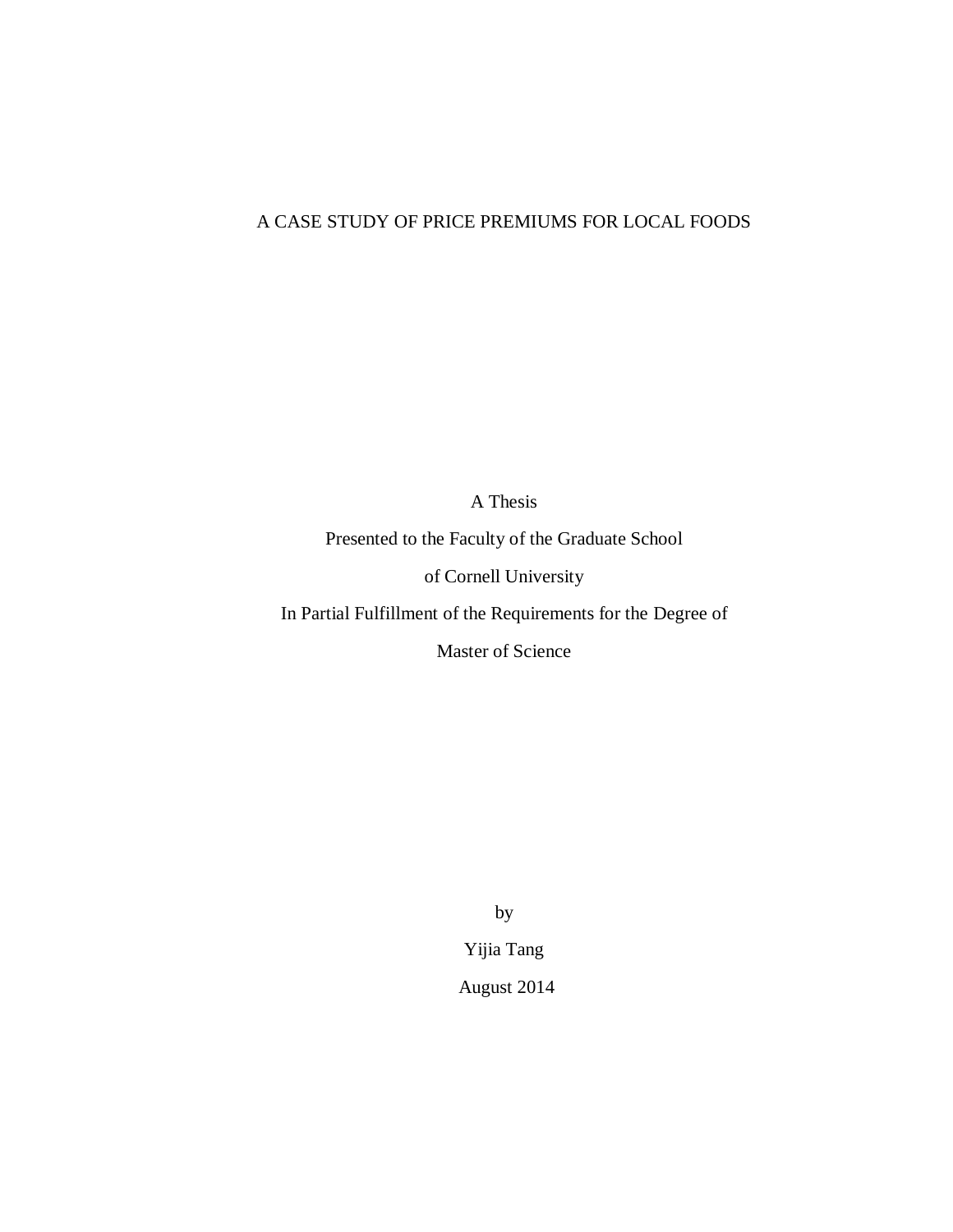© 2014 Yijia Tang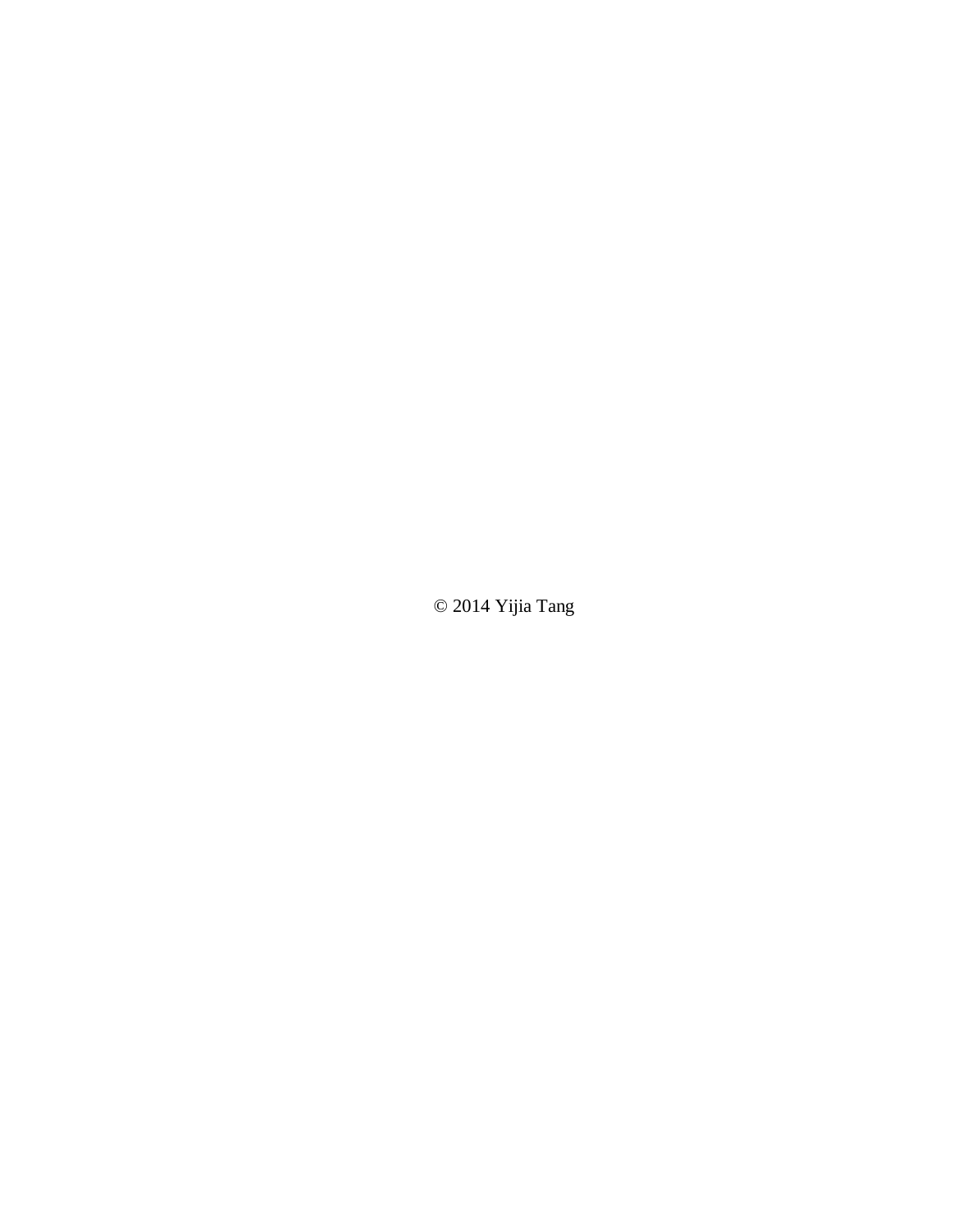#### ABSTRACT

This study uses econometric techniques to assess price premiums for local foods, including five fresh products and four semi-processed/processed products. In our model, the natural logarithm of retail price is a function of product attributes (local, organic, and product type), retail outlet types, and seasons. In our model, a local food product is produced, processed and distributed within a 30-mile radius of Ithaca, New York. The model allows us to determine the value of the attribute local, control for other sources of price variability. Our results suggest that the attribute local enjoys price premiums for two out of five fresh products (strawberries and potatoes) and for three out of four semi-processed/processed foods (whole chickens, eggs, and two percent milk).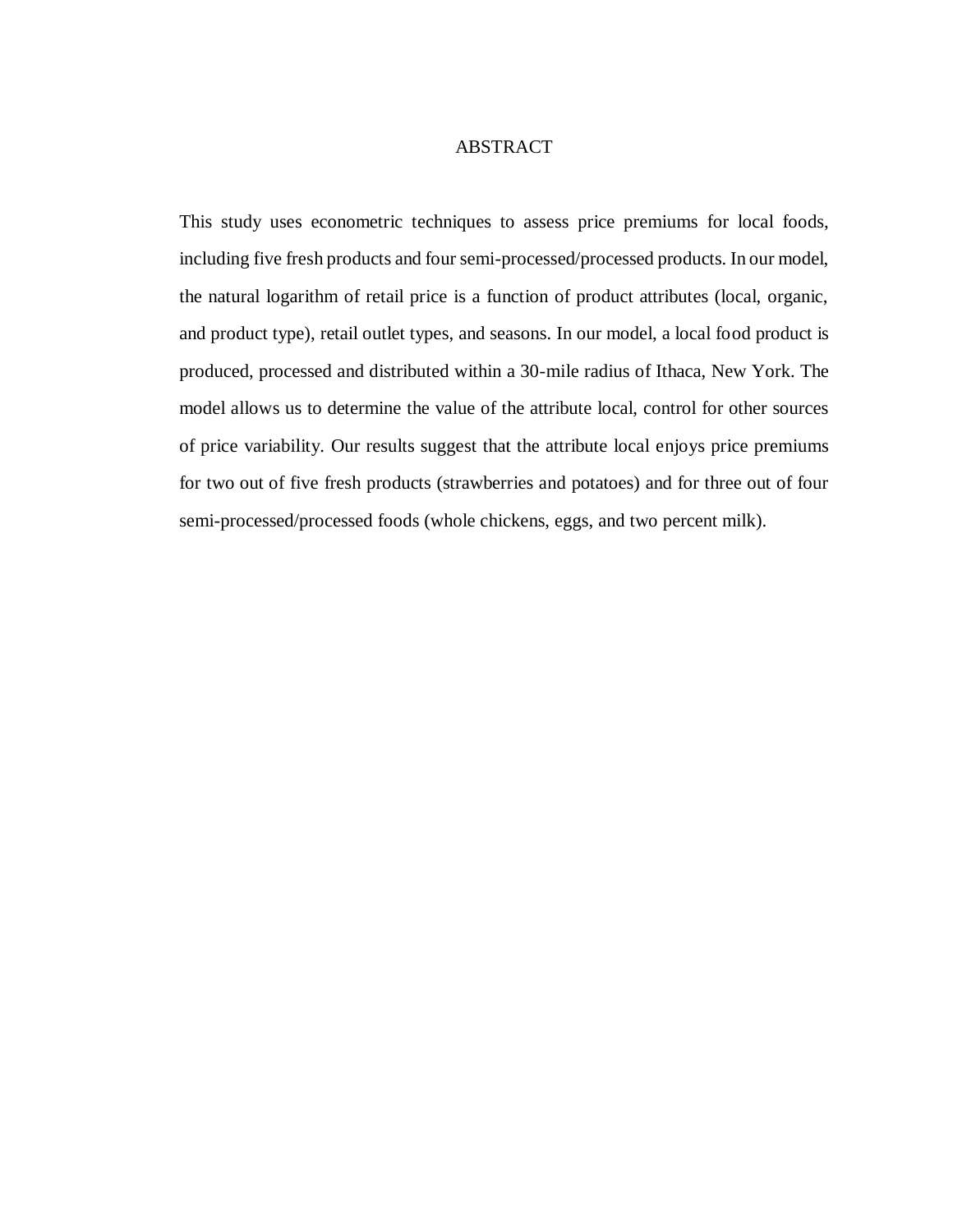#### BIOGRAPHICAL SKETCH

<span id="page-3-0"></span>The Author was born and grew up in Chengdu, Sichuan Province. In 2008, she attended in the Sino-American 1+2+1 Dual Degree Program. In 2012, she earned her two bachelor's degrees in Economics from Beijing Jiaotong University and George Mason University. She developed a great passion for applied economics. This led her to the Dyson School of Applied Economics and Management at Cornell University. During her graduate study at Cornell University, she was very pleased and honored to have the opportunity to work with Professor Miguel I. Gómez.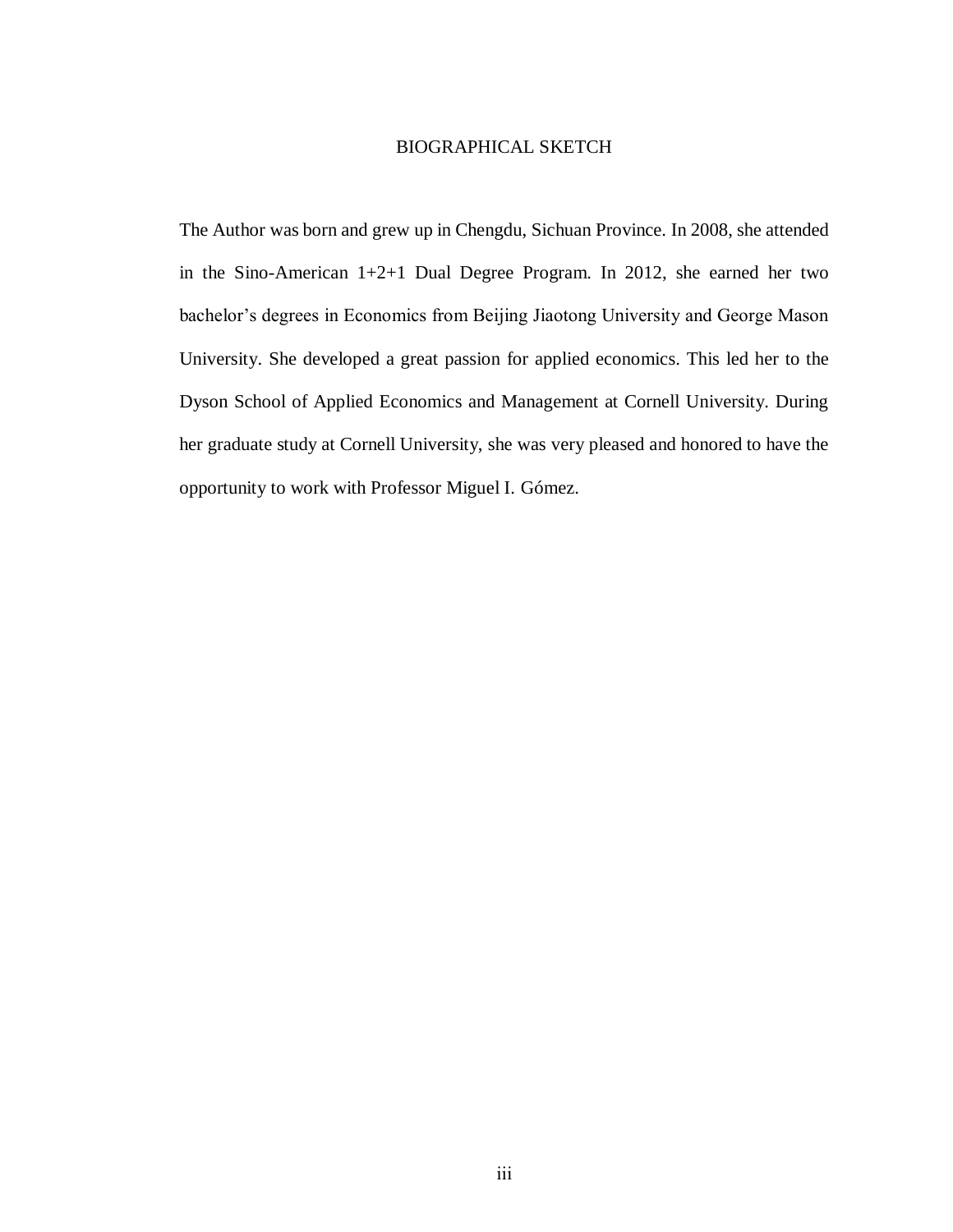This is dedicated to my family.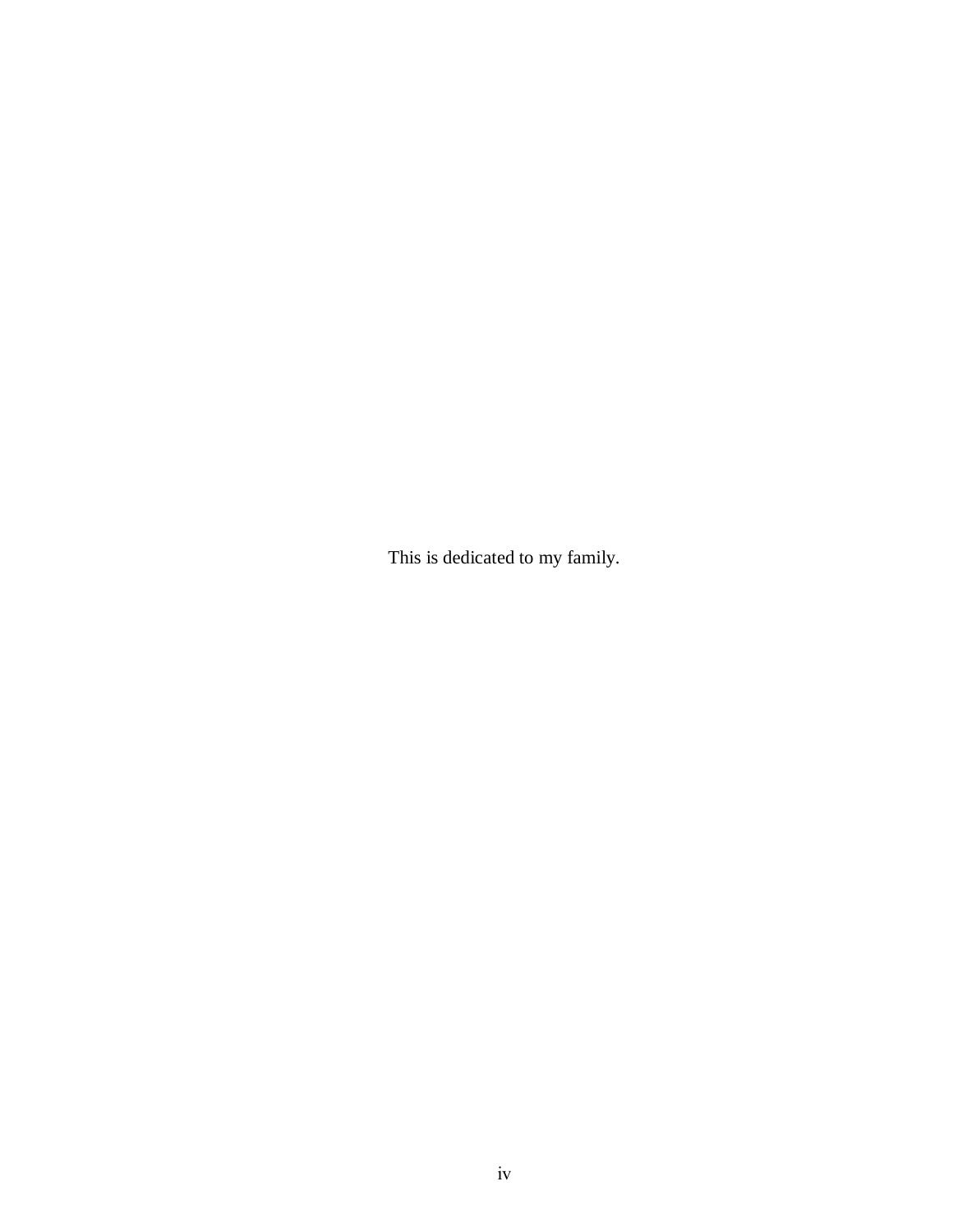#### ACKNOWLEDGMENTS

<span id="page-5-0"></span>First and foremost, I would like to thank my committee members, Professor Miguel I. Gómez and Professor Shanjun Li, without whose generous and patient assistance the production of this paper would not have been possible. I would like to express my deepest gratitude to my chair, Professor Miguel I. Gómez. He is not only a great professor but truly a wonderful person. His optimistic view on things always made me carry on with confidence and my sense of humor. I would also like to thank Kristen S. Park for your personal support and advice. Finally, I would like to thank my loving parents, Persie, and friends-you know who you are. You were always supporting me and encouraging me with your best wishes.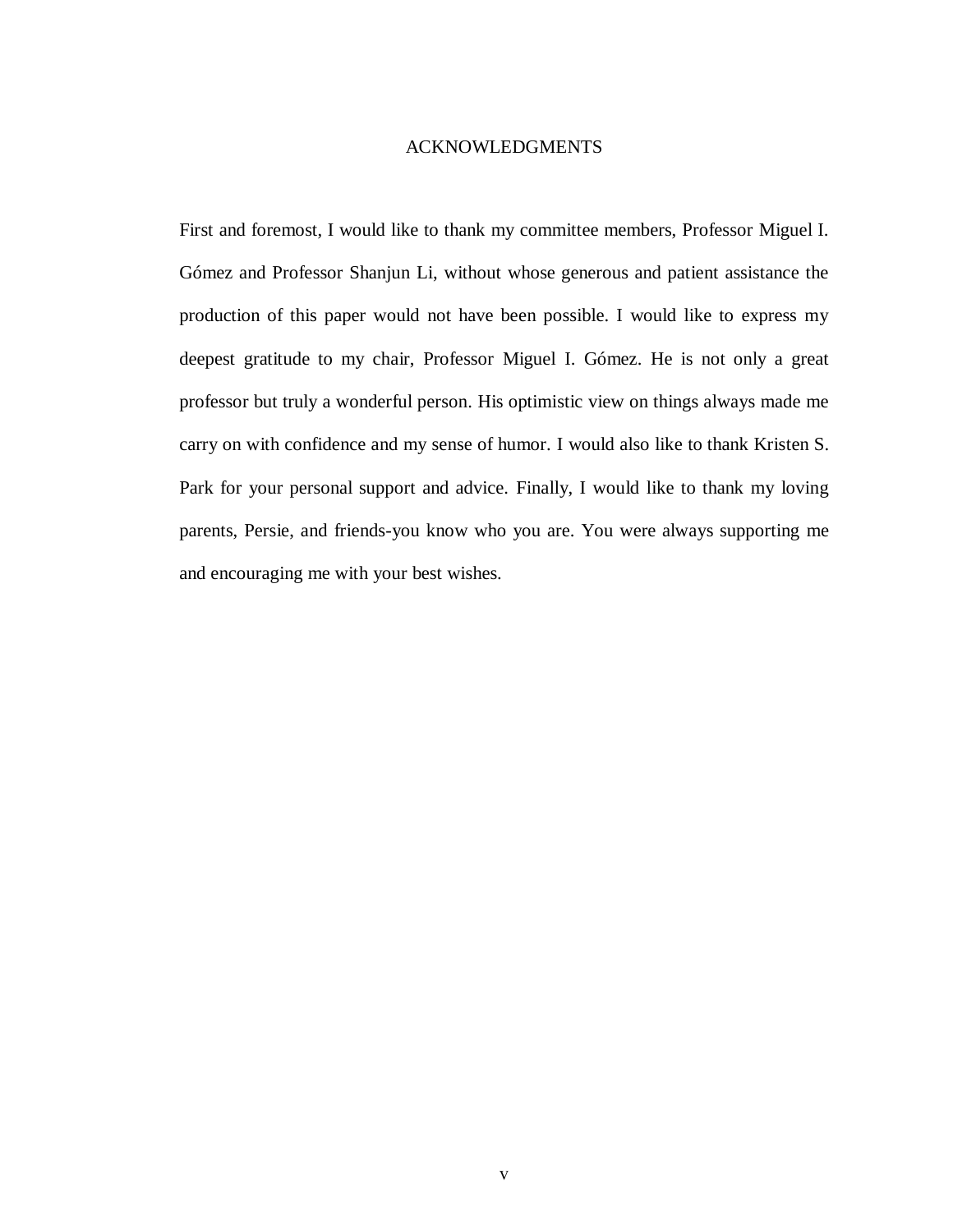## TABLE OF CONTENTS

<span id="page-6-0"></span>

| 3.3 Dependent Variable: Logarithmic Transformation of Retail Prices 10 |  |
|------------------------------------------------------------------------|--|
|                                                                        |  |
|                                                                        |  |
|                                                                        |  |
|                                                                        |  |
|                                                                        |  |

| APPENDIX          |  |
|-------------------|--|
| <b>REFERENCES</b> |  |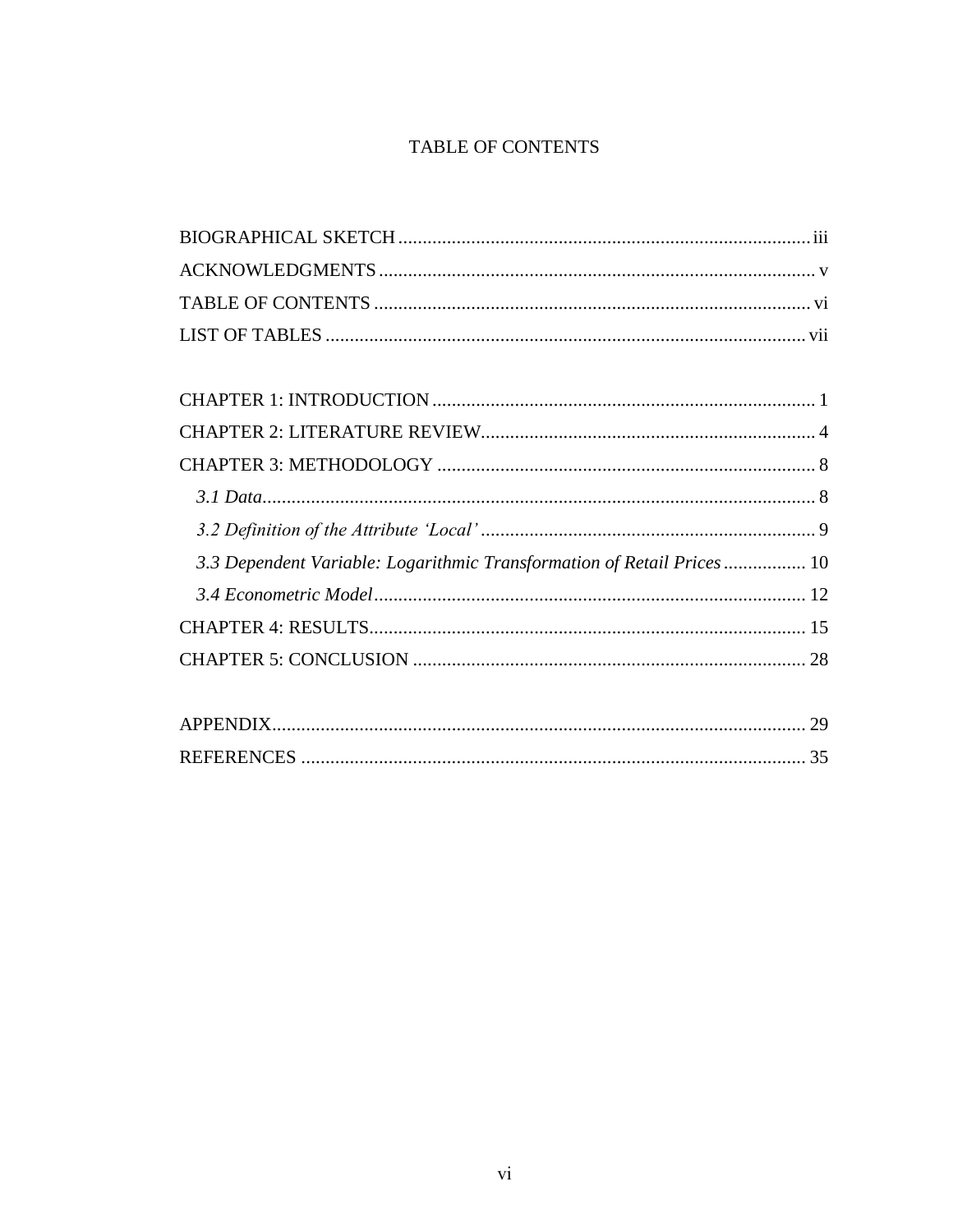### LIST OF TABLES

<span id="page-7-0"></span>

| Table 2. Mean Price Comparison Tests for Local and Nonlocal Products 11       |  |
|-------------------------------------------------------------------------------|--|
|                                                                               |  |
|                                                                               |  |
| Table 5. Regression Estimates for Four Semi-processed and Processed Foods  25 |  |
|                                                                               |  |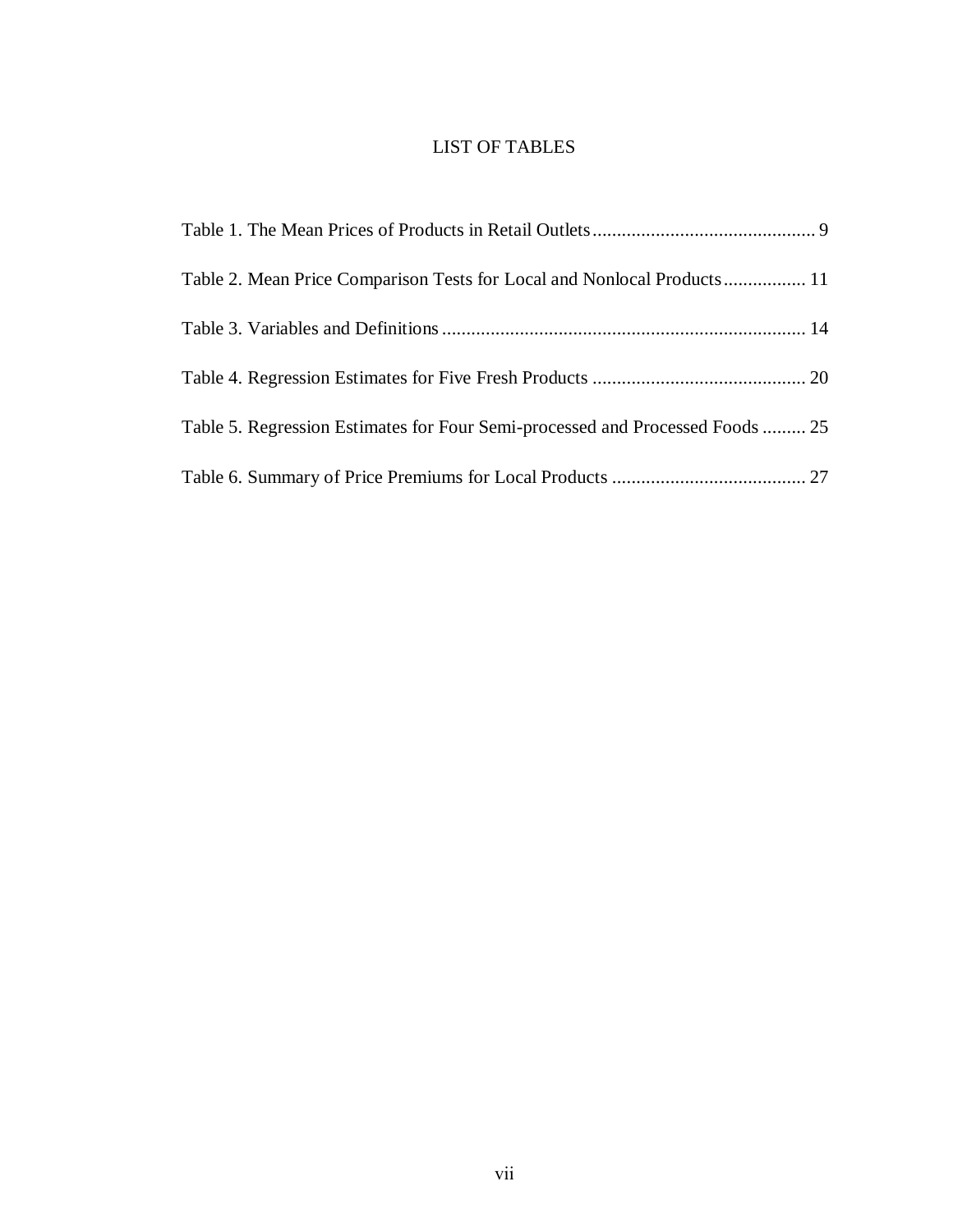#### <span id="page-8-0"></span>CHAPTER 1: INTRODUCTION

Locally produced food is increasingly gaining attention in the United States. Owing to the U.S. Department of Agriculture (USDA) support, the number of local food suppliers has increased rapidly. For example, the USDA has supported over 2,600 projects nationwide to build new market opportunities for local and regional foods, mainly through programs authorized in the Farm Bill (U.S. Department of Agriculture 2013). Moreover, the USDA has invested in more than 860 projects under the Specialty Crop Block Grants Program to expand the production of fruits and vegetables for sale at local markets (U.S. Department of Agriculture 2013).

The number of farmers markets, a channel through which a large number of locally produced foods and goods reach the final consumer, has increased by 151% from 2002 to 2012. According to the 2012 National Farmers Market Directory, there were more than 7,800 farmers markets in the United States in that year. These farmers markets allow consumers to have direct access to locally produced and farm-fresh foods. New York State has 647 farmers markets, the second highest number of markets reported in the directory (U.S. Department of Agriculture 2012).

Food retailers including natural food stores and supermarkets are also increasing their offerings of local foods. For example, the top natural food retailer in the United States, Whole Foods, markets and emphasizes social, environmental, and quality benefits from local products. Several national supermarket chains including Walmart have initiated efforts to source and sell local foods. Walmart features locally-grown produce regularly in its stores and, about 20 percent of the fresh fruits and vegetables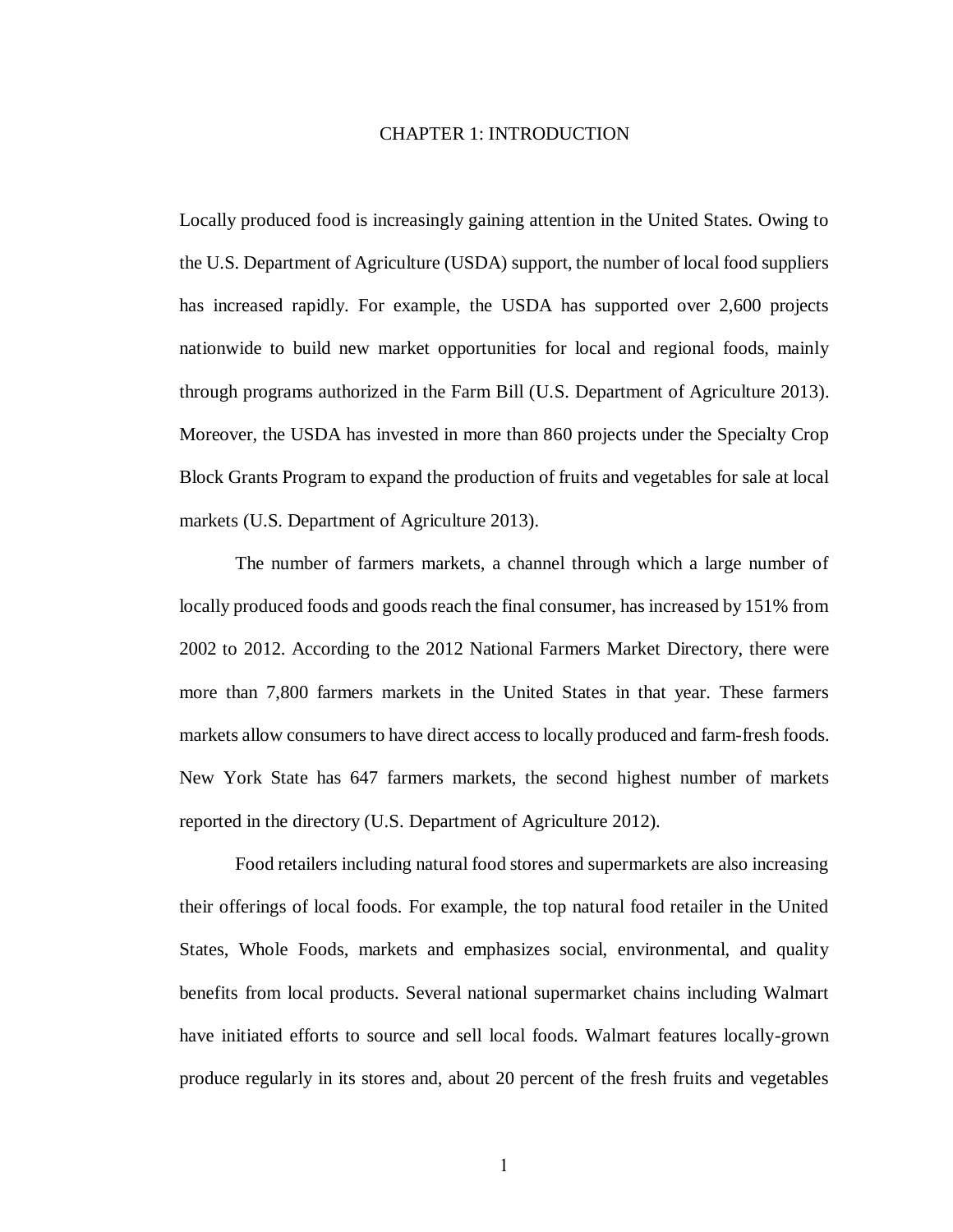available during the summer months are produced in the state where the store is located (Walmart 2012). The company asserts that these local sourcing efforts are yielding not only cost savings but also environmental benefits and positive impacts on local economies.

Regional chains also have embraced procurement from local farms. One notable example is Wegmans, a self-distributing supermarket company with over 70 stores in New York, New Jersey, Maryland, Pennsylvania, and Virginia. Twenty years ago they started a "Locally Grown Produce" program. According to the company, local products delivered directly from family farms to stores account for about 30 percent of produce sales in a typical Wegmans store when local products are in season (King et al., 2010).

A large body of literature highlights the benefits of local food systems (Brown, 2003; Pirog et al., 2001; Saunders et al., 2007; Anderson, 2007; Martinez et al., 2012; Swenson, 2008). The local food systems help minimize handling and transport costs, thereby increasing the viability of local farming operations. Buying locally produced foods also keeps money circulating in the local communities. For example, if everyone in Tompkins County of New York State spends 10 percent of their grocery and dining dollars on local foods, it would generate over \$29 million in economic value for the region (Cornell Cooperative Extension 2012). The local food system not only holds more opportunities for the local economy, but also benefits the environment. For example, it helps farmland preservation. If farmers pay more attention to local farming management, they are less likely to sell farmland for development.

Local foods have seen a dramatic increase in demand as well as in their availability (Grunert, 2006; Weatherell et al., 2003; Onyango, 2004). A lead article in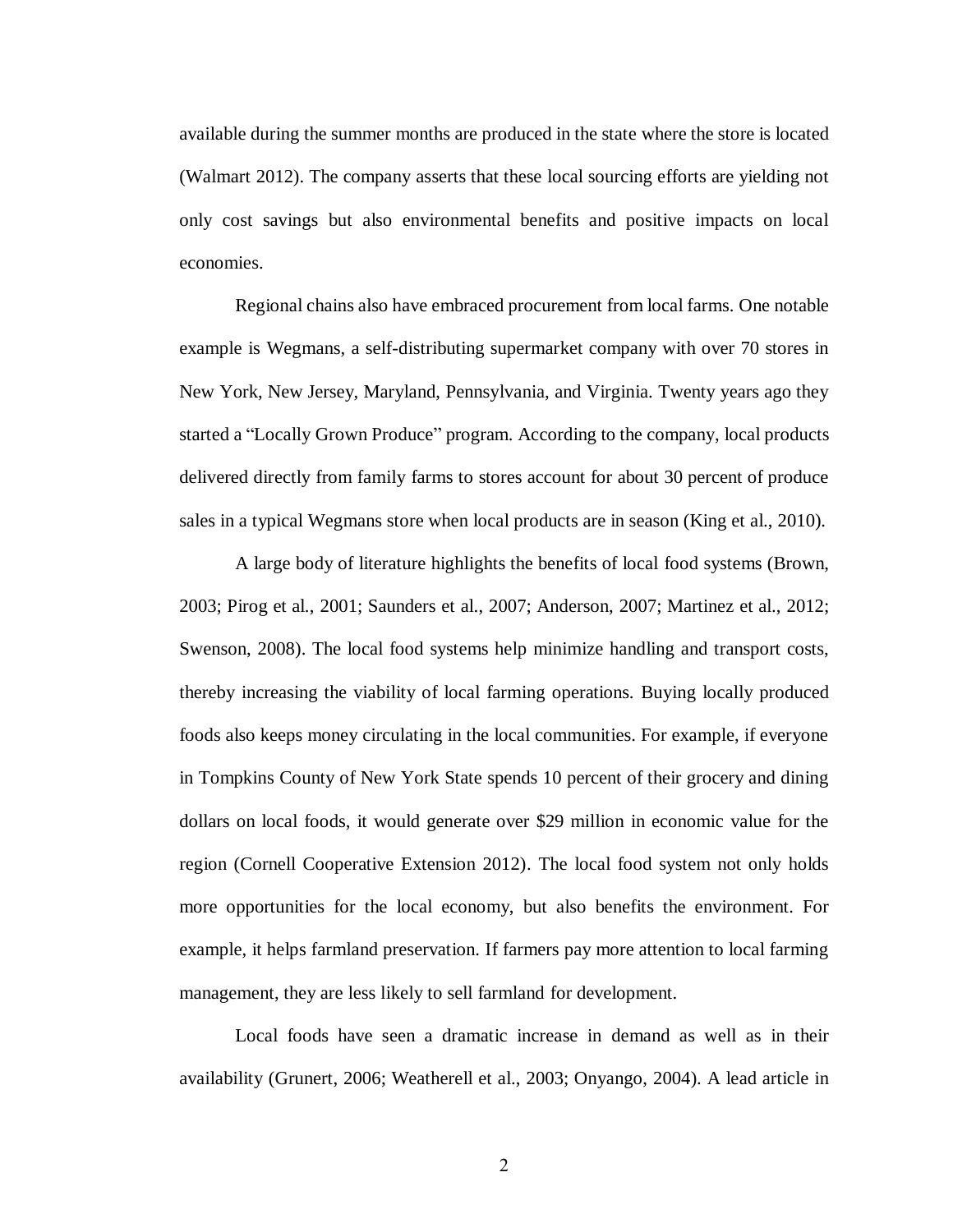Time magazine states that "local is the new ideal that promises healthier bodies and healthier planet" (Cloud, 2007). Local foods are believed to taste better because they offer the freshest products, harvested just a few hours before delivery to local stores. Most produce in mainstream distribution channels in the U.S. is harvested 4 to 7 days before reaching supermarket shelves. In addition, it travels an average of 1,500 miles before reaching the consumer table (Cornell Corporative Extension 2012). Some products quickly lose their nutrients once they are picked. Thus, local products may also preserve nutritional properties, especially for fresh produce (Cornell Corporative Extension 2012).

The above discussion indicates that demand for locally produced food has increased sharply in the past and is likely to continue increasing in the future. An important and interesting question for members of supply chains producing and distributing local foods is: does the attribute *local* in food products command price premiums in the marketplace?

Many researchers have addressed this question. Most of these studies are based on surveys and controlled marketing experiments that attempt to tease out consumer's willingness to pay for the attribute 'local' in food products. The majority of their papers show that consumers are willing to buy locally produced foods at higher prices. However, we would like to ask whether local foods command price premiums in the actual marketplace not just for consumer's willingness to pay.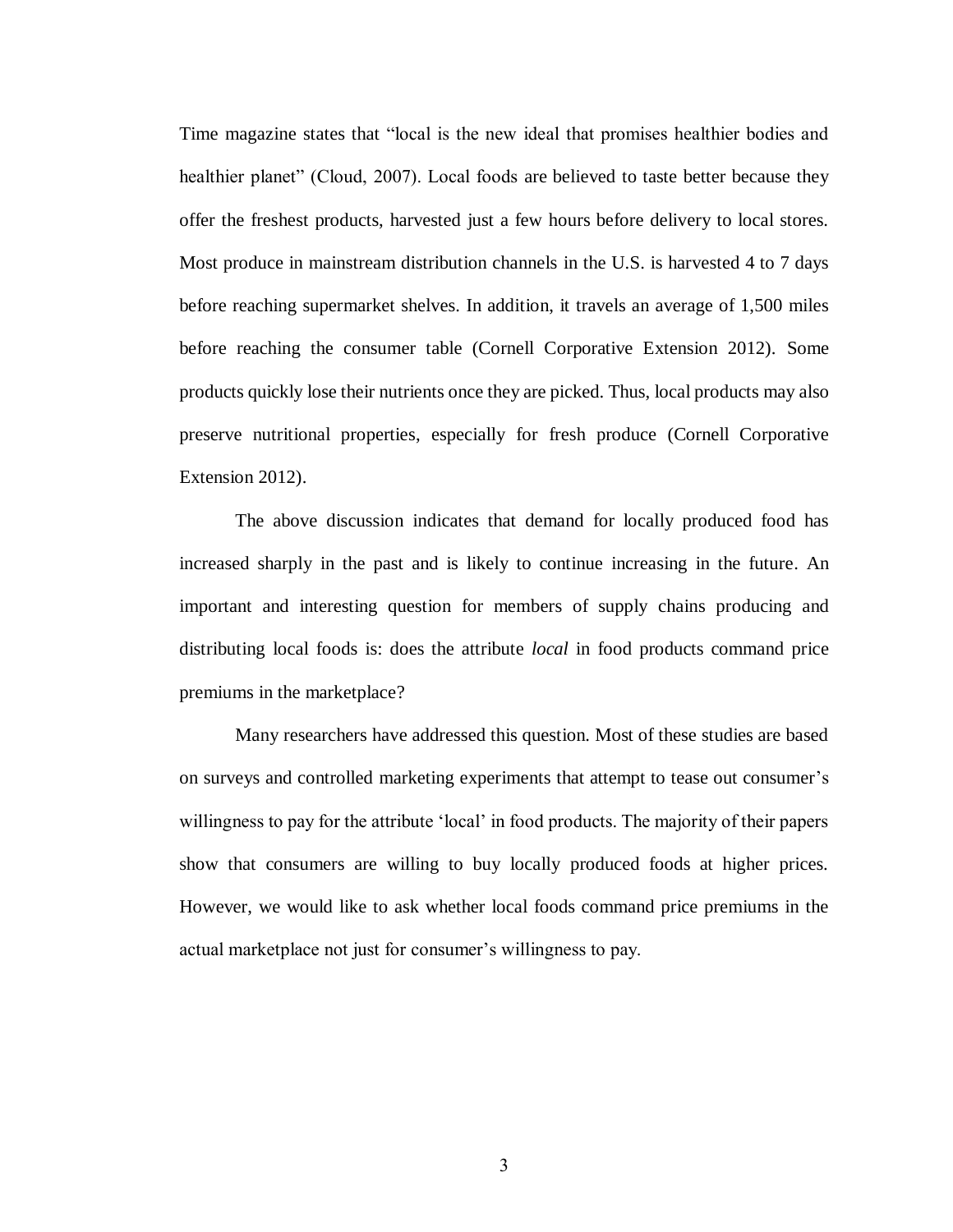#### CHAPTER 2: LITERATURE REVIEW

<span id="page-11-0"></span>Many researchers have focused on perceived benefits of local foods. The literature suggests that locally produced foods are valuable because the products are usually perceived as healthier, more environmentally friendly, and more supportive of small scale agriculture and local communities, than their nonlocal counterparts. Brown (2003) points out that consumers often perceive local foods to be fresher and better-tasting than nonlocal foods. Local foods may retain more nutrients than items offered in nonlocal food systems because of shorter travel distances. Furthermore, according to Pirog et al. (2001) and Saunders and Hayes (2007), as foods travel further from farmers to consumers, the food system increasingly relies on long-distance transport and global distribution networks, contributing to negative environmental outcomes. Advocates of increased localization of food systems, therefore, argue that local foods can contribute to reduce energy usage and air pollution (Anderson, 2007).

In terms of social and economic benefits, a number of studies have indicated that local foods benefit local farmers and communities. As the number of marketplaces, including farmers markets and natural food stores for buying local foods increases, the market for local food expands, implying that consumers are able to purchase more of their food from nearby sources. As a result, more of the money consumers spend remains in the local economy (Martinez et al, 2012). The direct way that expansion in local foods could impact the local economy is through the concept of import substitution. That is, if consumers purchase food produced within a local area instead of products from outside the area, sales accrue to people and businesses within the local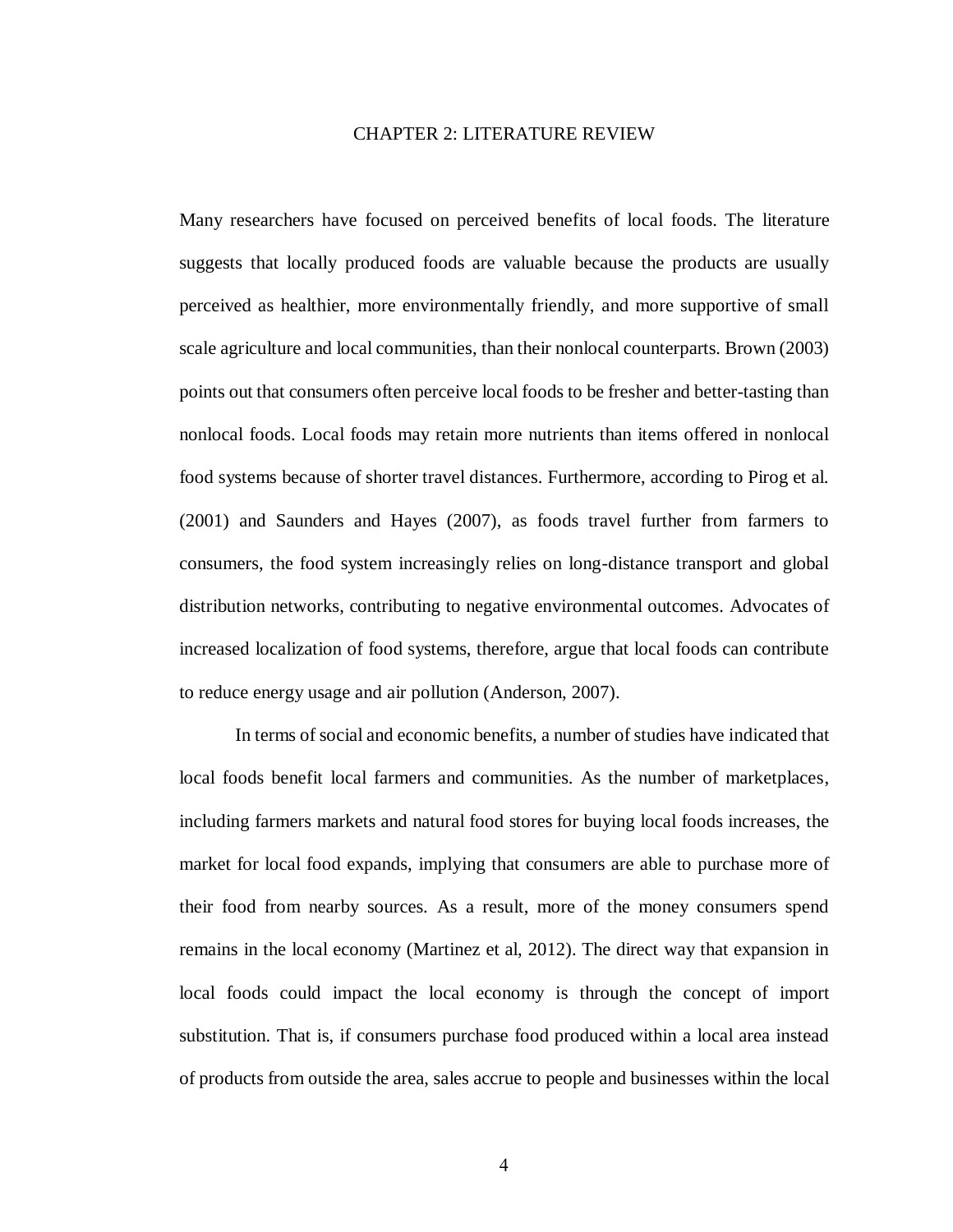area. Consequently, workers and businesses spend the additional income on production inputs and other investments within the area, creating a virtuous cycle that invigorates the local economy (Swenson, 2008).

In addition to the previously mentioned studies on benefits of local foods, another stream of empirical studies have examined consumer preferences and assessed consumers' willingness to pay (WTP) for local foods. Traditionally, consumer food choices are influenced by factors such as price and quality (Grunert, 2006). However, other factors related to public benefits associated with food systems, such as impacts on the local economy and environmental benefits also influence a consumer's food buying decision (Weatherell et al., 2003). Freshness and taste are food product attributes that are for obvious reasons associated to consumer preference for local foods (Onyango, 2004).

One of the well-known studies on local food is conducted in Tennessee by Eastwood, Brooker, and Orr (1987). The authors find no preference for local foods and no WTP for a premium of local products, except in the case of tomatoes. They postulate that there are regional or geographic differences in demand for local products and/or that a preference for local was an emerging trend. Many researches since then have indicated that WTP for a premium of local products varies by consumer demographics, geography, and product.

More recently, Loureiro and Hine (2002) in Colorado identify sociodemographic characteristics that affected consumer preferences and compared the effects of different attributes on consumers' willingness to pay. The results show that the attribute "Colorado Grown" carried a higher price premium than the attributes such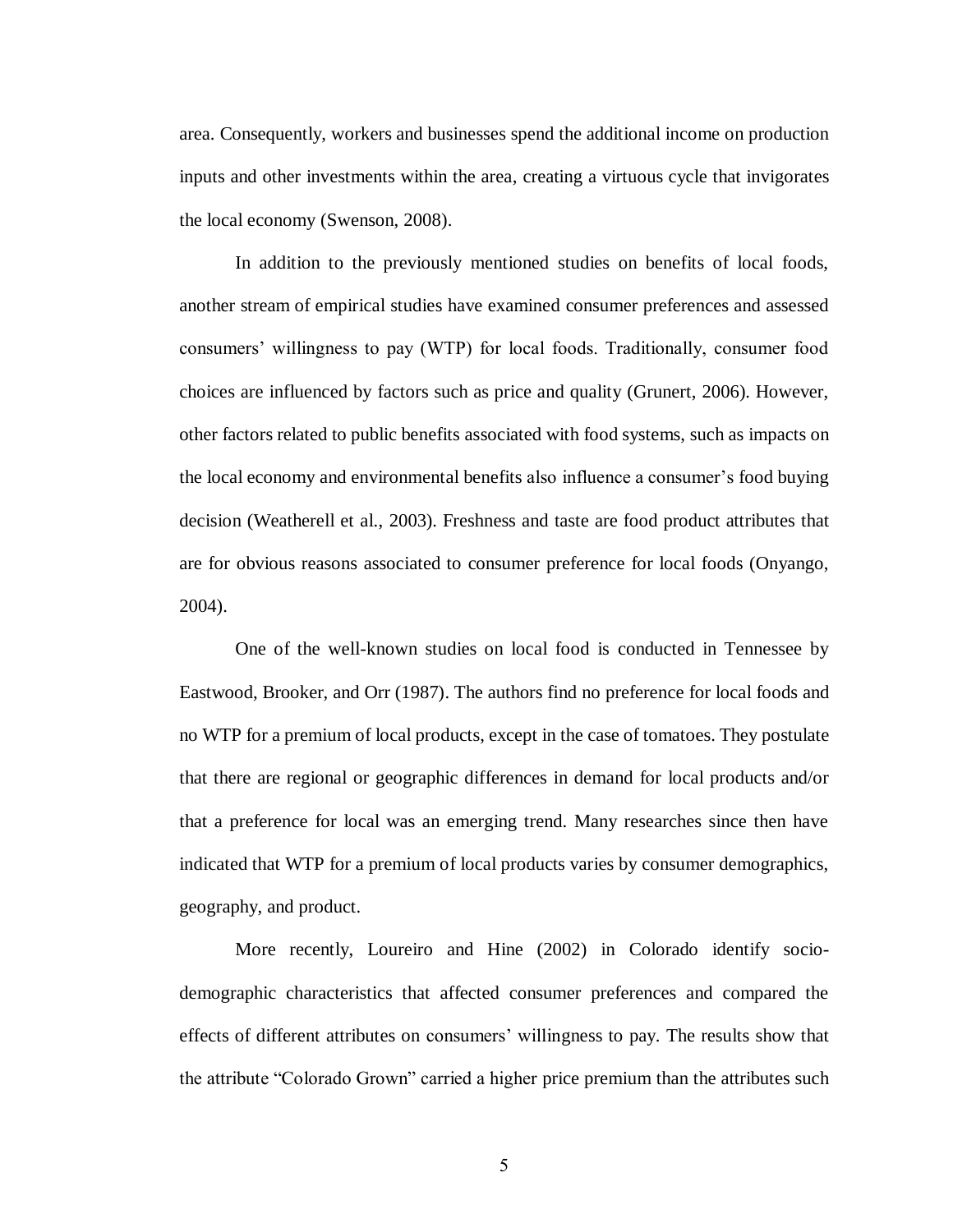as organic and GMO-free. Brown (2003), in southeast Missouri, conducts a mail survey to gather information about consumer demographics and preferences for local foods. The author finds that 58 percent of consumers are unwilling to pay a price premium for any local food products, but 22 percent are willing to pay at least a 5 percent premium for local food products. The consumers in this study, who are members of an environmental group and have higher education background and income, are more willing to pay a higher price for local produce than other segments of the population.

A stream of literature has examined WTP for the attribute local in different geographies and different consumer segments. Hinson and Bruchhaus (2005) find that consumers in Louisiana are willing to pay a price premium of 21 percent for local strawberries. Darby and colleagues (2008) find that consumers in Ohio are willing to pay a price premium of 27 percent for locally produced strawberries in the supermarket and direct market. Carpio and Isengildina-Massa (2009) use a contingent valuation framework and find that consumers were willing to pay price premiums for locallygrown products. The authors report that respondents indicate a willingness to pay price premiums of 23 percent and 27.5 percent for local animal products and local produce respectively.

The studies mentioned above elicit consumer's willingness to pay for local foods that only measures consumer intentions but not actual prices in retail outlets. Park and Gómez (2011) use prices collected from thirty retail outlets in five U.S metropolitan areas for five commodities (apples, blueberries, spring mix, fluid milk, and ground beef). The results indicate that price premiums existed for local two percent fluid milk, blueberries, and spring mix, but not for local apples or ground beef.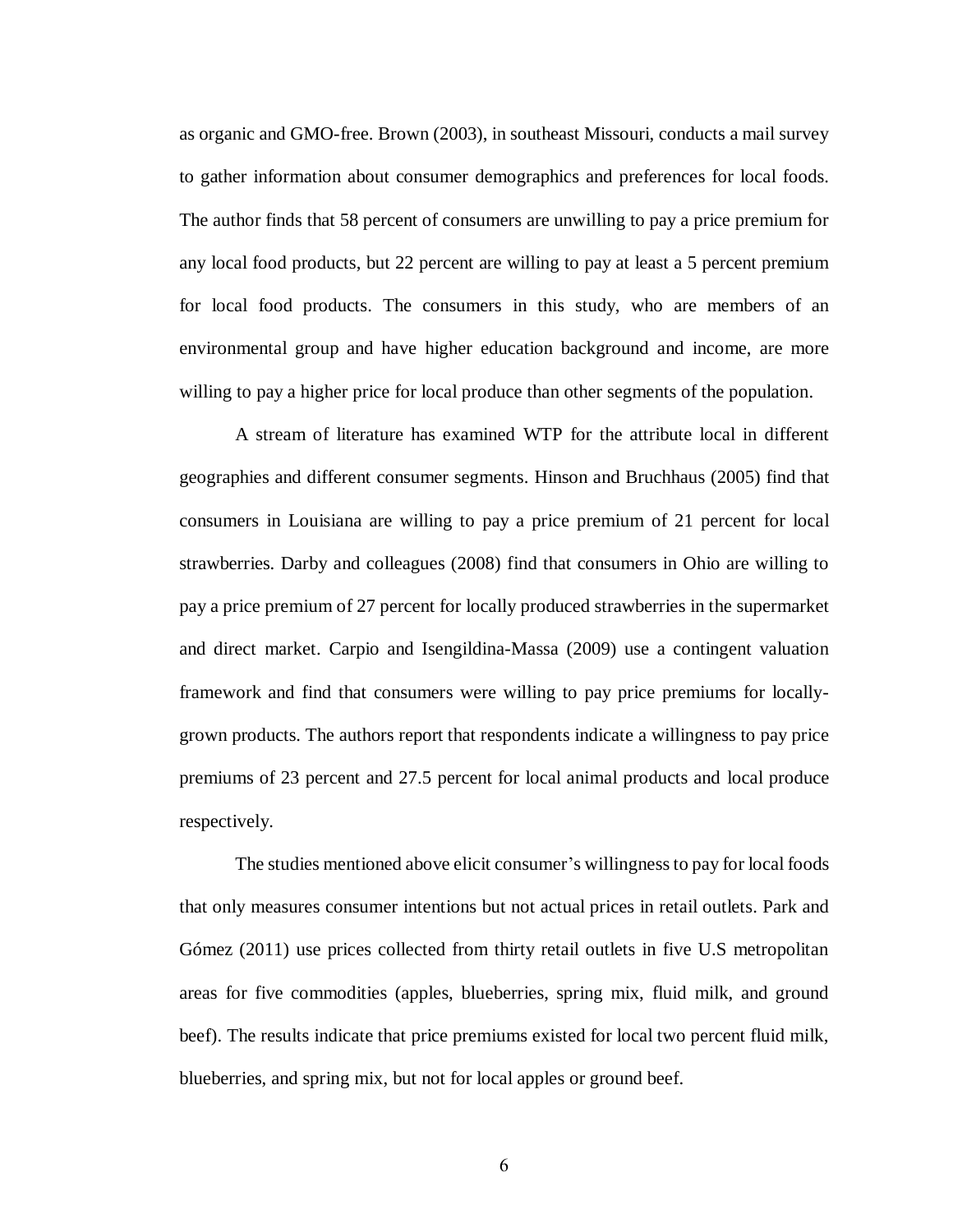Most studies use consumer intentions (e.g., WTP) to assess the value of the attribute local. However, very few have focused on actual retail prices to examine price premiums for locally-grown foods. Therefore, to fill this gap in the literature, in this study we follow Park and Gómez (2011) approach to examine the existence of price premiums for local foods in the Tompkins County metropolitan area in New York State. More specifically, we develop an econometric model using semi-monthly data for a one-year period (from April 10, 2010 to April 09, 2011) to examine whether price premiums exist for five fresh products (apples, sweet corn, strawberries, tomatoes, and potatoes) and four semi-processed/processed foods (whole chickens, eggs, two percent fluid milk, and whole wheat bread).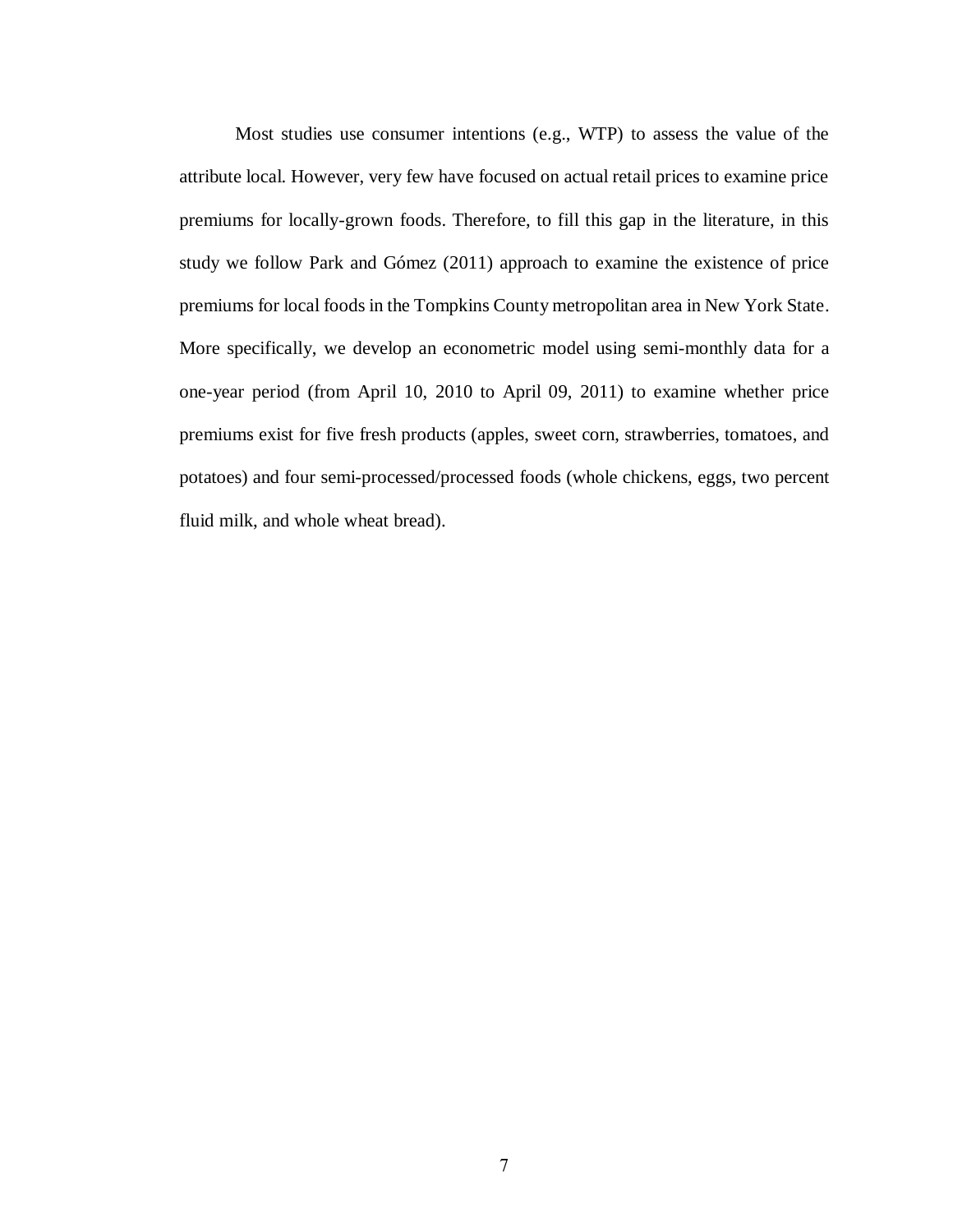#### CHAPTER 3: METHODOLOGY

#### <span id="page-15-1"></span><span id="page-15-0"></span>*3.1 Data*

We collected primary data on bi-weekly prices, varieties, attributes (e.g. local, organic) and package size of nine products, including five fresh products (apples, sweet corn, strawberries, tomatoes, and potatoes) and four semi-processed/processed foods (whole chickens, eggs, two percent fluid milk, and whole wheat bread). We used gala apples as a representative product for apples, given the wide assortment of apples offered in retail outlets. Price data were collected every two weeks during a 53 week-period, from April 10, 2010 to April 09, 2011.

The bi-weekly data were collected from a variety of retail outlets located in Ithaca, New York. The retail outlets in this study consist of two farmers markets (Ithaca Farmers Market and Eddydale), two natural food stores (Greenstar and Ithaca Bakery), and two supermarket chains (Wegmans and Aldi). Although supermarkets, farmers markets, and natural food stores are typical retail outlet types for the products in this study, they do not always carry all full assortment of the local or nonlocal products employed in this study. For example, in the data, local whole chickens are only sold in farmers markets and not in any other retail outlet.

Table 1 presents mean prices for the nine products in the study in the different retail outlets. Aldi has a unique business model based on limited assortment with hard discounts, generally selling at lower prices than other retail outlets. Therefore, we seperated the data from the two supermarket chains (Wegmans and Aldi) in our sample and we use Aldi's prices as a benchmark for comparison (i.e. Aldi is the excluded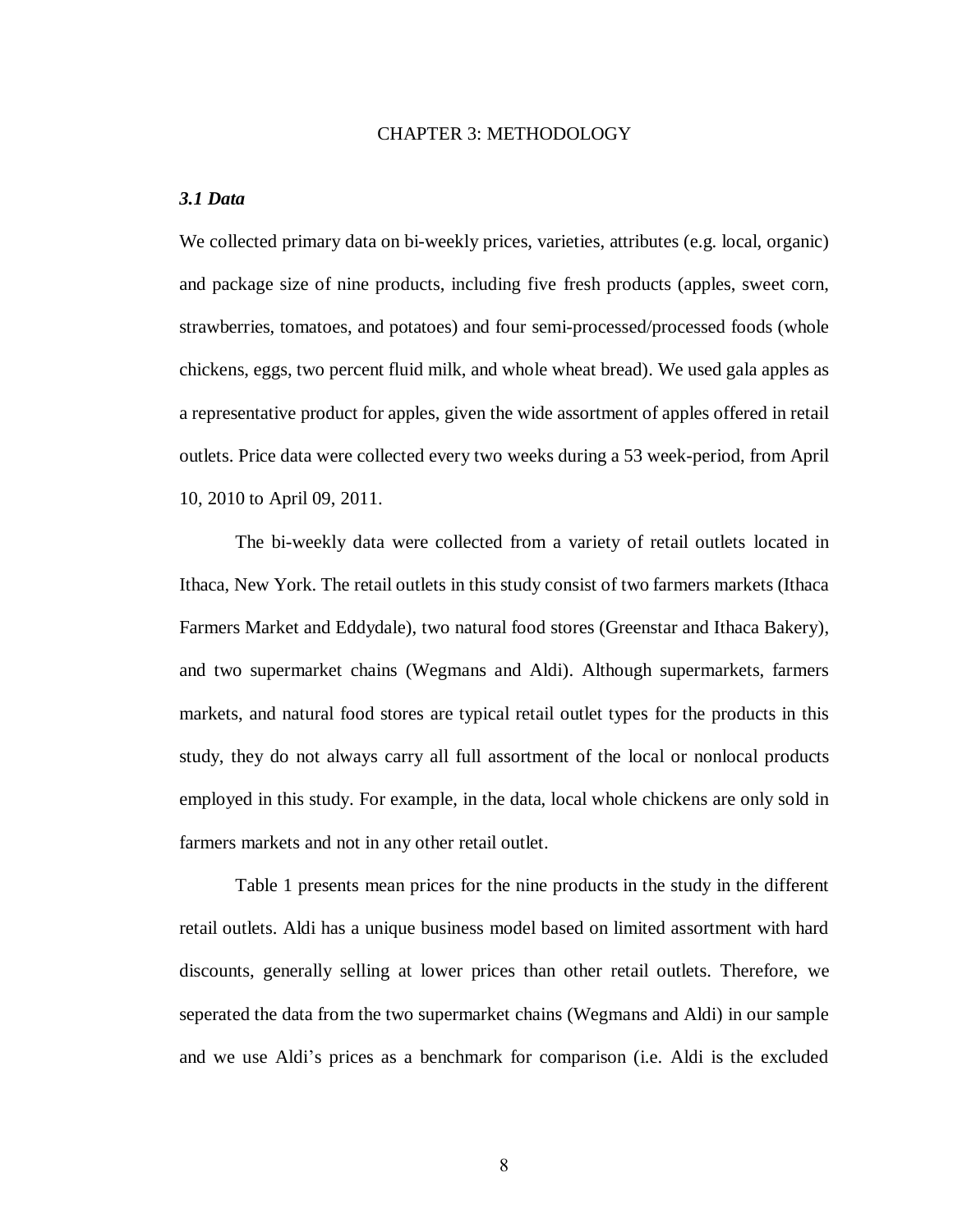dummy variable representing retail outlet type). Table 1 shows that retail prices of products such as apples, potatoes, whole chickens, eggs, two percent milk, and whole wheat bread, are higher in farmers markets and in natural food stores than in supermarkets. In addition, natural food stores appear to have the highest prices among all the retail outlets.

|                                       |      | Farmers        | <b>Natural</b> |         |
|---------------------------------------|------|----------------|----------------|---------|
| Product                               | Aldi | <b>Markets</b> | food           | Wegmans |
| Apples $(\frac{5}{lb})$               | 0.75 | 1.35           | 1.48           | 1.00    |
| Sweet Corn (\$/each)                  | 0.44 | 0.42           | 0.88           | 0.57    |
| Strawberries (\$/quart)               | 1.95 | 2.67           | 5.45           | 3.17    |
| Tomatoes (\$/lb.)                     | 1.60 | 2.28           | 3.26           | 2.34    |
| Potatoes (\$/quart)                   | 0.46 | 0.96           | 0.98           | 0.68    |
| Whole Chickens (\$/lb.)               | 0.84 | 4.98           | 3.84           | 2.61    |
| Eggs $(\frac{6}{dz})$                 | 1.14 | 3.75           | 4.01           | 2.65    |
| 2 Percent Milk $(\frac{6}{0.5}$ gal.) | 1.48 | 4.50           | 2.93           | 2.28    |
| Whole Wheat Bread (\$/lb.)            | 1.26 | 2.39           | 2.73           | 2.15    |

<span id="page-16-1"></span>**Table 1. The Mean Prices of Products in Retail Outlets**

#### <span id="page-16-0"></span>*3.2 Definition of the Attribute 'Local'*

There is no official definition of the attribute 'local'. For the purposes of this investigation, a local product is defined as one that is produced, processed, and distributed in the local region where the final product is marketed. In addition, for a product to be considered local, the label or marketing materials have to convey information about where it is produced.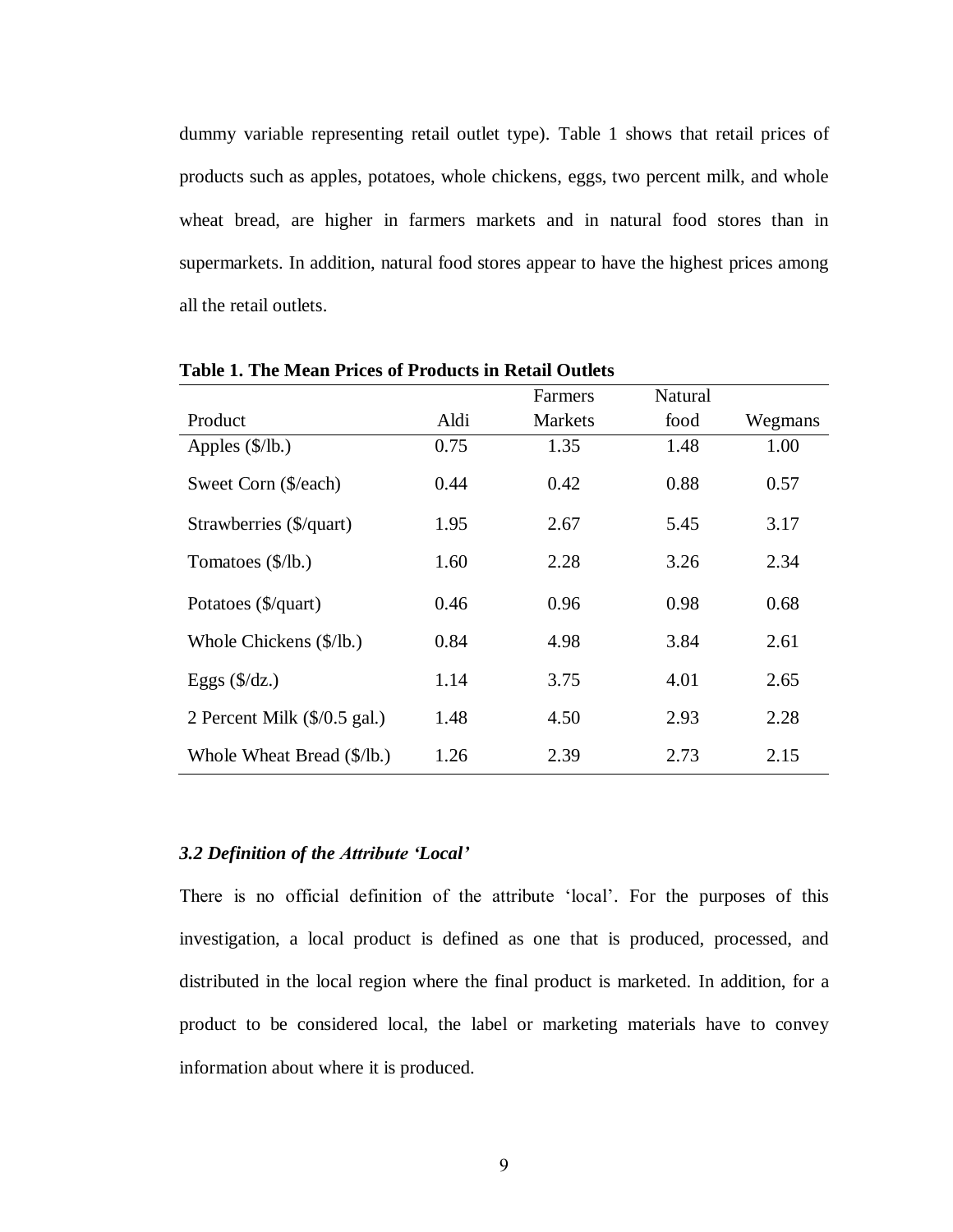In 2010, Choices Magazine published an entire theme focused on Local Food - Perceptions, Prospects, and Policies (King, 2010). In one of the articles, Onozaka et al. (2010) delve into how consumers define the term 'local'. The authors find that over 70 percent of survey respondents considered food grown within a 50-mile radius to be local (Onozaka et al., 2010). We follow Onozaka et al. (2010) and we define local products as those produced, processed, and transported within a 30-mile radius of Ithaca. This is the same definition applied to vendors in the Ithaca Farmers Market (Ithaca Farmers Market 2014). For example, store brand milk is defined as being produced in New York but not as being locally produced but does not convey information about it being locally produced. Even though in most cases milk is produced and processed within the local region, it does not convey detail information about where it is produced. Therefore, milk is not considered a local product in our study. Under this definition of the attribute local, nonlocal food products are those produced and distributed from outside the 30-mile radius of Ithaca.

#### <span id="page-17-0"></span>*3.3 Dependent Variable: Logarithmic Transformation of Retail Prices*

We construct the dependent variables by transforming the retail prices collected in the different retail outlets into prices per unit of volume or weight, depending on the food product. Specifically, we used a pound for apples, a single serving for sweet corn, a quart (around one and a half pounds) for strawberries, a pound for tomatoes, one quart (around three pounds) for potatoes, a pound for whole chickens, one dozen for eggs, a half gallon for two percent milk, and a pound for whole wheat bread.

Table 2 shows the results of tests comparing mean prices of local foods and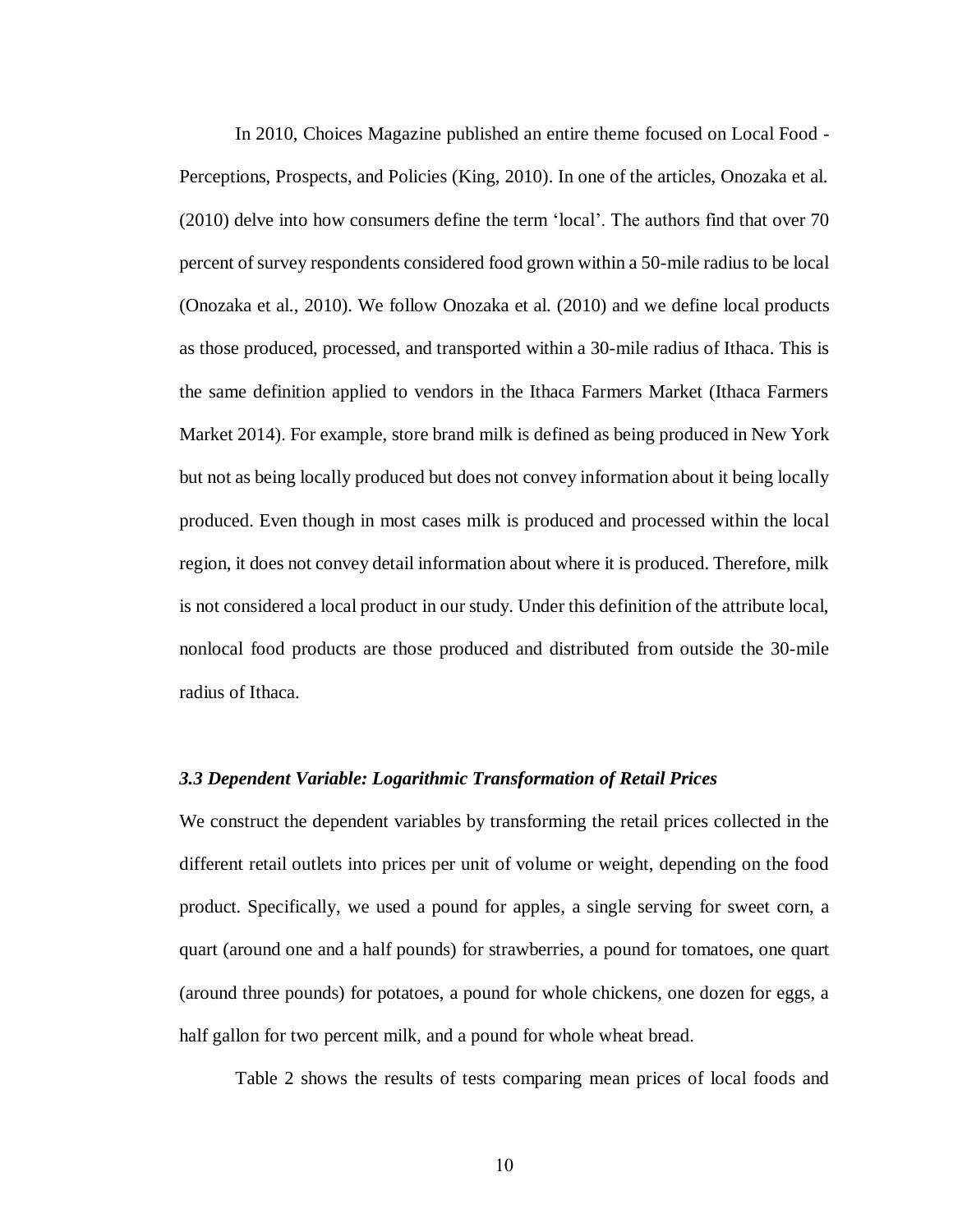nonlocal foods in our sample. The table suggests that, in average, the prices of local products are higher than the prices of nonlocal products in this study, with the exception of sweet corn. More specifically, the prices of local potatoes and whole chickens are almost double the prices of nonlocal products.

|                              |                          | <b>Mean Prices</b>    |  |
|------------------------------|--------------------------|-----------------------|--|
|                              | Local Price <sup>a</sup> | <b>Nonlocal Price</b> |  |
| Apples $(\frac{8}{lb})$      | $1.34**$                 | 1.14                  |  |
| Sweet Corn (\$/each)         | 0.44                     | 0.54                  |  |
| Strawberries (\$/quart)      | 4.31                     | 3.52                  |  |
| Tomatoes (\$/lb.)            | $2.59*$                  | 2.30                  |  |
| Potatoes (\$/quart)          | $1.29***$                | 0.63                  |  |
| Whole Chickens (\$/lb.)      | 4.98***                  | 2.53                  |  |
| Eggs $(\frac{6}{dz})$        | 3.84 ***                 | 2.45                  |  |
| 2 Percent Milk (\$/0.5 gal.) | $2.80*$                  | 2.51                  |  |
| Whole Wheat Bread (\$/lb.)   | $2.59***$                | 2.10                  |  |

<span id="page-18-0"></span>**Table 2. Mean Price Comparison Tests for Local and Nonlocal Products**

<sup>a</sup>Local Price refers to mean price of the products produced within a 30-mile radius of Ithaca. Note: Single asterisk (\*), double asterisks (\*\*), three asterisks (\*\*\*) denotes that the t-test of a difference of the mean prices between local and nonlocal foods is significant at the 0.10, 0.05, or 0.01 levels.

We employ a logarithmic transformation of retail prices for two primary reasons. The first reason is to decrease influence of outlier data points in the data. The second reason is to make results of price premiums of local foods across products comparable. For instance, it is difficult to explain the difference between a one dollar price premium for local strawberries and a one dollar price premium for whole chickens, given that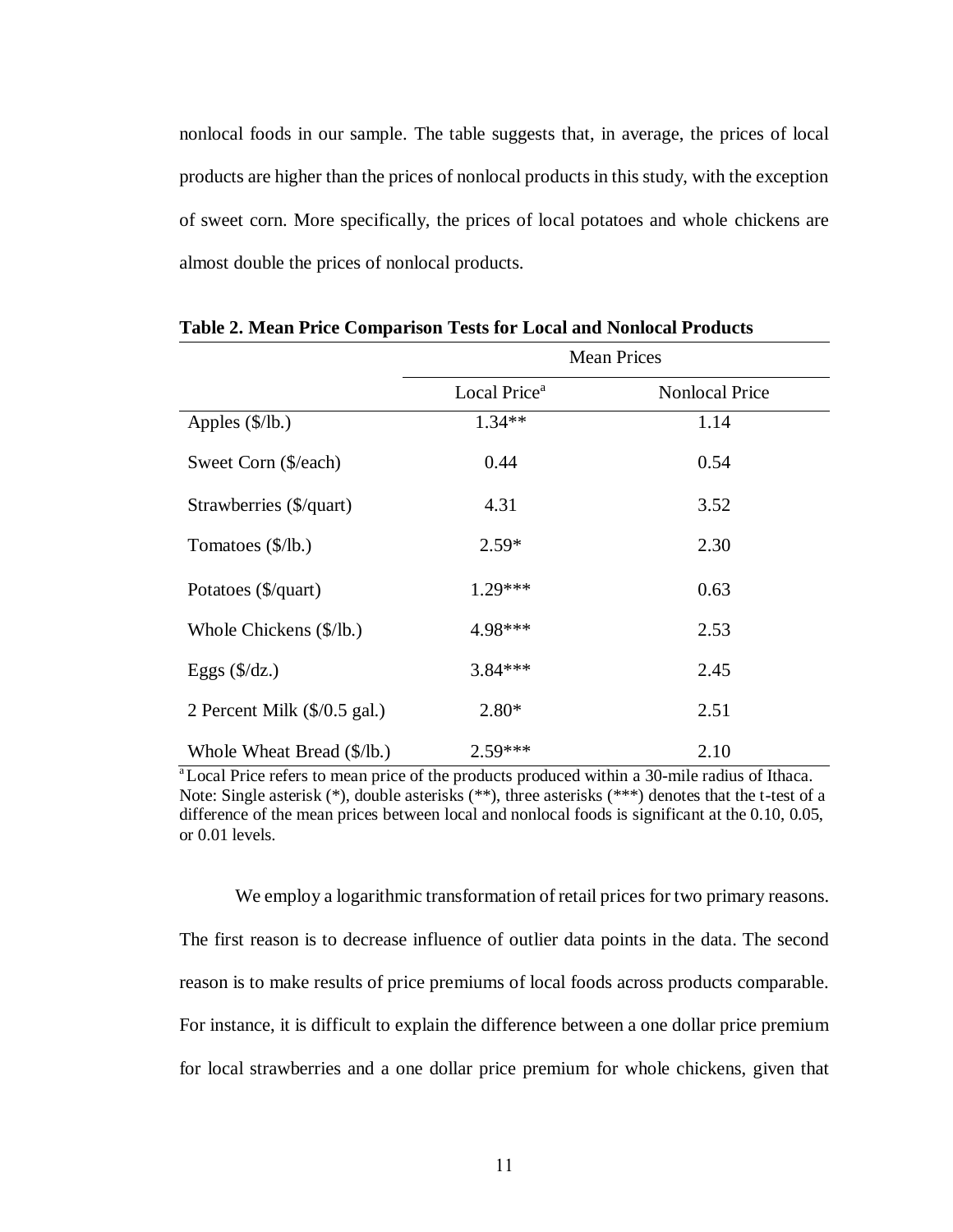these products have different retail prices. Therefore, we use the logarithmic transformation and calculate retail price premiums in percentage terms to facilitate comparisons across products.

#### <span id="page-19-0"></span>*3.4 Econometric Model*

In this study, a systematic analysis of retail prices that control for multiple product attributes can provide reliable estimates regarding price premiums for local food products. We employ regression techniques to develop nine models (one for each food product) to examine the existence of price premiums for local foods. The empirical models can be represented using the following general equation:

(1) 
$$
\ln P_{ij} = \text{Cons} + \alpha_1 L_{ij} + \alpha_2 N Y w L_{ij} + \alpha_3 O_{ij} + \alpha_4 N f_{ij} + \alpha_5 F m_{ij} + \alpha_6 W e g_{ij} + \alpha_7 S pring_{ij} + \alpha_8 Summer_{ij} + \alpha_9 F all_{ij} + \alpha_{10} A A_{ij} + \varepsilon_{ij}
$$

The variables and their definitions are listed in Table 3. In the above equation,  $i$  and  $j$  denote the particular observation and the food product, respectively. The dependent variable ( $ln P_{ij}$ ) is the natural logarithm of the retail prices of product j. All explanatory variables are dichotomous variables. The explanatory variables are following:  $L_{ij}$  is a dummy variable equal to one if the product is local, zero otherwise (recall that a local product is produced and distributed within a 30 mile-radius of Ithaca);  $NYwL_{ij}$  is equal to one if the product is produced in NYS but outside the local region, zero otherwise. This variable allows us to estimate price premiums for food products produced in the state, but outside the local region;  $O_{ij}$  is equal to one if the product is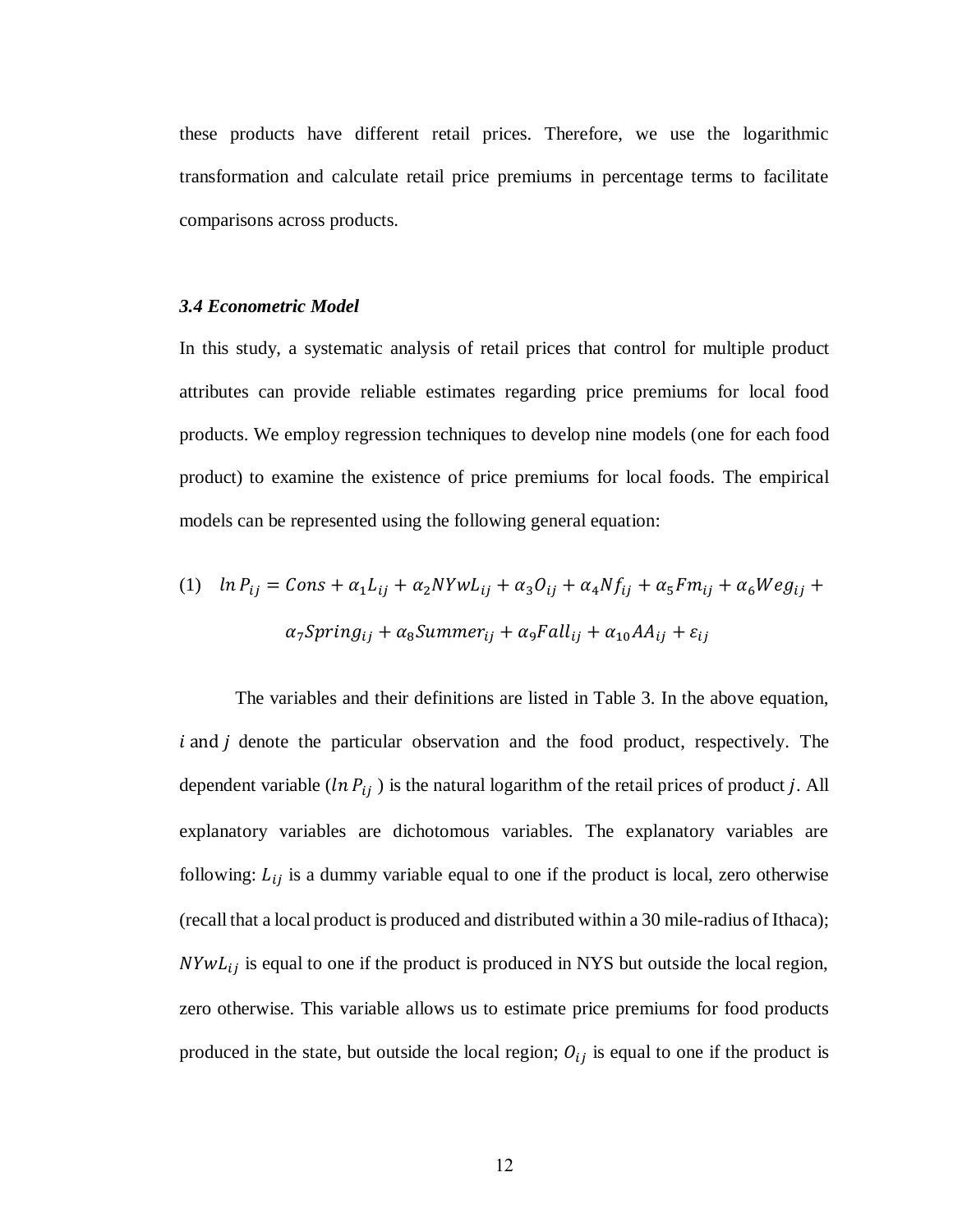labeled as organic, zero otherwise;  $Nf_{ij}$ ,  $Fm_{ij}$ , and  $Weg_{ij}$  are equal to one if product j is sold in natural food stores (*Nf*), farmers markets (*Fm*), and Wegmans (*Weg*) respectively, and zero otherwise;  $Spring_{ij}$ ,  $Summer_{ij}$ , and  $Fall_{ij}$  are equal to one if a product is sold in the spring, summer, and fall respectively, zero otherwise;  $AA_{ij}$ denotes a matrix of some additional attributes specific to a food product in the study. Specifically, these additional attributes are:  $Grassfed_{ij}$  is equal to one if chickens or cow are grass fed, zero otherwise; Freerange<sub>ij</sub> is equal to one if chickens are freerange fed, zero otherwise;  $Brown_{ij}$  is equal to one if the color of eggs is brown, zero otherwise; *Nonrusset<sub>ij</sub>* is equal to one if the color of potatoes is non-russet, zero otherwise;  $Bulk_{ij}$  is equal to one if apples and potatoes are bulk packaging, zero otherwise.

The dataset do not satisfy all of the assumptions of the Ordinary Least Squares (OLS) method. Failure to meet these assumptions can lead to biased estimates of coefficients and especially biased estimates of the standard errors. We use Breusch-Pagan/Cook-Weisberg test for heteroscedasticity. For the test result of strawberries data, the calculated chi square statistic (5.31) is rejected and p-value is equal to 0.0212. For the test result of potatoes data, p-value is equal to 0.0017. Whole chicken p-value is equal to 0.0064 and chi-square is equal to 7.43. Chi-square of eggs is equal to 51.82. Chi-square of two percent milk is equal to 36.83. In sum, the null hypotheses for constant variance of error term were rejected, indicating that standard errors of the parameter estimates from OLS should be corrected, otherwise heterskedasticity bias our parameter estimates. Therefore, we employ standard errors for statistical inference.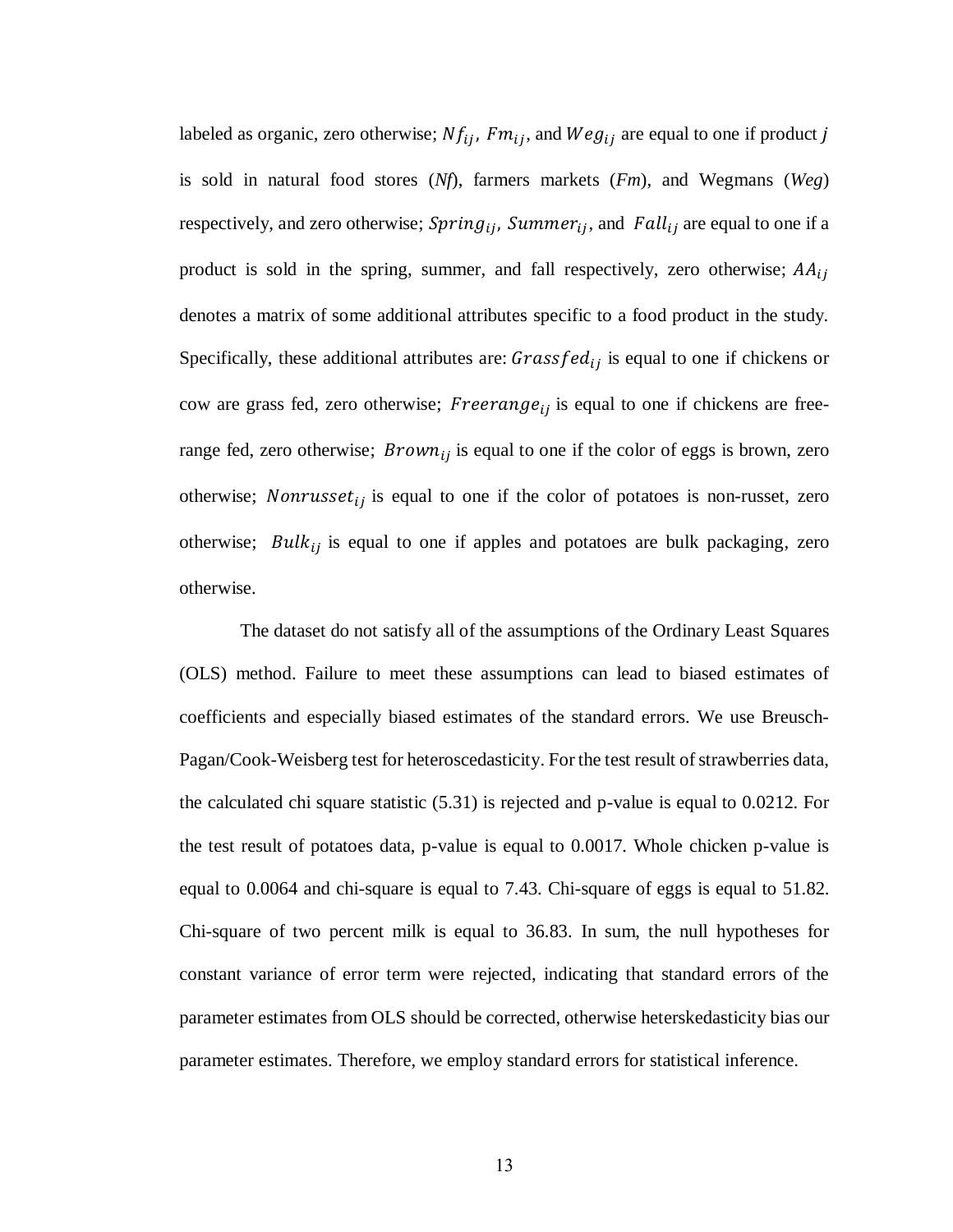| Dependent Variable                               | Definition                                                                                                                                                                    |
|--------------------------------------------------|-------------------------------------------------------------------------------------------------------------------------------------------------------------------------------|
| Ln (Retail Price)                                | The natural logarithm of the retail prices                                                                                                                                    |
| <b>Independent Variable</b>                      |                                                                                                                                                                               |
| Place of origin:                                 |                                                                                                                                                                               |
| Local                                            | Foods produced from within a 30-mile radius of Ithaca $=$<br>1; otherwise = $0$                                                                                               |
| <b>NYwL</b>                                      | Foods produced within NYS with the exception of the<br>local region (within a 30-mile radius of Ithaca);<br>otherwise $= 0$<br>Foods produced outside NYS= reference variable |
| Organic                                          | Organic = 1; otherwise = 0                                                                                                                                                    |
| Retail outlet types:                             |                                                                                                                                                                               |
| <b>Natural food Stores</b>                       | Foods sold in natural food stores = 1; otherwise = 0                                                                                                                          |
| <b>Farmers Markets</b>                           | Foods sold in farmers markets = 1; otherwise = 0                                                                                                                              |
| Wegmans                                          | Foods sold in Wegmans = 1; otherwise = 0                                                                                                                                      |
| (Supermarket)                                    | $Aldi$ = reference variable                                                                                                                                                   |
| Season of the year:                              |                                                                                                                                                                               |
| Fall                                             | Foods sold in fall = 1; otherwise = 0                                                                                                                                         |
| Spring                                           | Foods sold in spring = 1; otherwise = 0                                                                                                                                       |
| Summer                                           | Foods sold in summer = 1; otherwise = 0                                                                                                                                       |
|                                                  | Winter $=$ reference variable                                                                                                                                                 |
| Additional variables for<br>eggs and milk:       |                                                                                                                                                                               |
| Grass-fed                                        | Chicken fed by grass = 1; otherwise = 0                                                                                                                                       |
|                                                  | Milk from grass-fed cows = 1; otherwise = 0                                                                                                                                   |
| Free-range                                       | Chicken free-range = 1; otherwise = 0                                                                                                                                         |
| <b>Brown</b>                                     | Brown eggs = 1; otherwise = $0$                                                                                                                                               |
| Additional variables for<br>apples and potatoes: |                                                                                                                                                                               |
| Other apples                                     | Gala apples as representative for apples; other apples $=1$ ;<br>otherwise $= 0$                                                                                              |
| Non-russet                                       | Non-russet potatoes = 1; otherwise = 0                                                                                                                                        |
| <b>Bulk</b>                                      | Bulk packaging (sold individually rather than in a bag) $=$<br>1; otherwise $= 0$                                                                                             |

# <span id="page-21-0"></span>**Table 3. Variables and Definitions**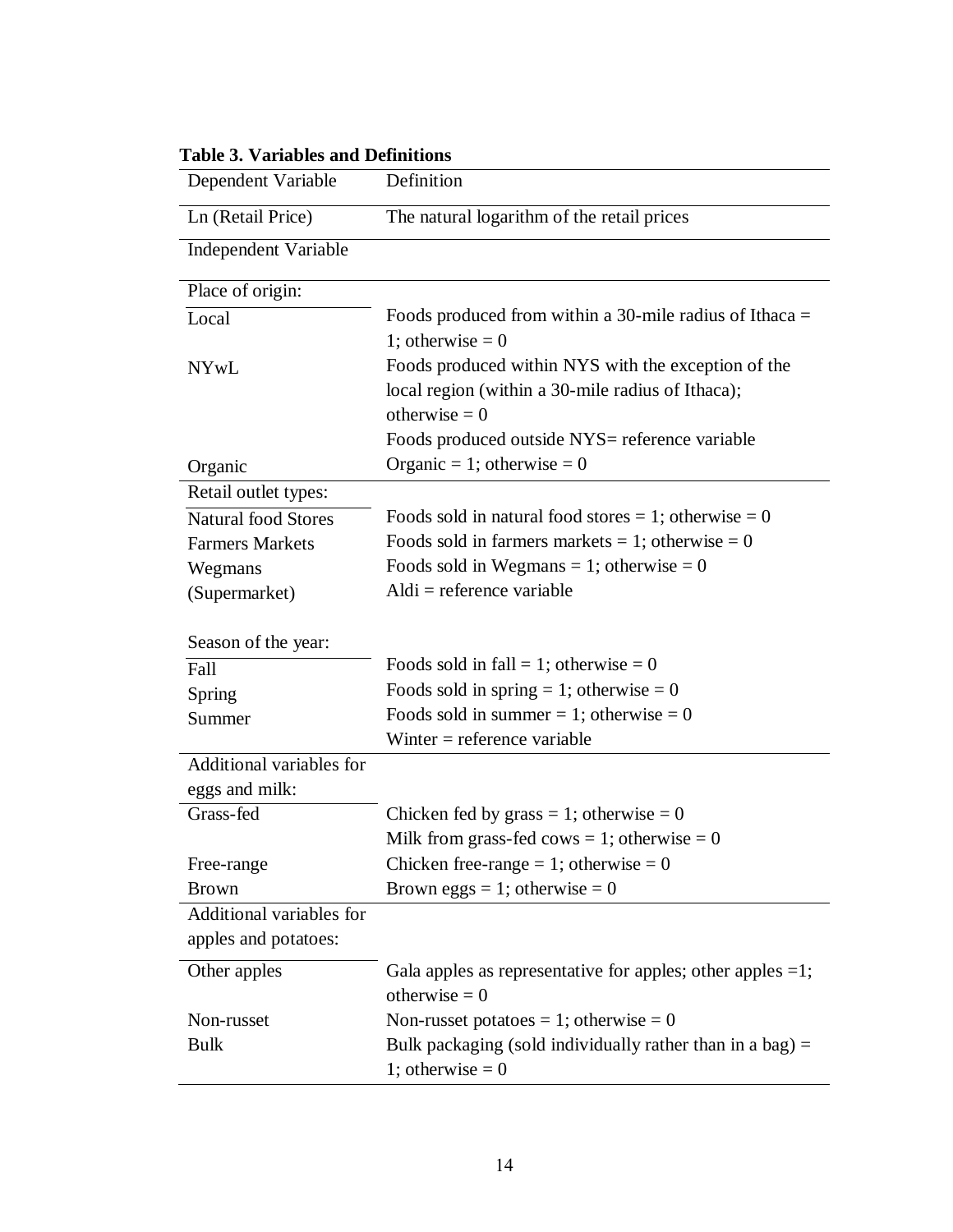#### Chapter 4: RESULTS

<span id="page-22-0"></span>We divide the nine products into two categories for the analysis: five fresh products and four semi-processed/processed foods. We conduct statistical tests for the existence of price premiums for foods described as 'local'. We also evaluate possible differences in price premiums between fresh produce and semi-processed/processed foods. We first run regressions and obtain parameter estimates for apples, sweet corn, strawberries, tomatoes, and potatoes (see Table 4). We discuss the results corresponding to each product below.

#### *Apples*

The adjusted R-squared for the apple model indicates that the regression explains about 58 percent of the variability in prices. Apples are available nearly year-round in all marketplaces. Although apples are harvested in the fall, they can be stored for relatively long time periods in coolers and even longer in specialized controlled atmosphere coolers. They can also be shipped over long distances and can be imported, particularly during summer. Although the local region in this study is not a primary area for apple production in NYS, the state ranked second nationally in apple production in 2010. Parameter estimates in Table 4 suggest that local apples do not have a significant price premium over conventional apples. Nevertheless, apples produced in NYS but outside the local region exhibit higher retail prices (18 percent higher) than those produced outside NYS.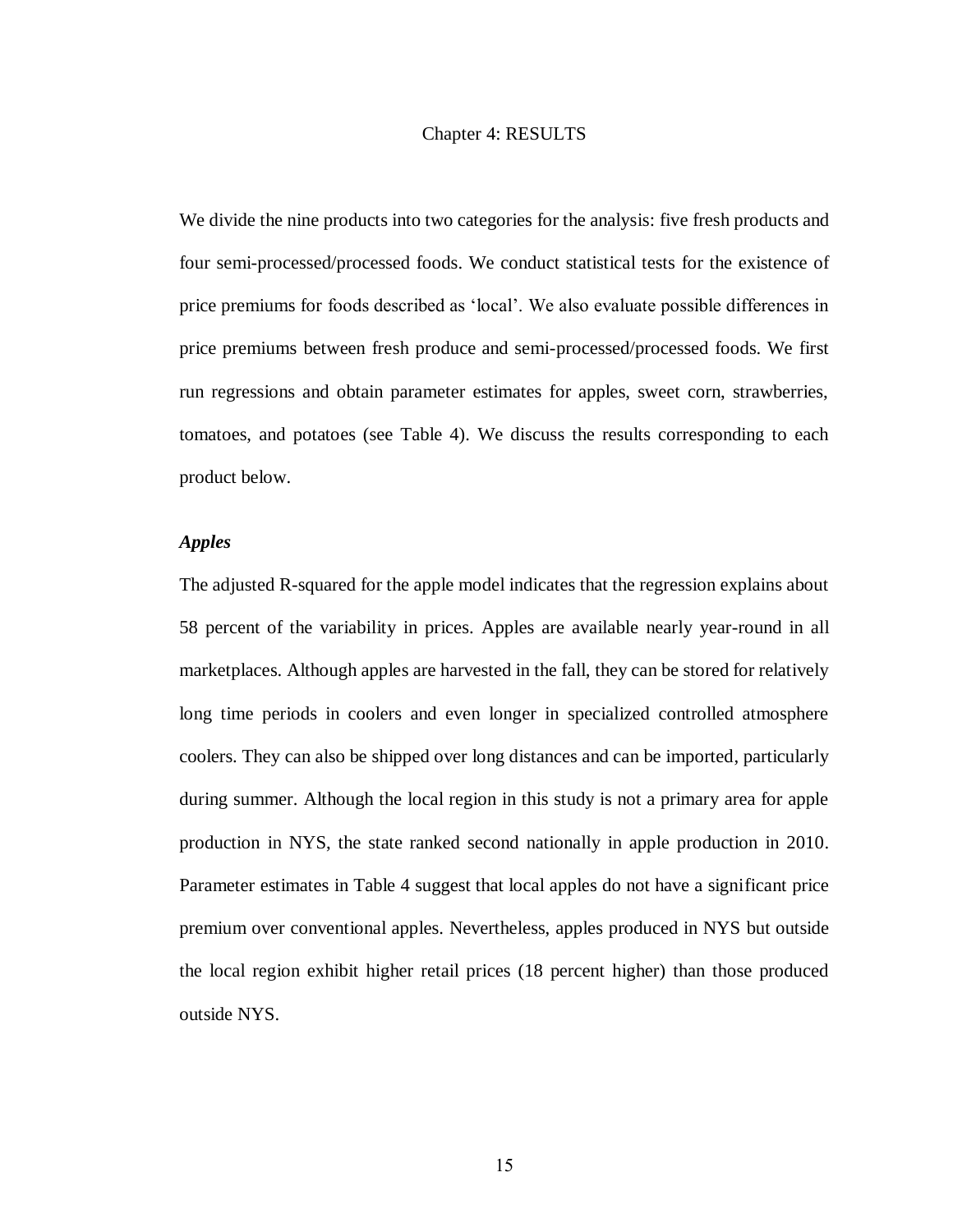Our results indicate that apple prices in natural food stores and in farmers markets are significantly higher than their prices in supermarkets. The prices of apples in natural food stores and in farmers markets are 37.5 and 34.6 percent higher than in the local discount store, respectively. Wegmans apples are priced 18.6 percent higher than Aldi apples. Our results indicate no seasonal differences in the price of apples. The prices of apples sold individually (bulk apples) are significantly 16.7 percent higher than the apples sold in bags (at the ten percent level). Finally, the price of organic apples is 74 percent higher than the price of standard apples.

#### *Sweet Corn*

The adjusted R-squared for the sweet corn model indicates that the regression explains about 44 percent of the variability in prices. The prices of sweet corn produced in NYS are not significantly higher than the sweet corn produced outside NYS (both for sweet corn grown in the local area and in other regions of the state). Sweet corn production in NYS is relatively small compared with other major sweet corn production states, such as Florida, California, and Washington.

Our results show that the supply of sweet corn in NYS is highly seasonal and limited to the period from July to November. Local sweet corn is not available in the winter. The sweet corn sold in the winter is priced significantly higher than those sold in the other seasons (at the one percent level). This may be due to high transport costs for fresh sweet corn in winter. Specifically, the price of spring sweet corn is 77.3 percent lower than the price of winter sweet corn. The summer and fall sweet corn are priced 73.6 and 47.7 percent lower than the winter sweet corn, respectively.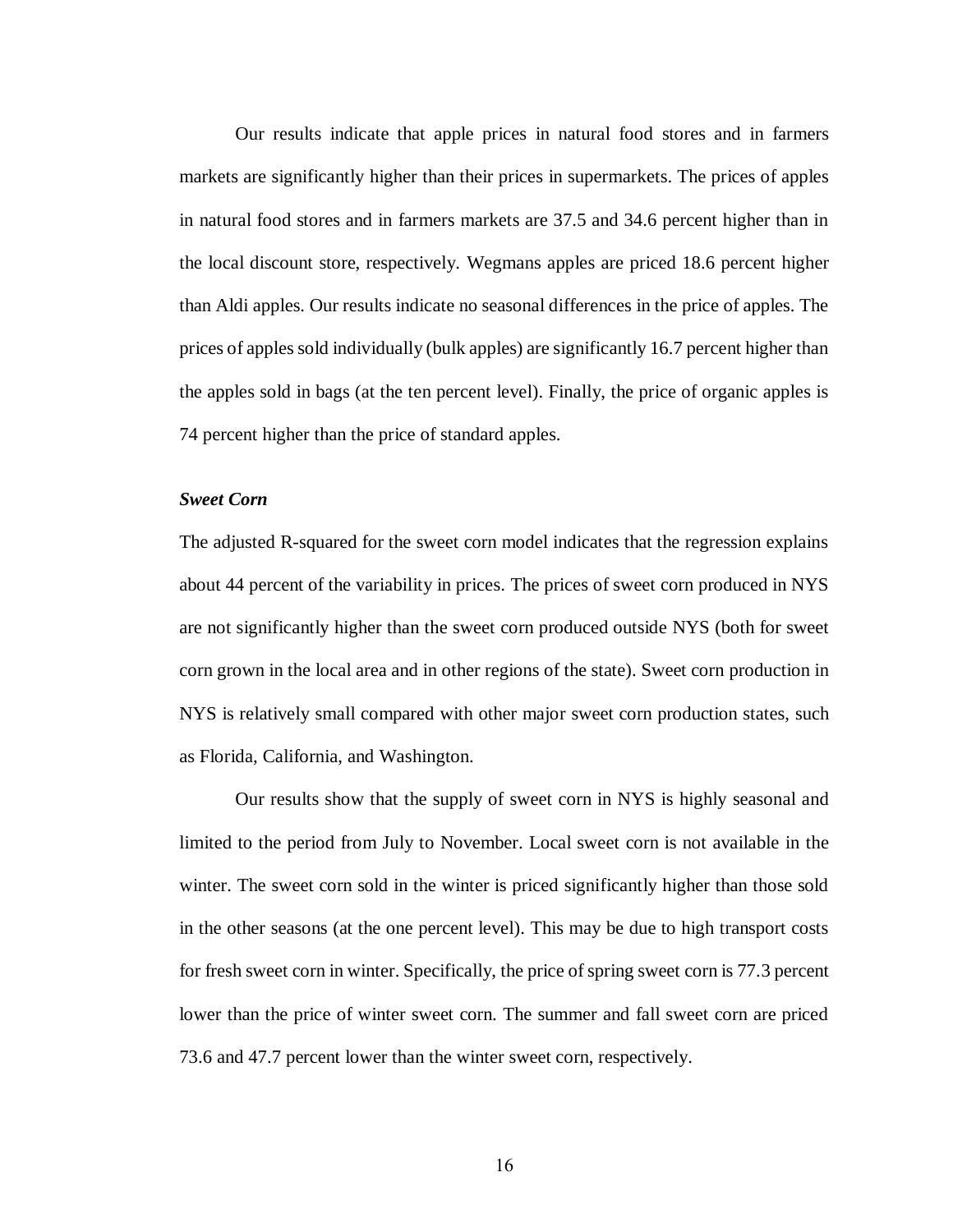Natural food stores tend to carry organic sweet corn. The results presented in Table 4 indicate that the prices of organic sweet corn are 36.5 percent higher than the prices of non-organic sweet corn (at the one percent level significance). Sweet corn is sold at a significantly higher price, 48.8 percent higher, in natural food stores than in the local discount store.

#### *Strawberries*

As can be seen in Table 4, the adjusted R-squared for the strawberry model indicates that the regression explains about 71 percent of the variability in prices. Strawberries easily spoil in normal air. Moreover, strawberries are very fragile and thus highly susceptible to bruising during transportation. Given how fragile this product is, consumers pay more attention to the quality and taste of strawberries. Consumers like buying local fresh and delicious strawberries. Our results indicate that locally produced strawberries are significantly more expensive than the strawberries produced outside NYS (at the one percent level). The price premium for the attribute local for strawberries is equal to 58.7 percent. The results also suggest that strawberries produced in NYS but outside the local region exhibit higher retail prices (49 percent higher) than those produced outside NYS.

According to our sample, strawberries are available nearly year-round in supermarkets. The price of strawberries in Wegmans is significantly 42.9 higher than the price in Aldi (at the one percent level). Natural food stores tend to carry organic strawberries, which are priced 46 percent higher than non-organic ones. Specifically,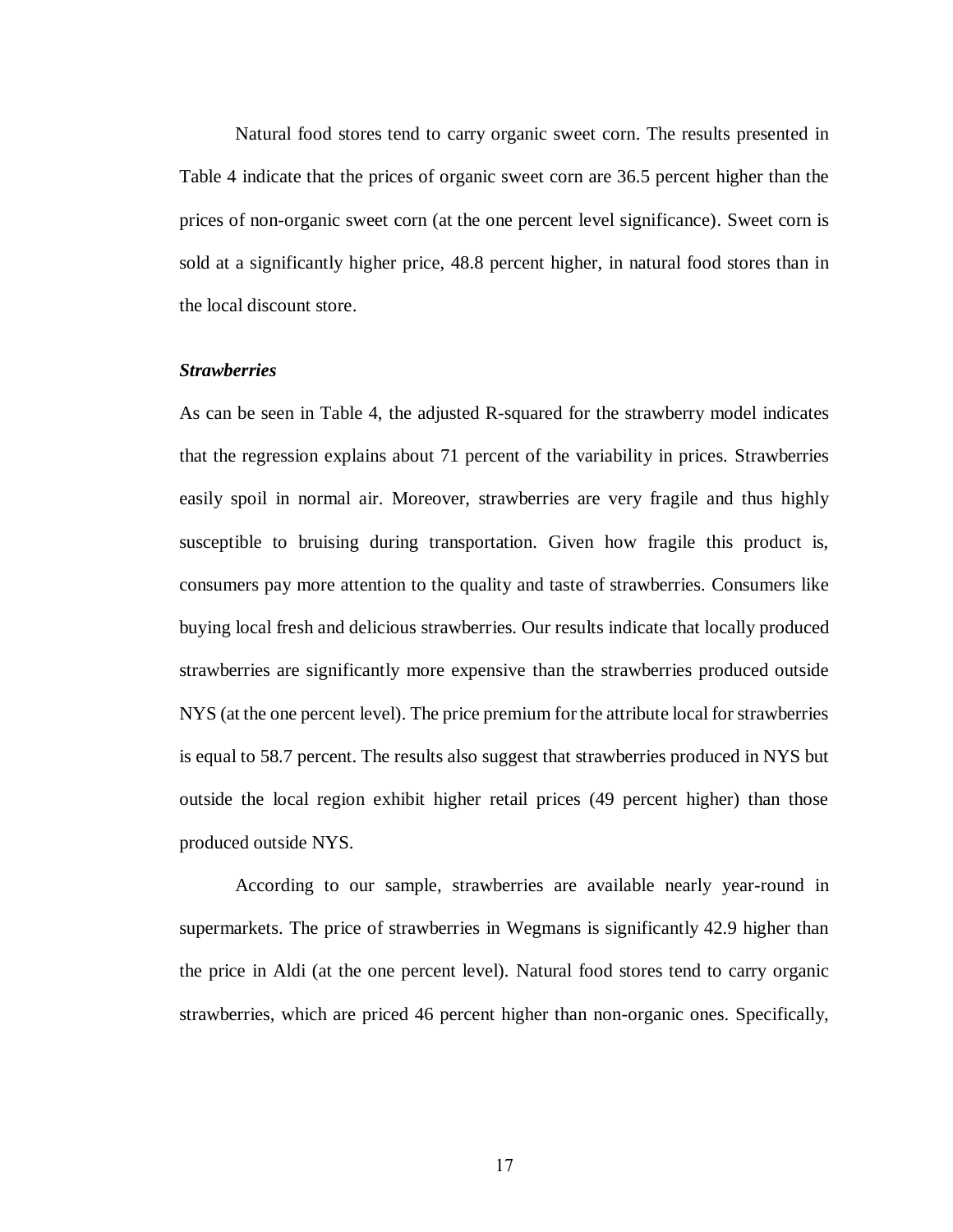our parameter estimates suggest that the price of strawberries in natural food stores is 60.8 percent higher than in the local discount store.

Although strawberries are highly seasonal, they can have different ripened dates in various production areas in the U.S. The best harvest and purchasing time for local strawberries is short. Early harvested strawberries are ready by the end of May and those strawberries from mountainous and colder areas are harvested late until mid-July. Winter strawberries exhibit higher retail prices than those produced in the rest of year. During the harvest time period, summer strawberries exhibit at the lowest prices.

#### *Tomatoes*

The adjusted R-squared for the tomato model indicates that the regression explains about 59 percent of the variability in prices. While local tomatoes are not available yearround, tomatoes produced outside of the local region are available in stores year-round. Our results indicate that local tomatoes do not have a statistically significant price premium. Tomatoes are in season from July to October in the local area. Tomatoes sold at harvest time are priced significantly lower than those tomatoes sold in the winter. The prices of fall and spring tomatoes are significantly lower than winter tomatoes by 18.4 percent and 11.8 percent, respectively.

In our sample, the majority observations of organic tomato prices are collected in natural food stores and in farmers markets. The price of organic tomatoes is 37 percent higher than the price of standard tomatoes. Tomatoes in natural food stores exhibit higher retail prices (34.5 percent higher) than those in the local discount store.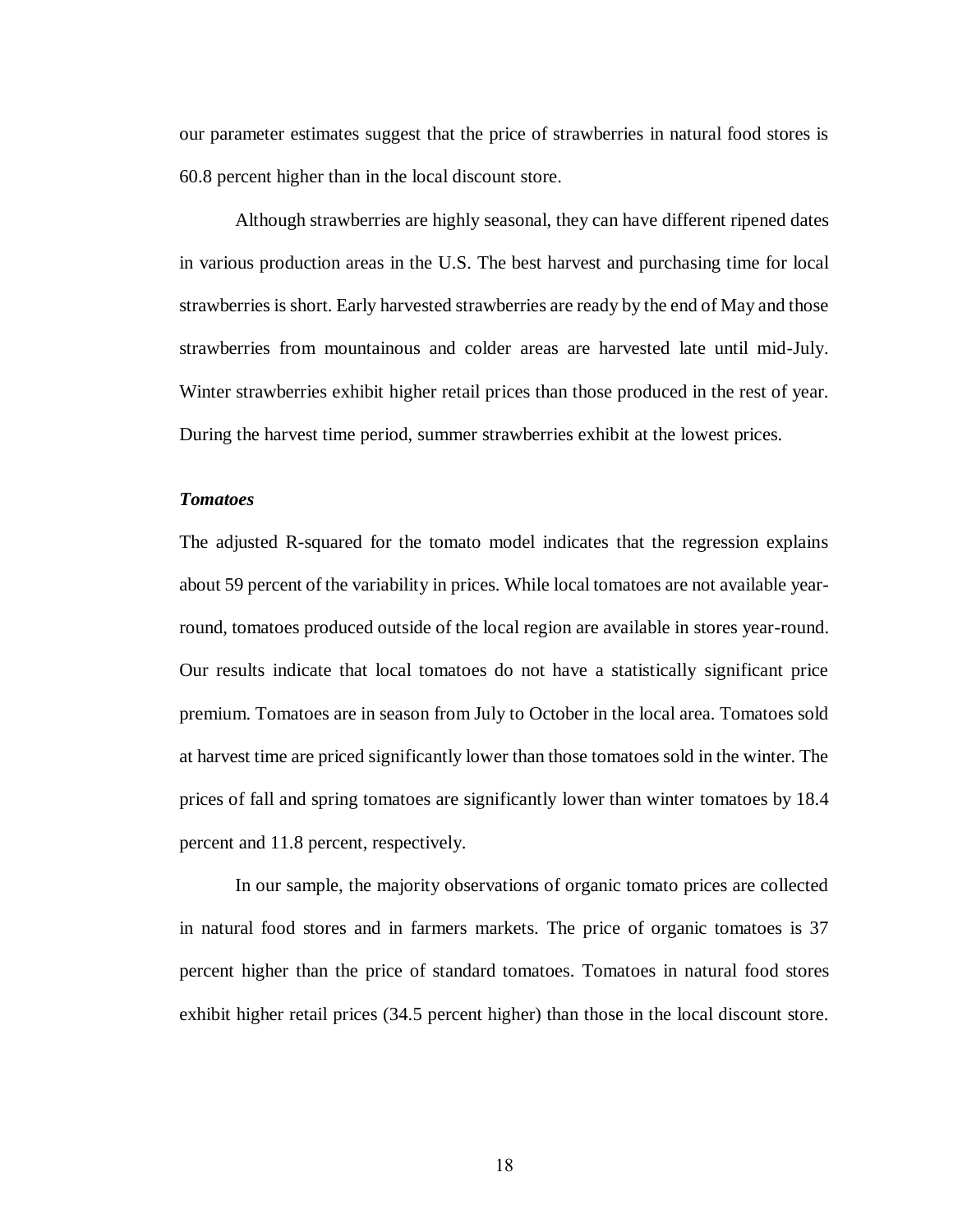The prices of tomatoes in farmers markets and in Wegmans are also 15.5 percent and 30.1 percent higher than the prices of Aldi tomatoes, respectively.

#### *Potatoes*

As can be seen in Table 4, the adjusted R-squared for the potato model indicates that the regression explains about 82 percent of the variability in prices. In our sample, there are no potatoes produced in NYS outside the local region. The results suggest that the price of locally produced potatoes is 70.7 percent higher than the price of nonlocal potatoes (at the one percent level of significance). Organic potatoes are priced 27.7 percent higher than non-organic potatoes (at the one percent level significance).

Our results indicate that the prices of potatoes in natural food stores and in Wegmans are significantly higher than in supermarkets (at the one percent level). That is, the prices of potatoes in natural food stores and in Wegmans are 46.3 percent and 34.8 percent higher than in the local discount store, respectively (at the one percent level significance).

Potatoes are available year-round, because they can be stored for a long time. The prices of fall and spring potatoes are 7 percent and 12 percent lower than winter potatoes, respectively. Finally, similar to bulk apples, bulk potatoes are significantly more expensive than non-bulk potatoes. The price of bulk potatoes is 39.2 percent higher (at the one percent level significance).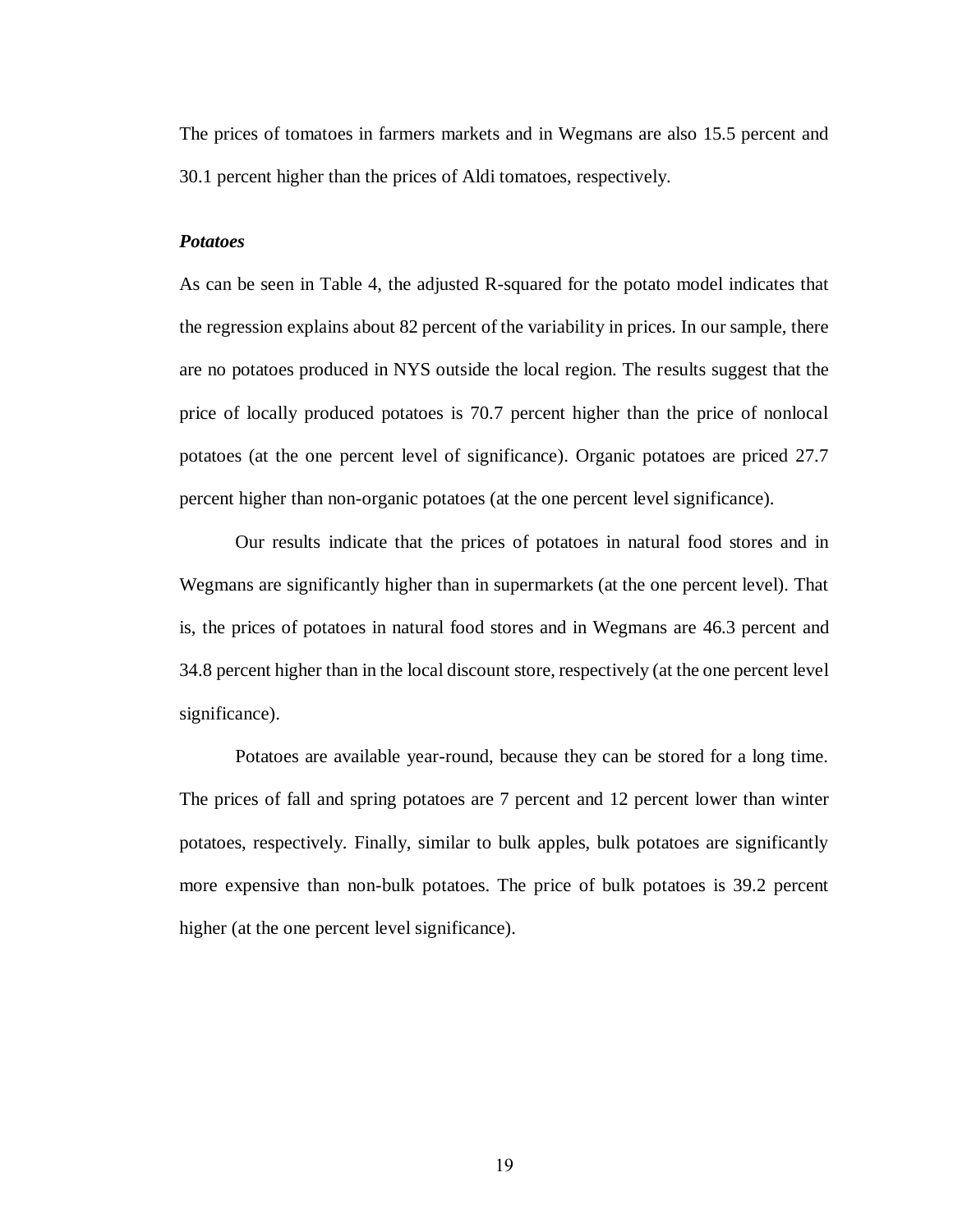|                                                                                       | (1)          | (2)         | (3)          | (4)         | (5)          |
|---------------------------------------------------------------------------------------|--------------|-------------|--------------|-------------|--------------|
|                                                                                       | Apples       | Sweet Corn  | Strawberries | Tomatoes    | Potatoes     |
| Local                                                                                 | 0.108        | $-0.0921$   | $0.587***$   | 0.0678      | $0.707***$   |
|                                                                                       | (0.140)      | (0.144)     | (0.177)      | (0.0744)    | (0.117)      |
| $\ensuremath{\text{NYw}}\xspace \ensuremath{\text{L}}\xspace^{\ensuremath{\text{a}}}$ | $0.180*$     | $-0.102$    | $0.494***$   | $-0.0866$   |              |
|                                                                                       | (0.0933)     | (0.137)     | (0.173)      | (0.0584)    |              |
| Organic                                                                               | $0.742***$   | $0.365***$  | $0.460$ ***  | $0.372***$  | $0.277***$   |
|                                                                                       | (0.0539)     | (0.101)     | (0.113)      | (0.0904)    | (0.0434)     |
| Natural food                                                                          | $0.375***$   | $0.488***$  | $0.608***$   | $0.345***$  | $0.463***$   |
|                                                                                       | (0.0541)     | (0.136)     | (0.144)      | (0.116)     | (0.0929)     |
| Farmers Markets                                                                       | $0.346**$    | $-0.100$    | $-0.129$     | $0.155*$    | $-0.197$     |
|                                                                                       | (0.136)      | (0.131)     | (0.183)      | (0.0799)    | (0.145)      |
| Wegmans                                                                               | $0.186***$   | $-0.0454$   | $0.429***$   | $0.301***$  | $0.348***$   |
|                                                                                       | (0.0228)     | (0.154)     | (0.0978)     | (0.0653)    | (0.0764)     |
| Fall                                                                                  | 0.0356       | $-0.477***$ | $-0.244***$  | $-0.184***$ | $-0.0702*$   |
|                                                                                       | (0.0437)     | (0.149)     | (0.0919)     | (0.0435)    | (0.0394)     |
| Spring                                                                                | 0.0531       | $-0.773***$ | $-0.318***$  | $-0.0839$   | $-0.123**$   |
|                                                                                       | (0.0486)     | (0.131)     | (0.0727)     | (0.0570)    | (0.0599)     |
| Summer                                                                                | 0.105        | $-0.736***$ | $-0.350$ *** | $-0.118*$   | $-0.120$     |
|                                                                                       | (0.0653)     | (0.149)     | (0.0796)     | (0.0668)    | (0.0775)     |
| Other apples                                                                          | 0.0152       |             |              |             |              |
|                                                                                       | (0.125)      |             |              |             |              |
| Bulk                                                                                  | $0.167*$     |             |              |             | $0.392***$   |
|                                                                                       | (0.100)      |             |              |             | (0.0689)     |
| Non-russet                                                                            |              |             |              |             | 0.128        |
|                                                                                       |              |             |              |             | (0.148)      |
| $_{\rm cons}$                                                                         | $-0.498$ *** | $-0.0910$   | $0.866***$   | $0.645***$  | $-0.770$ *** |
|                                                                                       | (0.0911)     | (0.154)     | (0.0795)     | (0.0714)    | (0.0481)     |
| N                                                                                     | 136          | 38          | 74           | 107         | 142          |
| adj. R-sq                                                                             | 0.571        | 0.437       | 0.703        | 0.583       | 0.815        |

<span id="page-27-0"></span>**Table 4. Regression Estimates for Five Fresh Products**

<sup>a</sup>Potatoes are produced and distributed either in the local region or outside of NYS. Note: \*, \*\*, \*\*\* denote coefficient estimates statistically significant at the 0.10, 0.05, and 0.01 level, respectively. Standard errors are presented in parentheses. Each variable is defined in Table 3.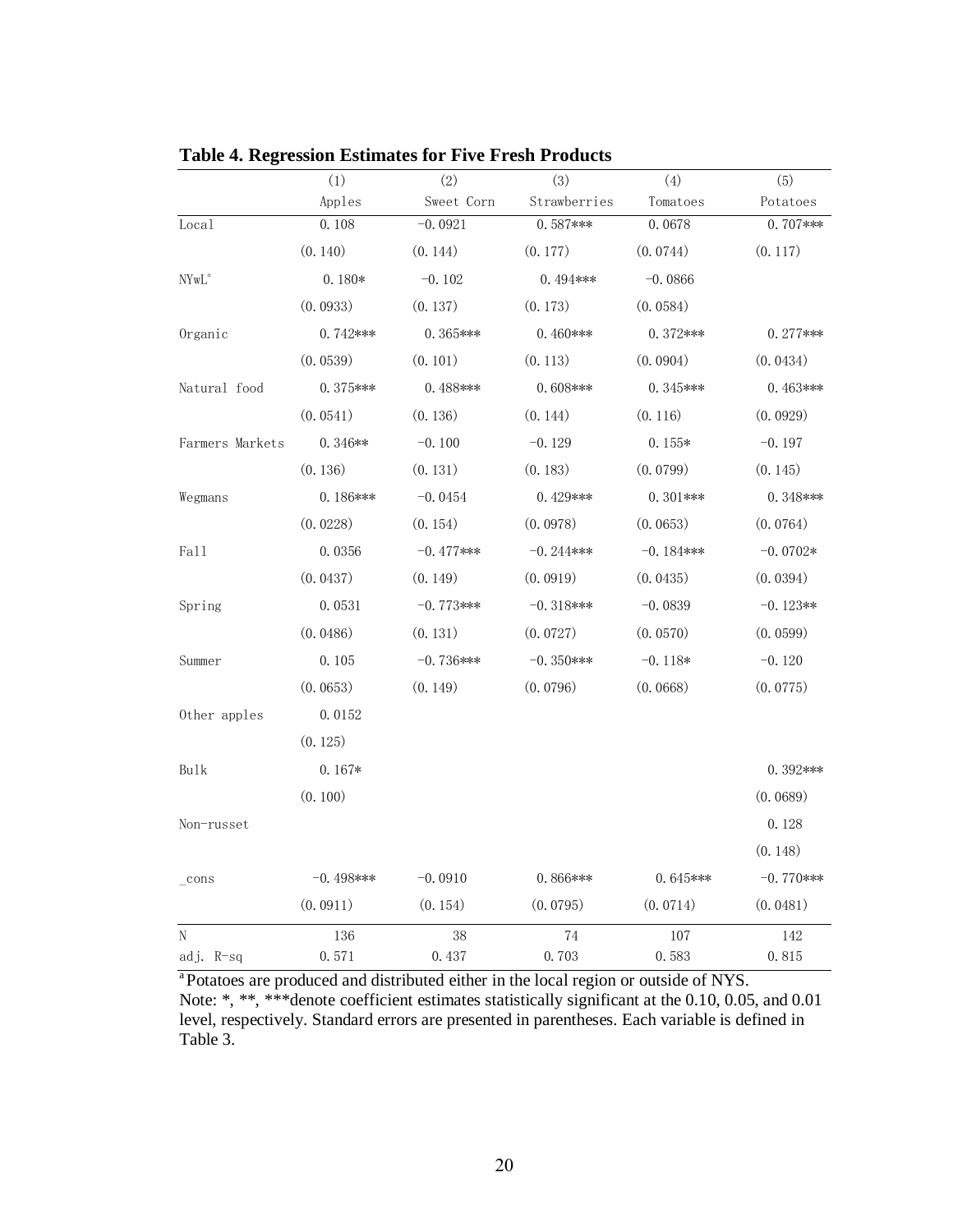We second run regressions and obtain parameter estimates for whole chickens, eggs, two percent milk, and whole wheat bread (see Table 5). We discuss the results corresponding to each product below.

#### *Whole Chickens*

The adjusted R-squared for the whole chicken model indicates that the regression explains about 89 percent of the variability in prices. In our sample, all local whole chickens are only in farmers markets and nonlocal whole chickens are not sold in farmers markets. Therefore, the parameter estimate of the attribute 'local' combines the price premiums for both attribute 'local' and retail outlet type 'farmers markets', which is equal to 129 percent.

Given that whole chickens are stored frozen, whole chickens are generally available year-round. The prices of whole chickens sold in the winter are lower than the prices of whole chickens sold in the other seasons. This may be due to cold weather saving some storage costs. Whole chickens in the summer are priced significantly higher than those sold in the rest of the year (at the one percent level). Our results indicate that the prices of whole chickens in the fall and spring are 22.5 percent and 17.9 percent higher, respectively, than the price of whole chickens in the winter. The prices of whole chickens in natural food stores and in Wegmans are significantly higher than in supermarkets (at the one percent level). The prices of whole chickens in natural food stores and in Wegmans are 136 percent and 79.5 percent higher than in the local discount store, respectively (at the one percent level of significance).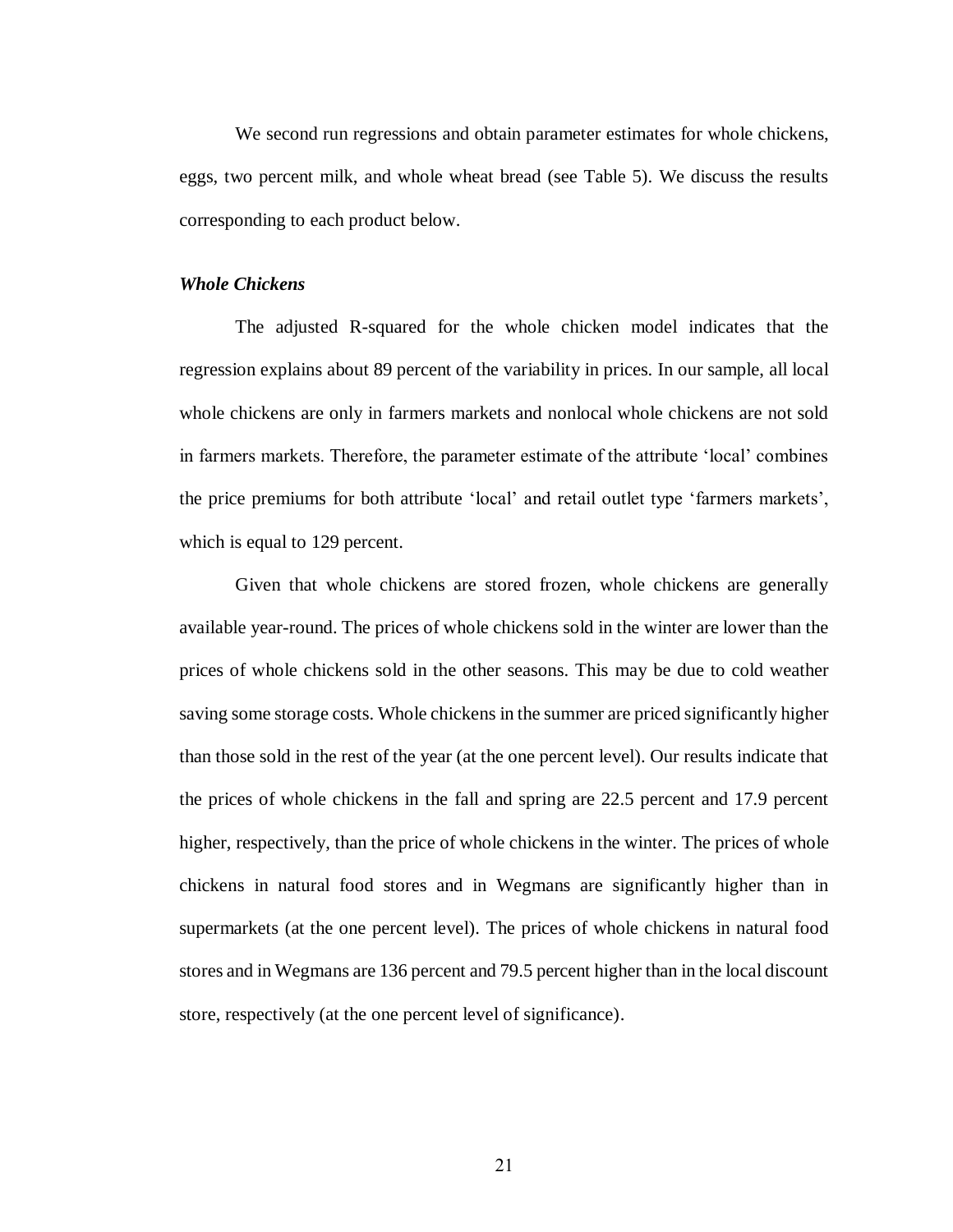Parameter estimates in Table 5 also suggest that grass-fed whole chickens do not have a significantly positive price premium. Meats may be complicated and confusing for consumers, because commodity meats are associated with a number of concerns including sources of animal feed, antibiotic and hormone usage, humane treatment, food safety, and health benefits. Consumers feel intimidated and distrustful of the range of claims like 'natural' and 'grass-fed'. Consumers are less familiar with livestock farming and choosing meats than they are about vegetables (Colorado State University Extension 2014). People are familiar with the attribute organic and more trust it. The price of organic whole chickens is 62.7 percent higher than the price of standard whole chickens (at the one percent level of significance).

#### *Eggs*

As can be seen in Table 5, the adjusted R-squared for the egg model indicates that the regression explains about 94 percent of the variability in prices. In our sample, the prices of local eggs are collected in natural food stores and in farmers markets. Local eggs have a significant 10 percent price premium (at the five percent level of significance). Organic eggs are priced significantly (at the one percent level) 54 percent higher than standard eggs. The prices of eggs in natural food stores and farmers markets are significantly (at the one percent level) higher than the prices in supermarkets. Our results indicate that egg prices in natural food stores and farmers markets are 56.2 percent and 53.8 percent higher than in the local discount store, respectively. Eggs in Wegmans are priced 34.9 percent higher than in Aldi.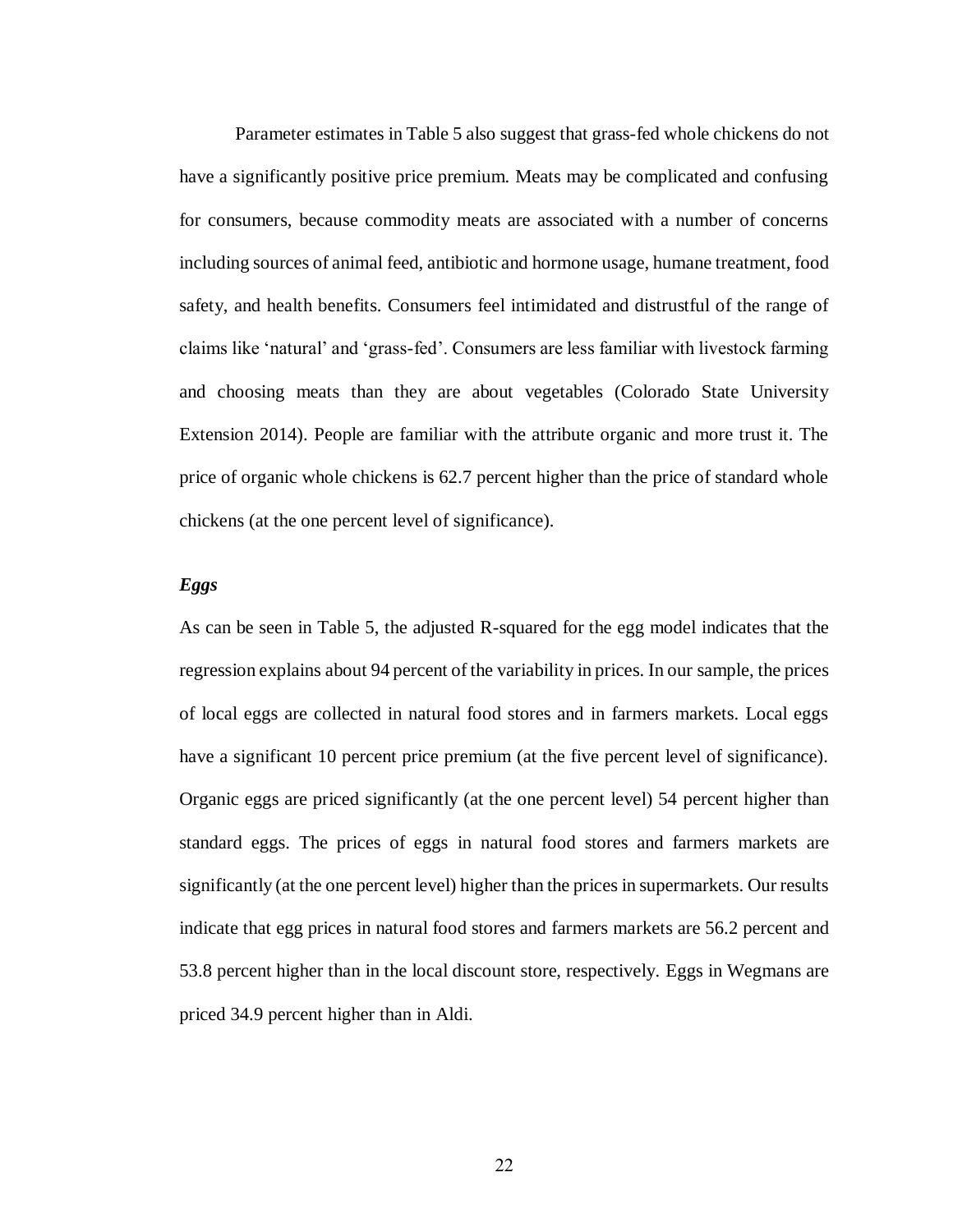Brown eggs are often advertised as a healthier alternative to white eggs. The results indicate that brown eggs are sold at 23 percent higher prices than white eggs (at the one percent level of significance). The attribute free-range does not have a significant price premium. Eggs are available year-around. Our results indicate no significant seasonal differences in the price of eggs.

#### *Two Percent Milk*

The adjusted R-squared for the two percent milk model indicates that the regression explains about 99 percent of the variability in prices. Milk production accounted for nearly half of New York's agricultural sales in 2010. New York was the nation's fourth largest milk producer, with 2.2 billion dollars in sales (DiNapoli et al., 2010). Local two percent milk is priced significantly 46.9 percent higher than nonlocal two percent milk (at the five percent level).

In our sample, the prices of local milk are collected in supermarkets and in natural food stores. Our results indicate that the prices of milk in Wegmans and in natural food stores are 15 percent and 24.3 percent higher than in the local discount store, respectively (at the one percent level of significance). Two percent milk in farmers markets exhibit higher retail prices (116 percent higher) than those sold in Aldi. One reason may be that consumers believe that they can buy high quality and fresh milk in farmers markets.

Milk is not a seasonal food product. Supply and demand of milk are quite stable in Ithaca. The price of milk sold in the fall is only 1 percent lower than the price of milk sold in the winter.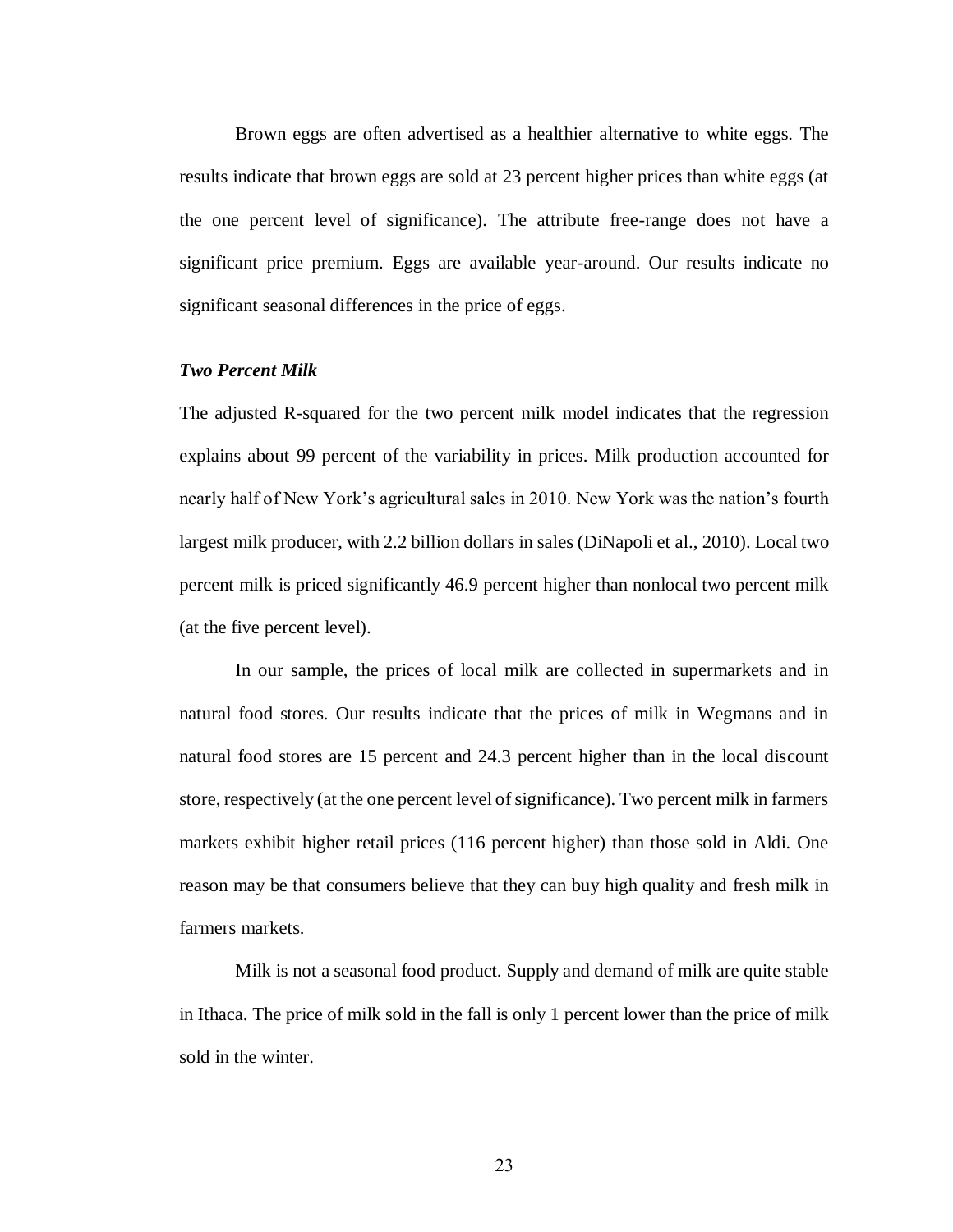Our results indicate that the price of grass-fed milk is 6 percent lower than the price of regular milk. As expected, organic milk is priced significantly 76.6 percent higher than the price of standard milk (at the one percent level). Therefore, consumers pay more for local or organic milk than grass-fed milk. If this is an indication of consumer preference, it indicates that consumers are most interested in purchasing milk under specific, desirable production practices and they most prefer organic milk.

#### *Whole Wheat Bread*

As can be seen in Table 5, the adjusted R-squared for the whole wheat bread model indicates that the regression explains about 64 percent of the variability in prices. The price of local whole wheat bread is significantly 26.4 percent lower than the price of nonlocal whole wheat bread (at the one percent level). Organic whole wheat bread is also priced 37 percent lower than the standard whole wheat bread. The main reason is that the prices of non-organic whole wheat bread are collected in Ithaca Bakery which sells bread at much higher prices than in supermarkets and farmers market. The prices of local whole wheat bread are mainly collected in farmers markets and in natural food stores.

Our results indicate that whole wheat bread prices in natural food stores and in farmers markets are significantly higher than in supermarkets (at the one percent level). The prices of whole wheat bread in natural food stores and in farmers markets are 117.7 percent and 98.7 percent higher than in the local discount store, respectively (at the one percent level of significance). The results indicate no seasonal differences in the price of whole wheat bread.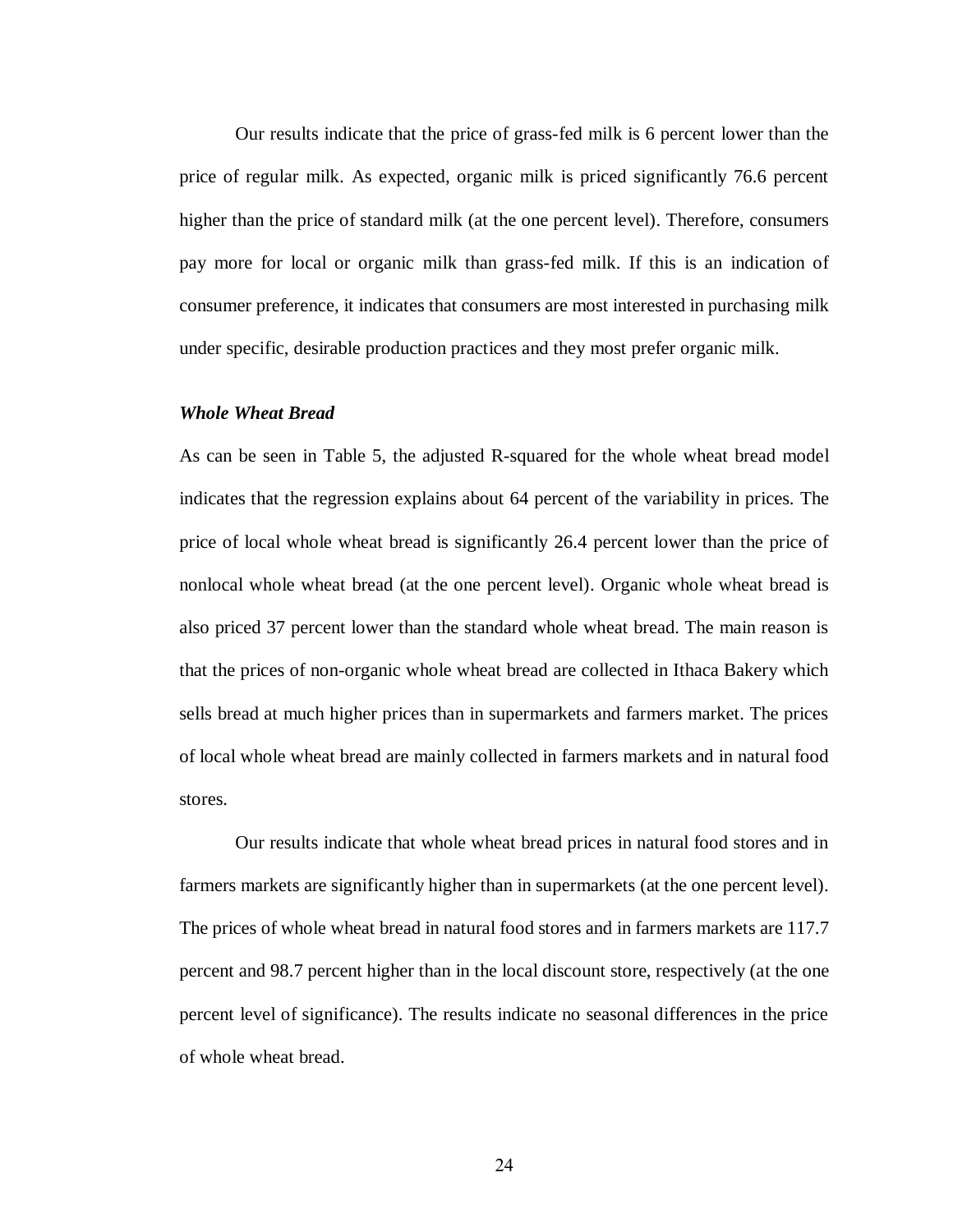|                                                                                       | (1)            | (2)        | (3)              | (4)               |  |
|---------------------------------------------------------------------------------------|----------------|------------|------------------|-------------------|--|
|                                                                                       | Whole Chickens | Eggs       | Two Percent Milk | Whole Wheat Bread |  |
| Local                                                                                 | 1.291***       | $0.105**$  | 0.469***         | $-0.264***$       |  |
|                                                                                       | (0.0633)       | (0.0465)   | (0.0116)         | (0.0233)          |  |
| $\ensuremath{\text{NYw}}\xspace \ensuremath{\text{L}}\xspace^{\ensuremath{\text{a}}}$ | 0.0757         |            |                  |                   |  |
|                                                                                       | (0.122)        |            |                  |                   |  |
| Organic                                                                               | $0.627***$     | $0.542***$ | $0.766***$       | $-0.370$ ***      |  |
|                                                                                       | (0.0778)       | (0.0277)   | (0.0280)         | (0.0105)          |  |
| Natural food                                                                          | 1.368***       | $0.562***$ | $0.243***$       | $1.177***$        |  |
|                                                                                       | (0.120)        | (0.0593)   | (0.0176)         | (0.0252)          |  |
| Farmers Markets <sup>b</sup>                                                          |                | $0.538***$ | 1.116***         | 0.897***          |  |
|                                                                                       |                | (0.0605)   | (0.0155)         | (0.0437)          |  |
| Wegmans                                                                               | $0.795***$     | $0.349***$ | $0.150***$       | $0.479***$        |  |
|                                                                                       | (0.0890)       | (0.0535)   | (0.0153)         | (0.0435)          |  |
| Fall                                                                                  | $0.225***$     | 0.00249    | $-0.0150*$       | $-0.0341$         |  |
|                                                                                       | (0.0805)       | (0.0209)   | (0.00839)        | (0.0469)          |  |
| Spring                                                                                | $0.179**$      | $-0.00658$ | $-0.0000574$     | 0.0385            |  |
|                                                                                       | (0.0788)       | (0.0290)   | (0.00674)        | (0.0475)          |  |
| Summer                                                                                | $0.244***$     | $-0.0696*$ | $-0.00146$       | $-0.0395$         |  |
|                                                                                       | (0.0815)       | (0.0363)   | (0.00841)        | (0.0546)          |  |
| Grass-fed                                                                             | $-0.188$ ***   |            | $-0.0600$ ***    |                   |  |
|                                                                                       | (0.0396)       |            | (0.00646)        |                   |  |
| Brown                                                                                 |                | $0.232***$ |                  |                   |  |
|                                                                                       |                | (0.0280)   |                  |                   |  |
| Free-range                                                                            |                | 0.0265     |                  |                   |  |
|                                                                                       |                | (0.0305)   |                  |                   |  |
| $_{\rm cons}$                                                                         | $-0.334***$    | $0.130***$ | $0.395***$       | $0.235***$        |  |
|                                                                                       | (0.0641)       | (0.0374)   | (0.0143)         | (0.0336)          |  |
| N                                                                                     | 113            | 192        | 134              | 167               |  |
| adj. R-sq                                                                             | 0.882          | 0.935      | 0.990            | 0.634             |  |

<span id="page-32-0"></span>**Table 5. Regression Estimates for Four Semi-processed and Processed Foods**

<sup>a</sup>Eggs, 2 percent milk, and whole wheat bread are produced and distributed either in the local region or outside NYS.

<sup>b</sup> All local whole chickens are only in farmers markets and nonlocal whole chickens are not sold in farmers markets.

Note: \*, \*\*, \*\*\*denote coefficient estimates statistically significant at the 0.10, 0.05, and 0.01 level, respectively. Standard errors are presented in parentheses. Each variable is defined in Table 3.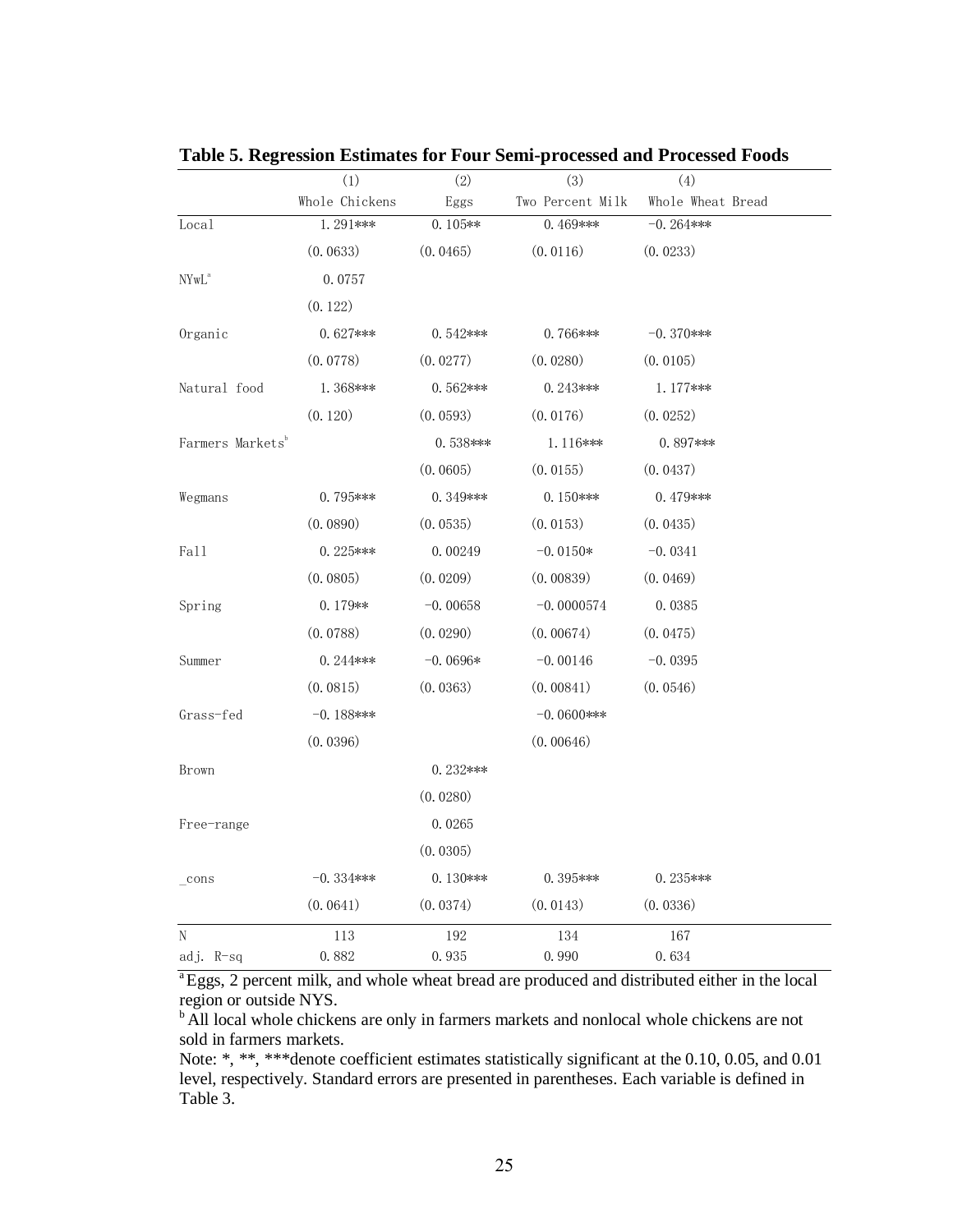#### *Summary of Results*

Table 6 presents the summary of price premiums for local foods identified in the analysis. The results suggest that the attribute 'local' enjoys price premiums in two out of five fresh products (strawberries and potatoes) and in three out of four semi-processed and processed foods (whole chickens, eggs, and two percent milk). The price premiums for local fresh produce are not significantly higher than the local price premiums for semi-processed and processed foods. In addition, as expected, all nine products except whole wheat bread have positive price premiums for the attribute 'organic'. The attribute 'local' for strawberries, potatoes, and whole chickens have higher price premiums than the attribute 'organic'. In general, food products in natural food stores are sold at higher prices.

We also statistically test the existence of price premiums of an alternative definition of attribute 'local' as foods produced and distributed in New York State. We conduct another nine models with this alternative definition for the attribute 'local'. We employ the same explanatory variables as in Table 4 and Table 5. Table 6 also presents the summary of price premiums for new definition for attribute local. The results for price premiums in the different models with the different definitions of local are slightly different.

Under the second definition for the attribute local, the results indicate that the prices of apples produced in NYS are significantly (at the ten percent level) 16.4 percent higher than the prices of apples produced outside NYS. Strawberries and whole chickens still have positive and significant price premiums for the attribute local, but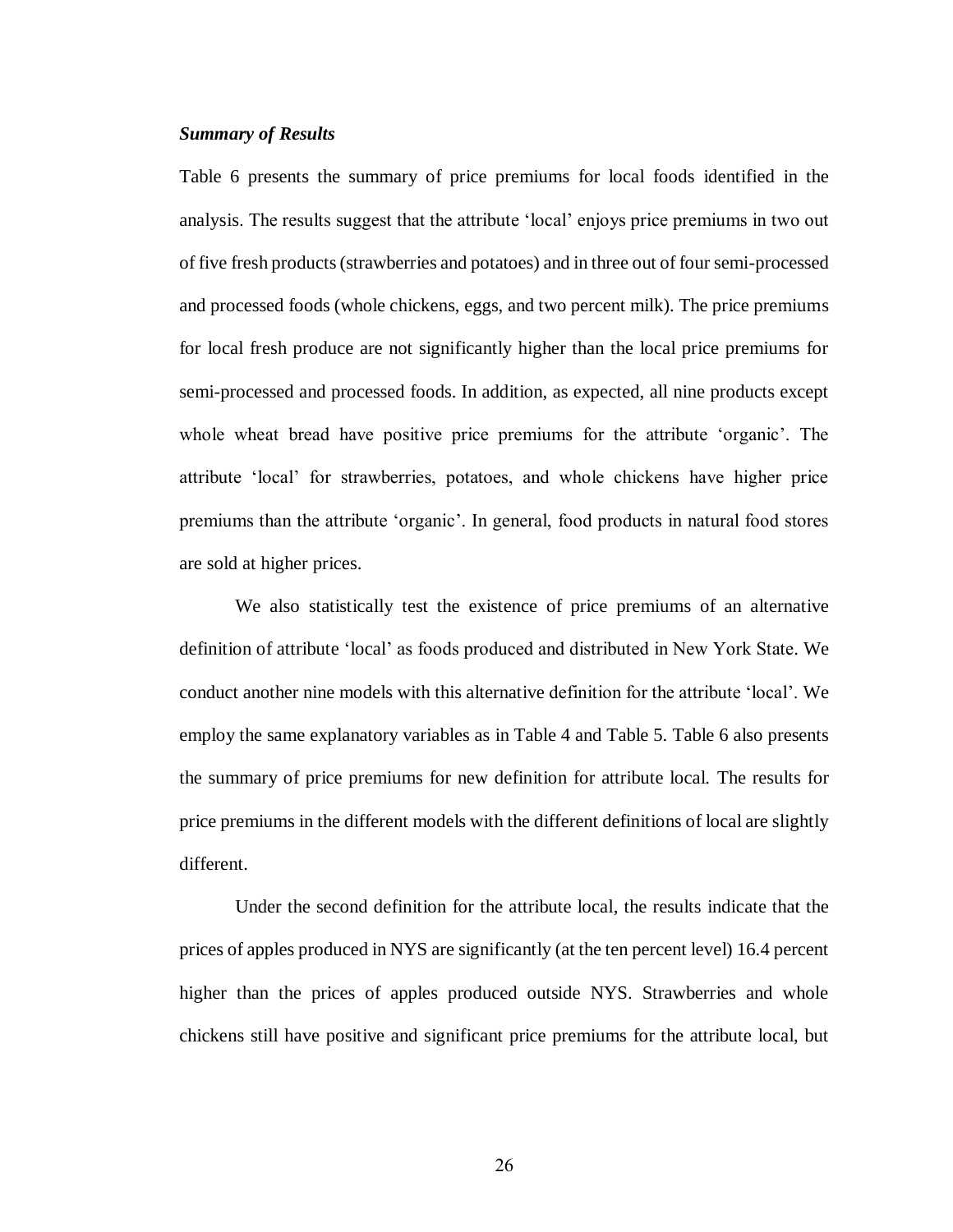the price premiums are slightly lower than the price premiums for local defined as products produced within a 30-mile radius of Ithaca.

| Product                        | Premium for Local <sup>a</sup> | Premium for NYS |
|--------------------------------|--------------------------------|-----------------|
| Apples $(\frac{5}{lb})$        | 10.8%                          | 16.4%*          |
| Sweet Corn (\$/each)           | $-9.2%$                        | $-9.7%$         |
| Strawberries (\$/quart)        | 58.7% ***                      | 56.3% ***       |
| Tomatoes (\$/lb.)              | 6.8%                           | 2.5%            |
| Potatoes (\$/quart)            | $70.7\%$ ***                   | $70.7\%$ ***    |
| Whole Chickens (\$/lb)         | 129.1%***                      | 82.9% ***       |
| Eggs $(\frac{6}{dz})$          | $10.5\%$ **                    | $10.5\%**$      |
| Two Percent Milk (\$/0.5 gal.) | 46.9% ***                      | 46.9% ***       |
| Whole Wheat Bread (\$/lb.)     | $-26.4\%$ ***                  | $-26.4\%$ ***   |

<span id="page-34-0"></span>**Table 6. Summary of Price Premiums for Local Products**

<sup>a</sup> Local refers the products produced and distributed within a 30-mile radius of Ithaca Note: \*, \*\*, \*\*\* denote estimates statistically significant at the 0.10, 0.05, and 0.01 level, respectively.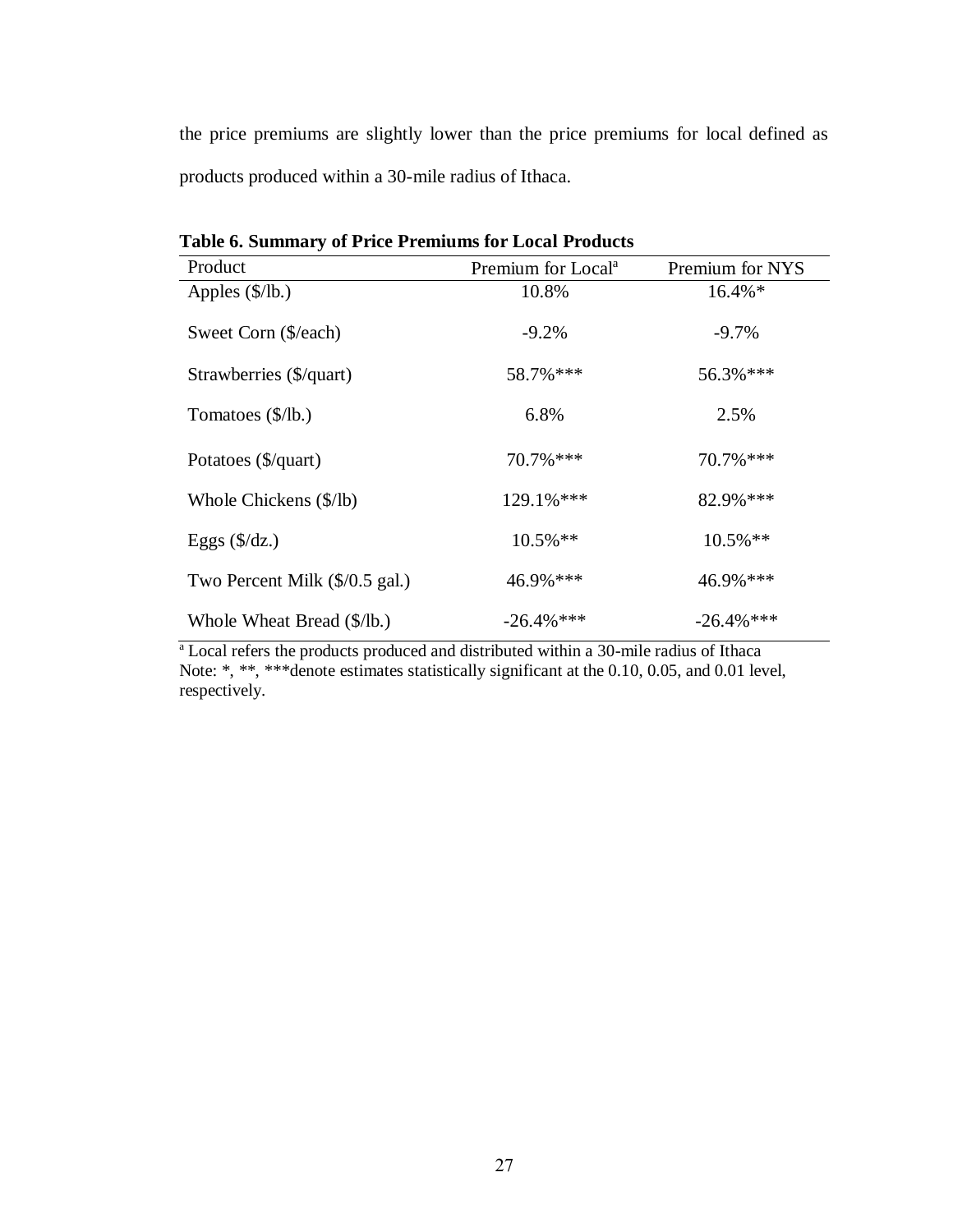#### CHAPTER 5: CONCLUSION

<span id="page-35-0"></span>The price premiums suggested in this study for the product attribute 'local' hinge on the definitions of local foods used in these models, and changes in these definitions could alter the results. Definitions of local rely on consumer perceptions on what is local. Consumers may have different perceptions as to what is local according to different products. For example, fluid milk is costly to transport long distances and would likely be labeled as local, yet consumers do not think of milk purchased in the grocery store as being a local product. And in general, milk packaging does not provide any information that would help to identify the milk as being locally produced or processed.

Premiums calculated in this study are generally higher than those reported in willingness-to-pay studies. The majority of residents living in Ithaca have higher education background and higher incomes than other small metropolitan areas. Therefore, these consumers may be willing to pay more to buy local food products, given the perception that they are healthier and fresher than their nonlocal counterparts.

The results of this study can help policymakers and marketers in the local region to make more informed decisions about consumers' response to locally-grown products. For policymakers and marketers, the estimates of price premiums that consumers are willing to pay for the attribute local in various products can guide promotion investment decisions and efficient fund allocation to support local food systems.

Overall, our findings suggest positive prospects for agricultural branding and promotion campaign in the local region (within a 30-mile radius of Ithaca) if marketers are able to differentiate and consumers are able to identity local products. Local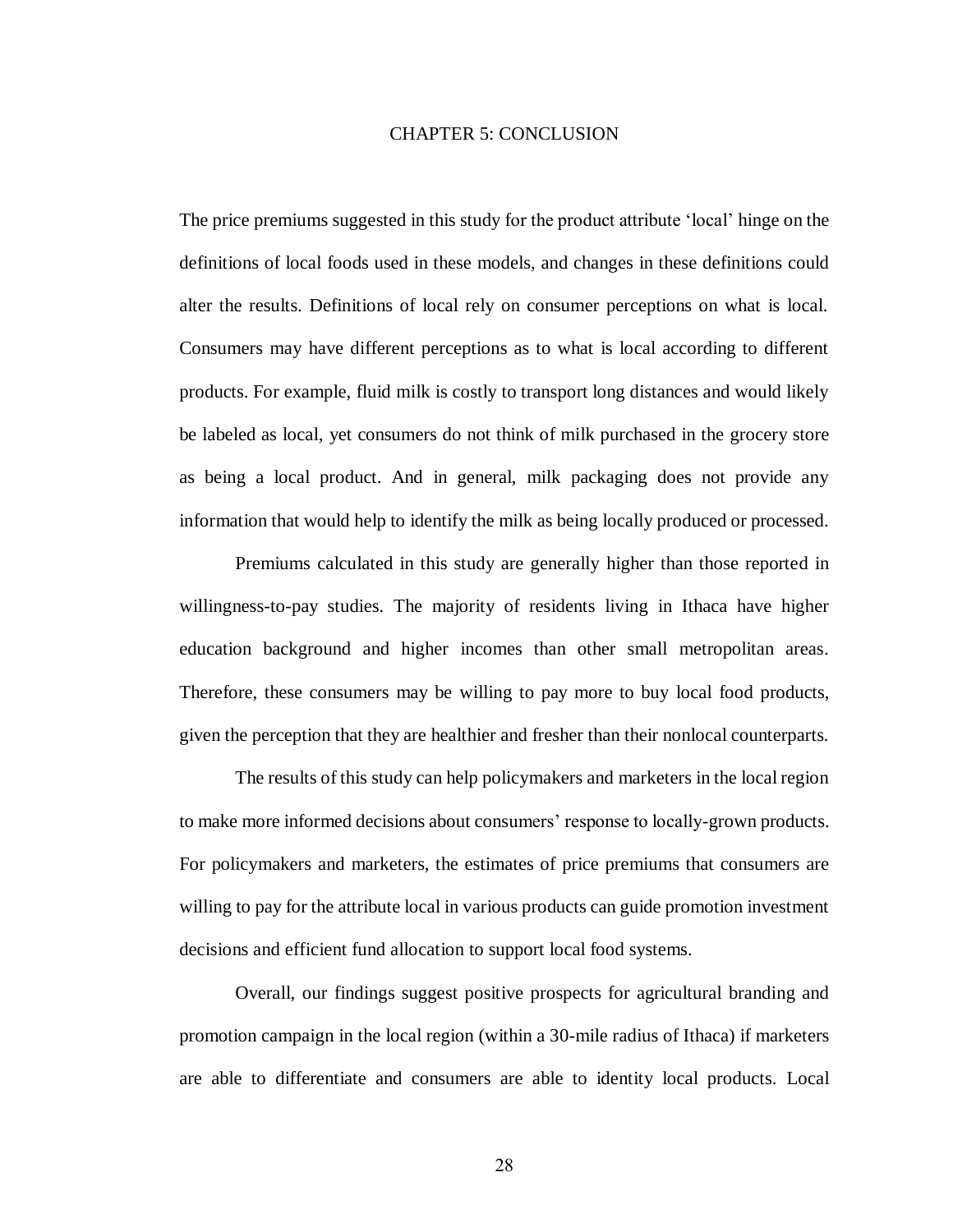producers can add value to their locally-grown products, including strawberries, potatoes, whole chickens, eggs, and two percent milk, by labeling and identifying them as "grown within a 30-mile radius of Ithaca".

<span id="page-36-0"></span>Our study has certain limitations that suggest the need for future research. For example, the finding of this case study may be specific for the focal area, and may not be generalizable to other regions, even in NYS. Further, it is hard to distinguish between effects from local and other unobserved attributes like quality. For example, consumers usually do not know whether the product is local or not. They may choose a local food product because it is fresher than a conventional product, but not because it is local. To make this paper comprehensive, future research should focus on which factors influence the price premiums for local products in future. For instance, researches can examine specific factors, such as consumer preferences and demographic factors that determine the willingness to buy and pay for locally-grown products.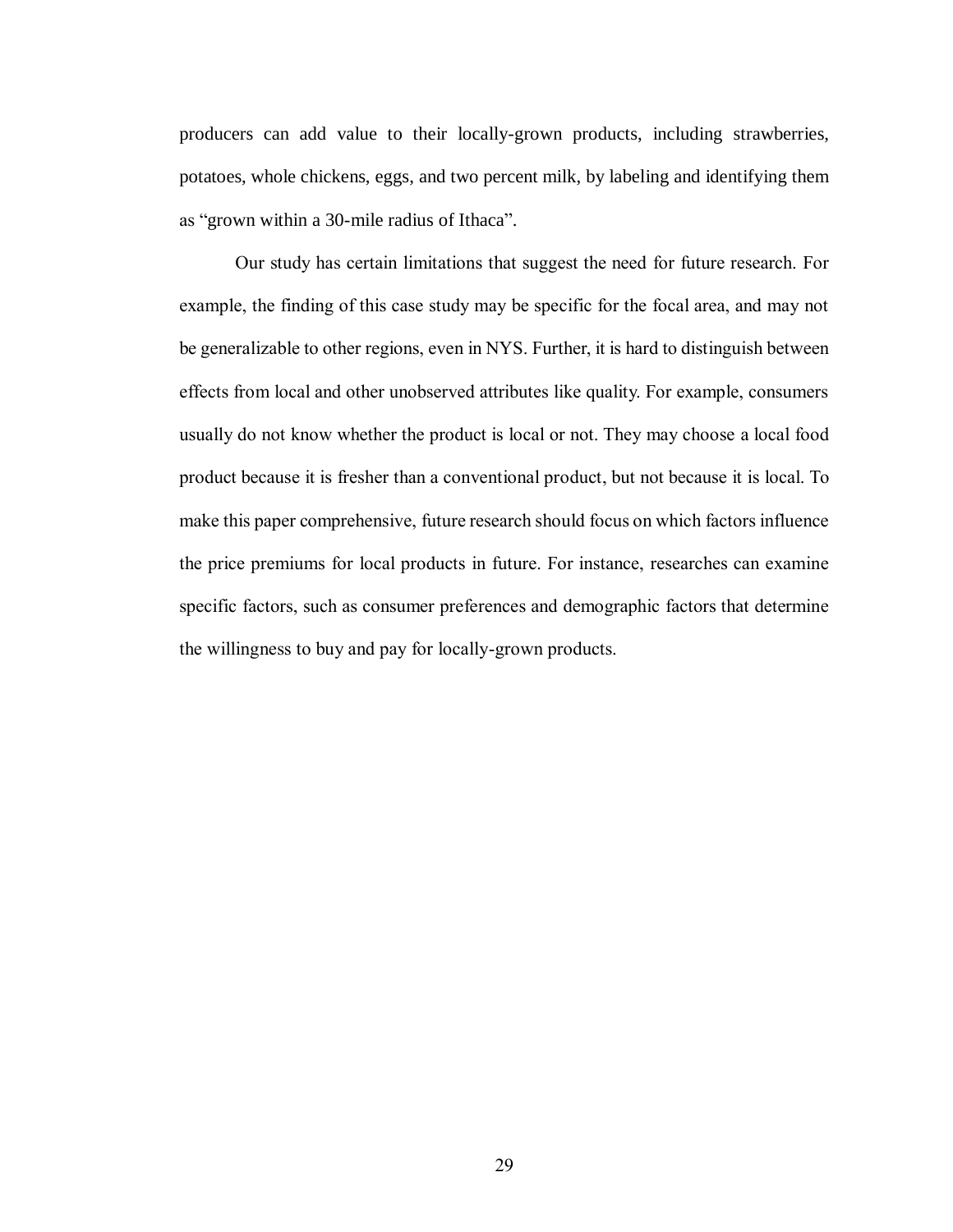## APPENDIX

# Descriptive Tables

# *Apples*

|                        | Obs | Mean  | Std. Dev. | Min  | Max  |
|------------------------|-----|-------|-----------|------|------|
| Price per Unit         | 136 | 1.21  | 0.57      | 0.52 | 2.50 |
| Local                  | 136 | 0.390 | 0.489     | 0    |      |
| <b>NYwL</b>            | 136 | 0.493 | 0.502     | 0    |      |
| Organic                | 136 | 0.154 | 0.363     | 0    |      |
| Natural food           | 136 | 0.265 | 0.443     | 0    |      |
| <b>Farmers Markets</b> | 136 | 0.346 | 0.477     | 0    |      |
| Wegmans                | 136 | 0.243 | 0.430     | 0    |      |
| Fall                   | 136 | 0.493 | 0.502     | 0    |      |
| <b>Spring</b>          | 136 | 0.184 | 0.389     | 0    |      |
| Summer                 | 136 | 0.132 | 0.340     | 0    |      |
| Other apples           | 136 | 0.059 | 0.236     | 0    |      |
| Bulk                   | 136 | 0.294 | 0.457     |      |      |

## *Sweet Corn*

|                        | Obs | Mean  | Std. Dev. | Min      | Max  |
|------------------------|-----|-------|-----------|----------|------|
| Price per Unit         | 38  | 0.51  | 0.21      | 0.25     | 0.99 |
| Local                  | 38  | 0.263 | 0.446     | 0        |      |
| NYwL                   | 38  | 0.105 | 0.311     | $\Omega$ |      |
| Organic                | 38  | 0.053 | 0.226     | $\Omega$ |      |
| Natural food           | 38  | 0.079 | 0.273     | 0        |      |
| <b>Farmers Markets</b> | 38  | 0.421 | 0.500     | $\theta$ |      |
| Wegmans                | 38  | 0.395 | 0.495     | $\Omega$ |      |
| Fall                   | 38  | 0.395 | 0.495     | $\Omega$ |      |
| Spring                 | 38  | 0.263 | 0.446     | $\Omega$ |      |
| Summer                 | 38  | 0.289 | 0.460     | 0        |      |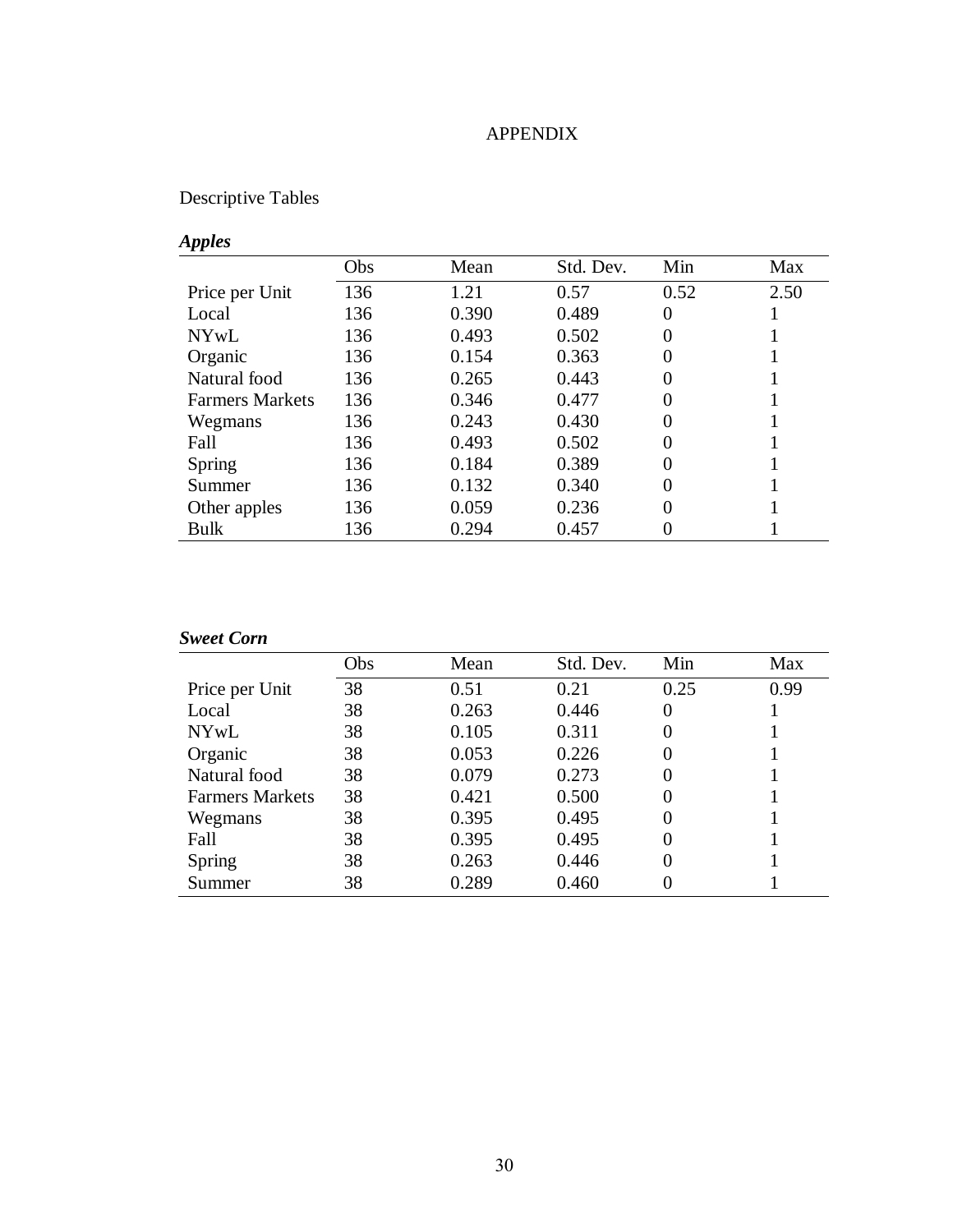# *Strawberries*

|                        | Obs | Mean  | Std. Dev. | Min      | Max  |
|------------------------|-----|-------|-----------|----------|------|
| Price per Unit         | 74  | 3.58  | 1.67      | 1.00     | 6.99 |
| Local                  | 74  | 0.081 | 0.275     | $\Omega$ |      |
| <b>NYwL</b>            | 74  | 0.027 | 0.163     | $\theta$ |      |
| Organic                | 74  | 0.378 | 0.488     | 0        |      |
| Natural food           | 74  | 0.311 | 0.466     |          |      |
| <b>Farmers Markets</b> | 74  | 0.189 | 0.394     | 0        |      |
| Wegmans                | 74  | 0.338 | 0.476     | $\Omega$ |      |
| Fall                   | 74  | 0.189 | 0.394     |          |      |
| Spring                 | 74  | 0.527 | 0.503     | $\Omega$ |      |
| Summer                 | 74  | 0.122 | 0.329     |          |      |

## *Tomatoes*

|                        | Obs | Mean  | Std. Dev. | Min      | Max  |
|------------------------|-----|-------|-----------|----------|------|
| Price per Unit         | 107 | 2.37  | 0.79      | 0.99     | 4.25 |
| Local                  | 107 | 0.271 | 0.447     | 0        |      |
| <b>NYwL</b>            | 107 | 0.234 | 0.425     | 0        |      |
| Organic                | 107 | 0.206 | 0.406     | $\Omega$ |      |
| Natural food           | 107 | 0.215 | 0.413     | 0        |      |
| <b>Farmers Markets</b> | 107 | 0.355 | 0.481     | 0        |      |
| Wegmans                | 107 | 0.243 | 0.431     | $\Omega$ |      |
| Fall                   | 107 | 0.364 | 0.484     | $\Omega$ |      |
| Spring                 | 107 | 0.243 | 0.431     | 0        |      |
| Summer                 | 107 | 0.196 | 0.399     |          |      |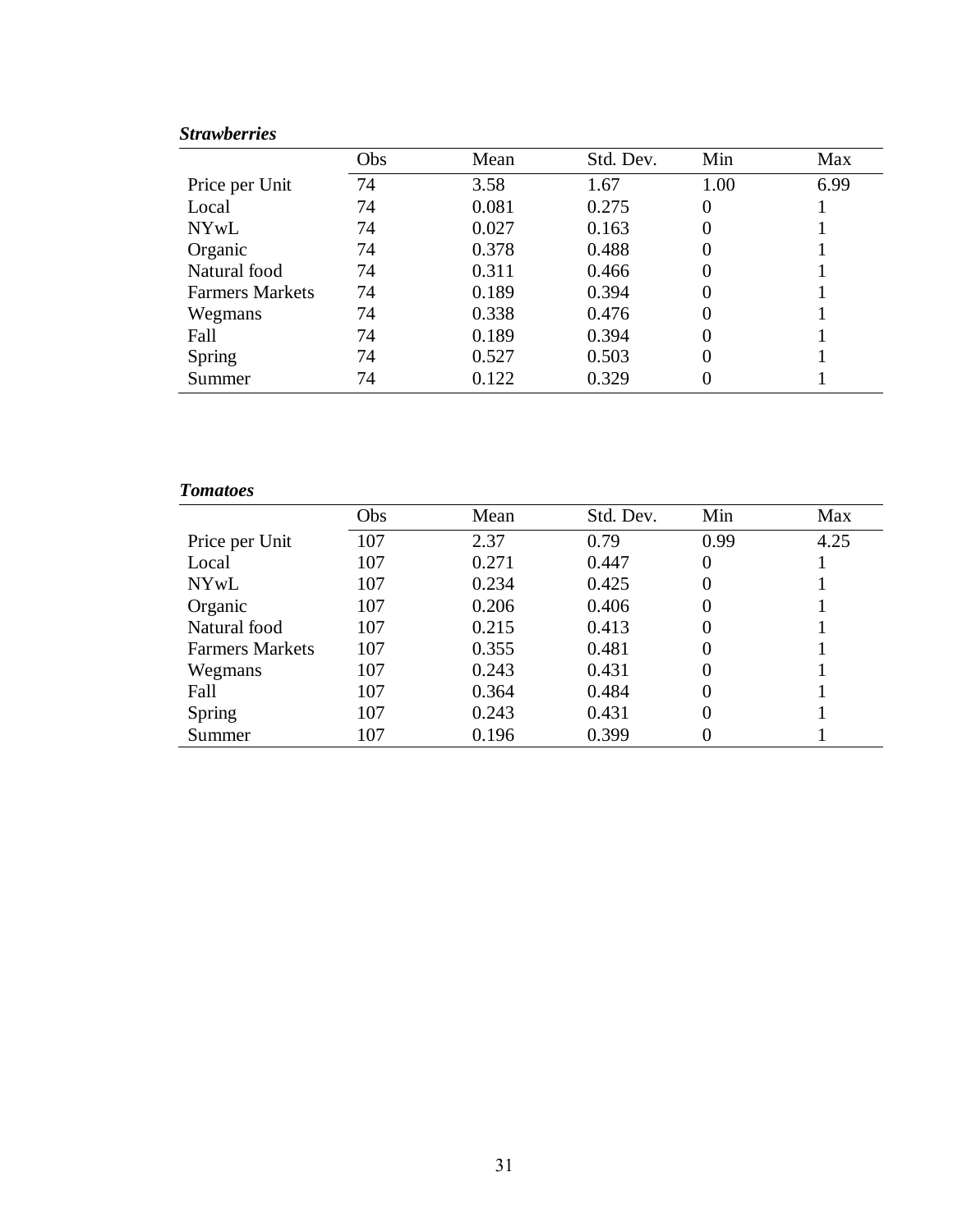| <b>Potatoes</b>        |     |       |           |                  |      |
|------------------------|-----|-------|-----------|------------------|------|
|                        | Obs | Mean  | Std. Dev. | Min              | Max  |
| Price per Unit         | 142 | 0.83  | 0.42      | 0.20             | 2.00 |
| Local                  | 142 | 0.303 | 0.461     | $\boldsymbol{0}$ |      |
| <b>NYwL</b>            |     |       |           |                  |      |
| Organic                | 142 | 0.373 | 0.485     | 0                |      |
| Natural food           | 142 | 0.162 | 0.370     | 0                |      |
| <b>Farmers Markets</b> | 142 | 0.486 | 0.502     | 0                |      |
| Wegmans                | 142 | 0.190 | 0.394     | 0                |      |
| Fall                   | 142 | 0.373 | 0.485     | $\overline{0}$   |      |
| Spring                 | 142 | 0.282 | 0.451     | 0                |      |
| Summer                 | 142 | 0.162 | 0.370     | 0                |      |
| <b>Bulk</b>            | 142 | 0.268 | 0.444     | 0                |      |
| Non-russet             | 142 | 0.451 | 0.499     |                  |      |

# *Whole Chickens*

|                        | Obs | Mean  | Std. Dev. | Min  | Max  |
|------------------------|-----|-------|-----------|------|------|
| Price per Unit         | 113 | 3.11  | 1.62      | 0.79 | 5.75 |
| Local                  | 113 | 0.239 | 0.428     | 0    |      |
| <b>NYwL</b>            | 113 | 0.177 | 0.383     | 0    |      |
| Organic                | 113 | 0.354 | 0.480     | 0    |      |
| Natural food           | 113 | 0.230 | 0.423     | 0    |      |
| <b>Farmers Markets</b> |     |       |           |      |      |
| Wegmans                | 113 | 0.336 | 0.475     | 0    |      |
| Fall                   | 113 | 0.336 | 0.475     | 0    |      |
| Spring                 | 113 | 0.310 | 0.464     | 0    |      |
| Summer                 | 113 | 0.142 | 0.350     | 0    |      |
| Grass-fed              | 113 | 0.106 | 0.309     | 0    |      |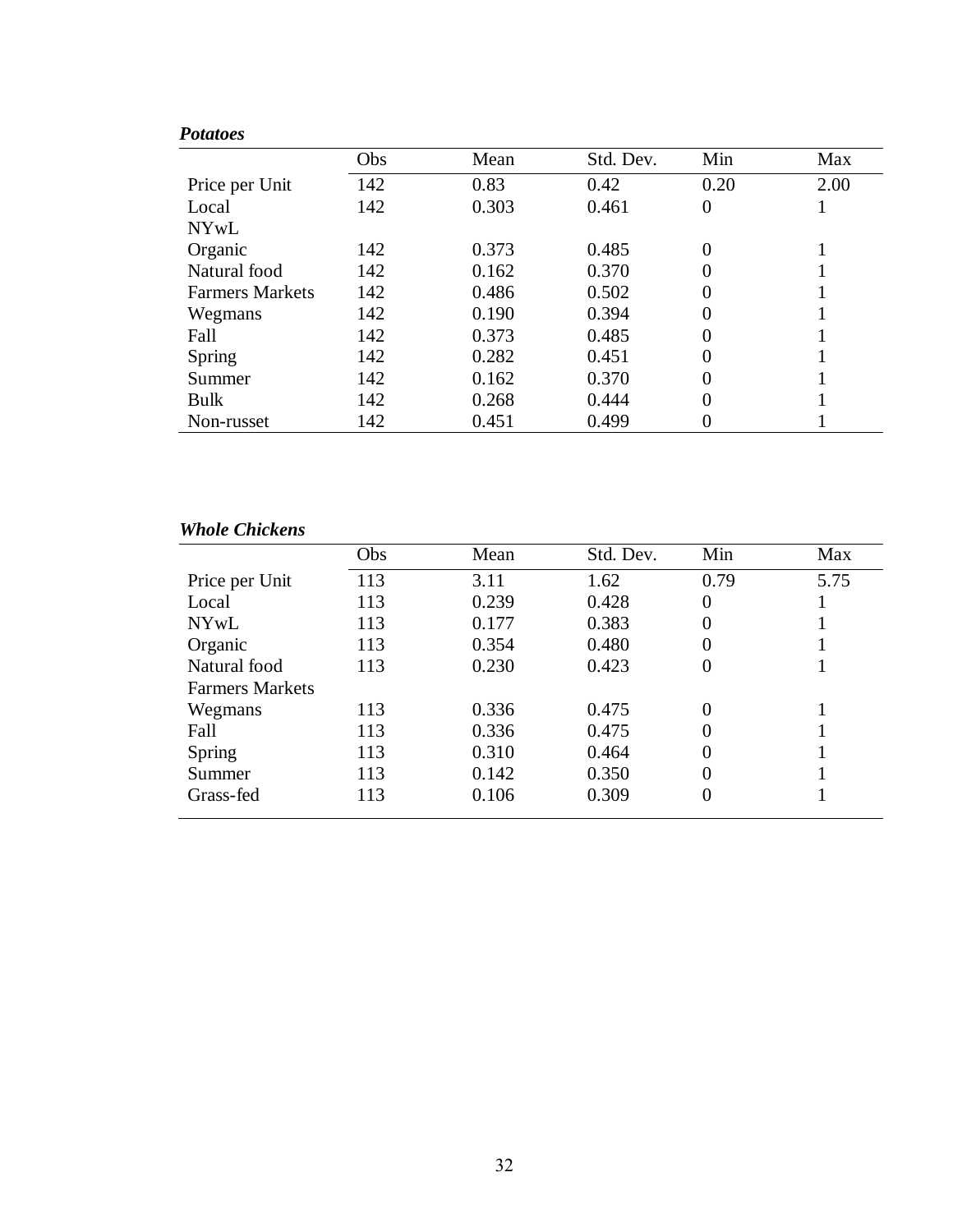| <b>Eggs</b>            |     |       |           |      |      |
|------------------------|-----|-------|-----------|------|------|
|                        | Obs | Mean  | Std. Dev. | Min  | Max  |
| Price per Unit         | 192 | 3.24  | 1.32      | 0.89 | 5.00 |
| Local                  | 192 | 0.573 | 0.496     | 0    |      |
| <b>NYwL</b>            |     |       |           |      |      |
| Organic                | 192 | 0.578 | 0.495     | 0    |      |
| Natural food           | 192 | 0.245 | 0.431     | 0    |      |
| <b>Farmers Markets</b> | 192 | 0.396 | 0.490     | 0    |      |
| Wegmans                | 192 | 0.245 | 0.431     | 0    |      |
| Fall                   | 192 | 0.328 | 0.471     | 0    |      |
| Spring                 | 192 | 0.328 | 0.471     | 0    |      |
| Summer                 | 192 | 0.161 | 0.369     | 0    |      |
| <b>Brown</b>           | 192 | 0.573 | 0.496     | 0    |      |
| Free-range             | 192 | 0.156 | 0.364     |      |      |

# *Two Percent Milk*

|                        | Obs | Mean  | Std. Dev. | Min      | Max  |
|------------------------|-----|-------|-----------|----------|------|
| Price per Unit         | 134 | 2.65  | 0.94      | 1.25     | 4.50 |
| Local                  | 134 | 0.500 | 0.502     | 0        |      |
| <b>NYwL</b>            |     |       |           |          |      |
| Organic                | 134 | 0.045 | 0.208     | $\theta$ |      |
| Natural food           | 134 | 0.373 | 0.485     | $\Omega$ |      |
| <b>Farmers Markets</b> | 134 | 0.119 | 0.325     | $\Omega$ |      |
| Wegmans                | 134 | 0.306 | 0.463     | $\Omega$ |      |
| Fall                   | 134 | 0.343 | 0.477     | 0        |      |
| Spring                 | 134 | 0.328 | 0.471     | $\Omega$ |      |
| Summer                 | 134 | 0.127 | 0.334     | 0        |      |
| Grass-fed              | 134 | 0.336 | 0.474     | $\Omega$ |      |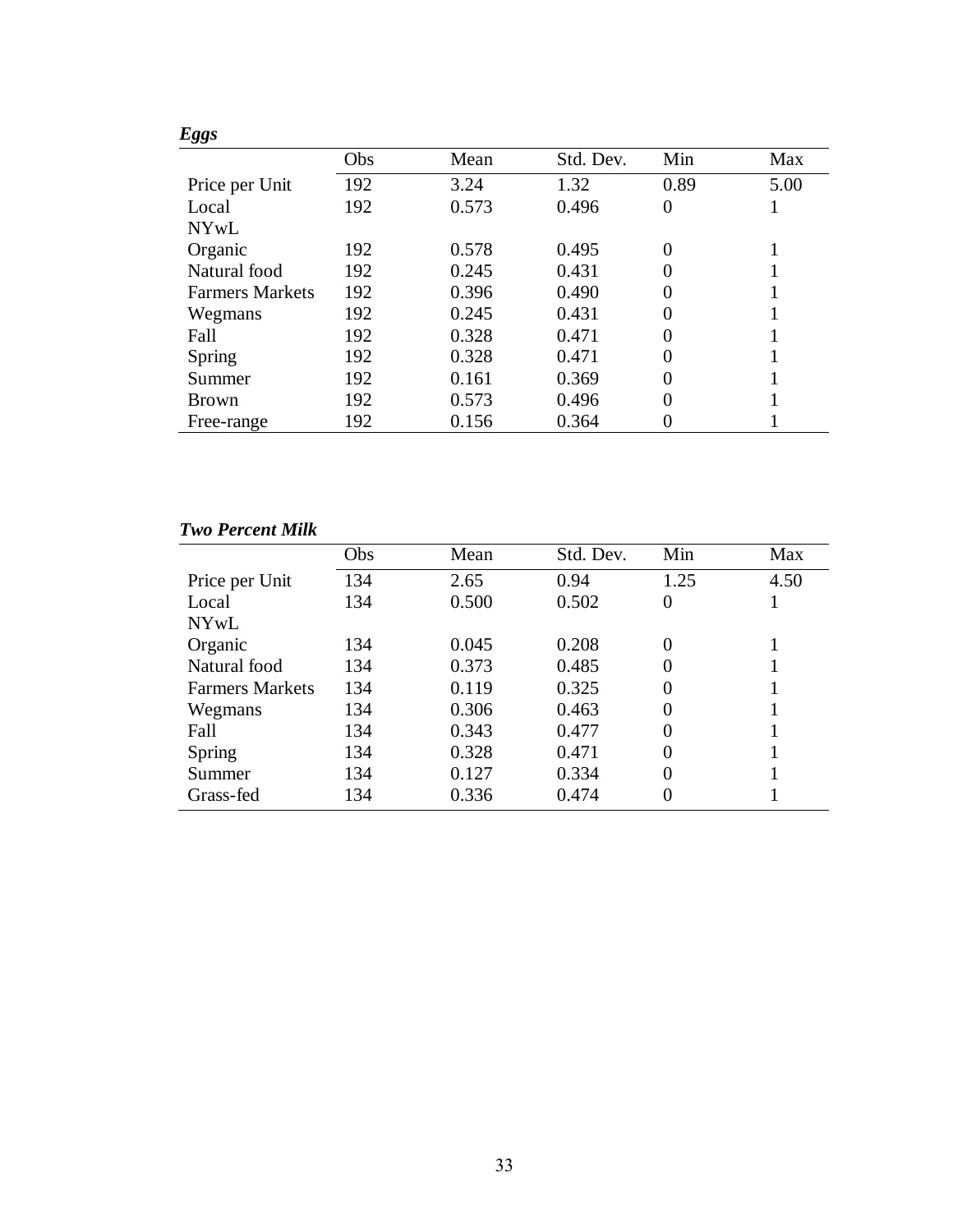| <b>Whole Wheat Break</b> |
|--------------------------|
|--------------------------|

|                        | Obs | Mean  | Std. Dev. | Min  | Max  |
|------------------------|-----|-------|-----------|------|------|
| Price per Unit         | 167 | 2.29  | 0.67      | 1.20 | 3.39 |
| Local                  | 167 | 0.401 | 0.492     | 0    |      |
| NYwL                   |     |       |           |      |      |
| Organic                | 167 | 0.263 | 0.442     | 0    |      |
| Natural food           | 167 | 0.407 | 0.493     | 0    |      |
| <b>Farmers Markets</b> | 167 | 0.126 | 0.333     | 0    |      |
| Wegmans                | 167 | 0.335 | 0.474     | 0    |      |
| Fall                   | 167 | 0.299 | 0.459     | 0    |      |
| Spring                 | 167 | 0.341 | 0.476     | 0    |      |
| Summer                 | 167 | 0.138 | 0.346     | 0    |      |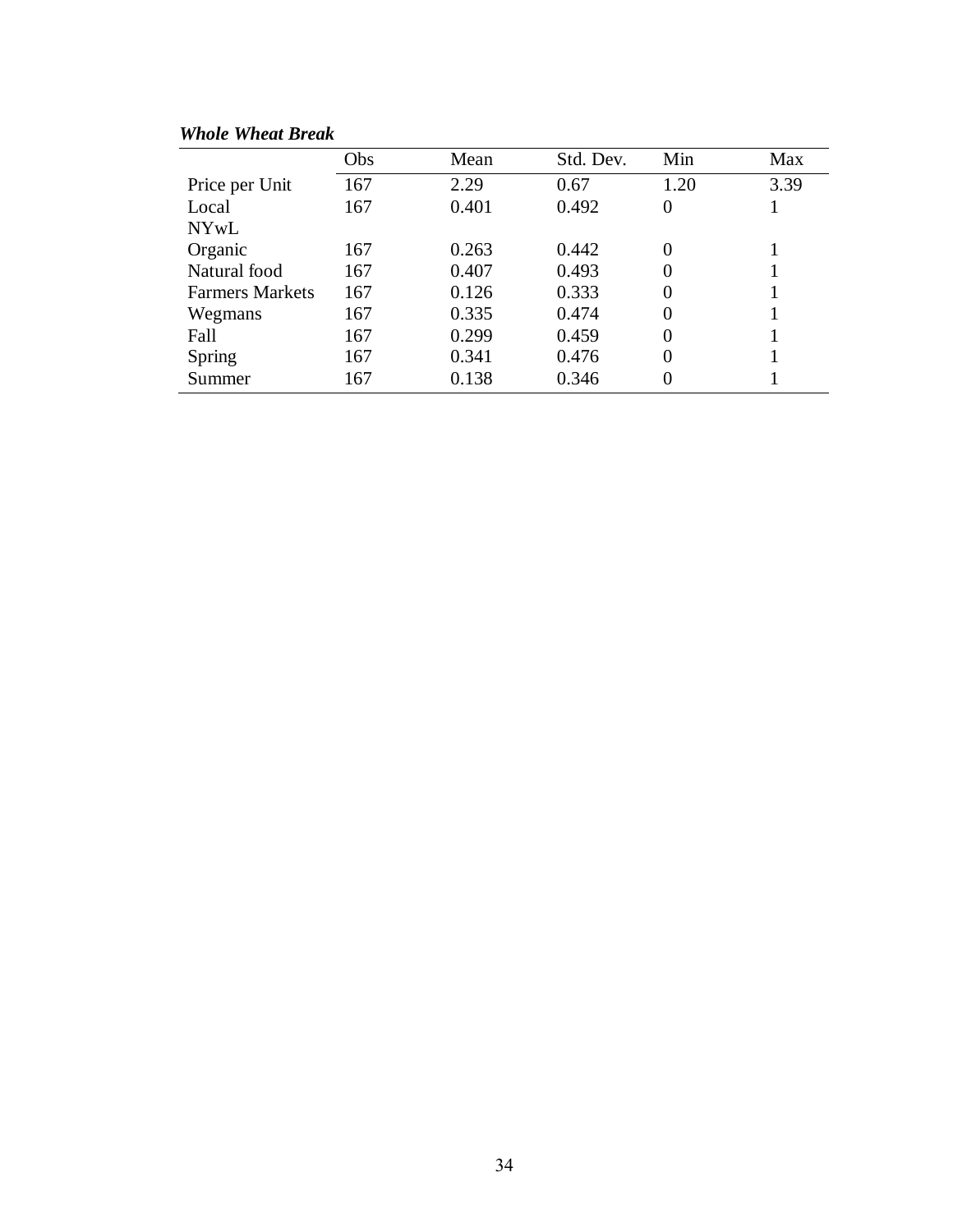#### **REFERENCES**

- <span id="page-42-0"></span>Anderson, M.D. 2007. The Case for Local and Regional Food Marketing, Farm and Food Policy Project. Northeast-Midwest Institute, Washington, DC. Available online at http://www.farmandfoodproject.org/index.asp. Accessed May 15, 2014.
- Brown, C. 2003. "Consumers' preferences for locally produced food: A study in southeast Missouri." *American Journal of Alternative Agriculture* 18(4): 213– 223.
- Carpio, C.E., and O. Isengildina-Massa. 2009. "Consumer Willingness to Pay for Locally Grown Products: The Case of South Carolina." *Agribusiness* Vol. 25: 412–426.

Cloud, J. 2007. "Eating Better Than Organic." *Time* March 12: 43–50.

Colorado State University Extension. "Values & Costs of Buying Meet Directly from Producers." Available online at http://www.gunnison.colostate.edu/agri/localag/localagmeatinfo.shtml. Accessed May 15, 2014.

Cornell Corporative Extension. 2012. "Guide to Foods Produced in the Southern Tier and Finger Lakes." Available online at [http://ccetompkins.org/agriculture/buy](http://ccetompkins.org/agriculture/buy-%09local/guide-local-foods)[local/guide-local-foods.](http://ccetompkins.org/agriculture/buy-%09local/guide-local-foods) Accessed May 15, 2013.

- Darby, K., M.T. Batte, S. Ernst, and B. Roe. 2008. "Decomposing Local: A Conjoint Analysis of Locally Produced Foods." *American Journal of Agricultural Economics*, Vol. 90: 476-486.
- DiNapoli, T., and K.B. Bleiwas. 2010. "The Role of Agriculture in the New York State Economy." Report 21-2010, Office of the State Comptroller, retrieved in September, 2010.
- Eastwood, D.B., J.R. Brooker, and R.H. Orr. December 1987. "Consumer Preferences for Local Versus Out-of-State Grown Selected Fresh Produce: The Case of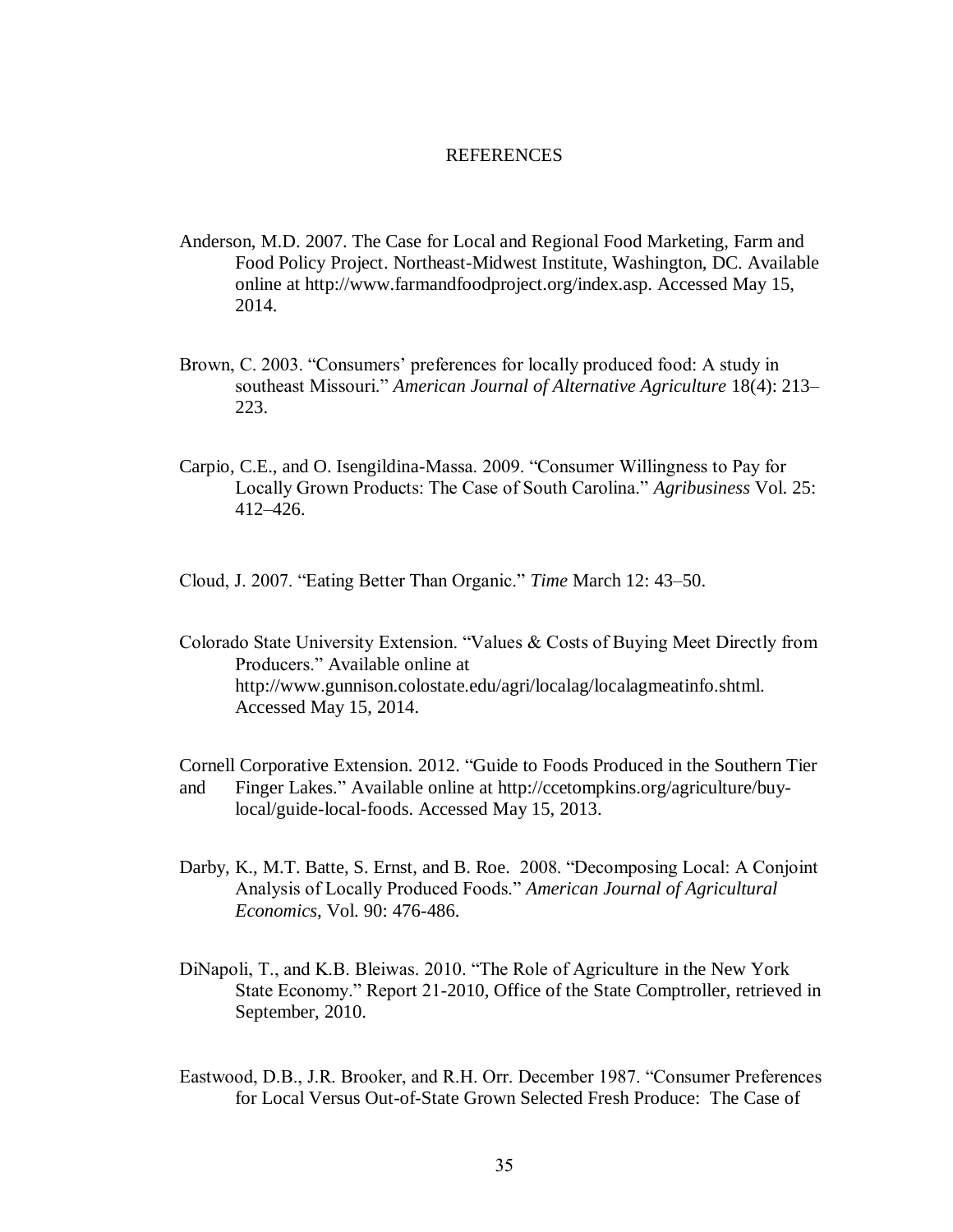Knoxville, Tennessee." *Southern Journal of Agricultural Economics* Vol. 19: 183-197.

- Grunert, K.G. 2006. "How Changes in Consumer Behaviour and Retailing Affect Competence Requirements for Food Producers and Processors." *Economia Agraria y Recursos Naturales* 6(11): 3–22.
- Hinson, R.A., and M.N. Bruchhaus. 2005. "Louisiana Strawberries: Consumer Preferences and Retailer Advertising." *Journal of Food Distribution Research* Vol. 36: 86-90.
- Ithaca Farmers Market. 2014. History. Available online at http://www.ithacamarket.com/about-us/history/ Accessed May 16, 2014.
- King, R.P., M.I. Gómez, and G. DiGiacomo. 2010. "Can Local Food Go Mainstream" *Choices*, 25, issue 1.
- King, R. P. 2010. "Theme Overview: Local Food-Perceptions, Prospects, and Policies." *Choices*, 25, issue 1.
- Loureiro, M.L., and S. Hine. 2002. "Discovering Niche Markets: A Comparison of Consumer Willingness to Pay for Local (Colorado Grown), Organic, and GMO-Free Products," *Journal of Agricultural and Applied Economics* Vol. 34: 477-487.
- Martinez, S., M.S. Hand, M. DaPra, S. Pollack, K. Ralston, T. Smith, S. Vogel, S. Clark, L. Lohr, S. Low, L. Tauer, and C. Newman. 2012. "Local Food Systems: Concepts, Impacts, and Issues." *Economic Research Report* (ERR-97)
- Onozaka, Y., N. Gretchen, and D.T. McFadden. 2010. "Local Food Consumers: How Motivations and Perceptions Translate to Buying Behavior," *Choices*, Agricultural and Applied Economics Association, vol. 25(1).
- Onyango, B. 2004. "An Application of Choice modeling To Measure U.S. Consumer Preferences for Genetically Modified Foods." Paper prepared for presentation at the American Agricultural Economics Association Annual Meeting, Denver, Colorado, August 1-4.